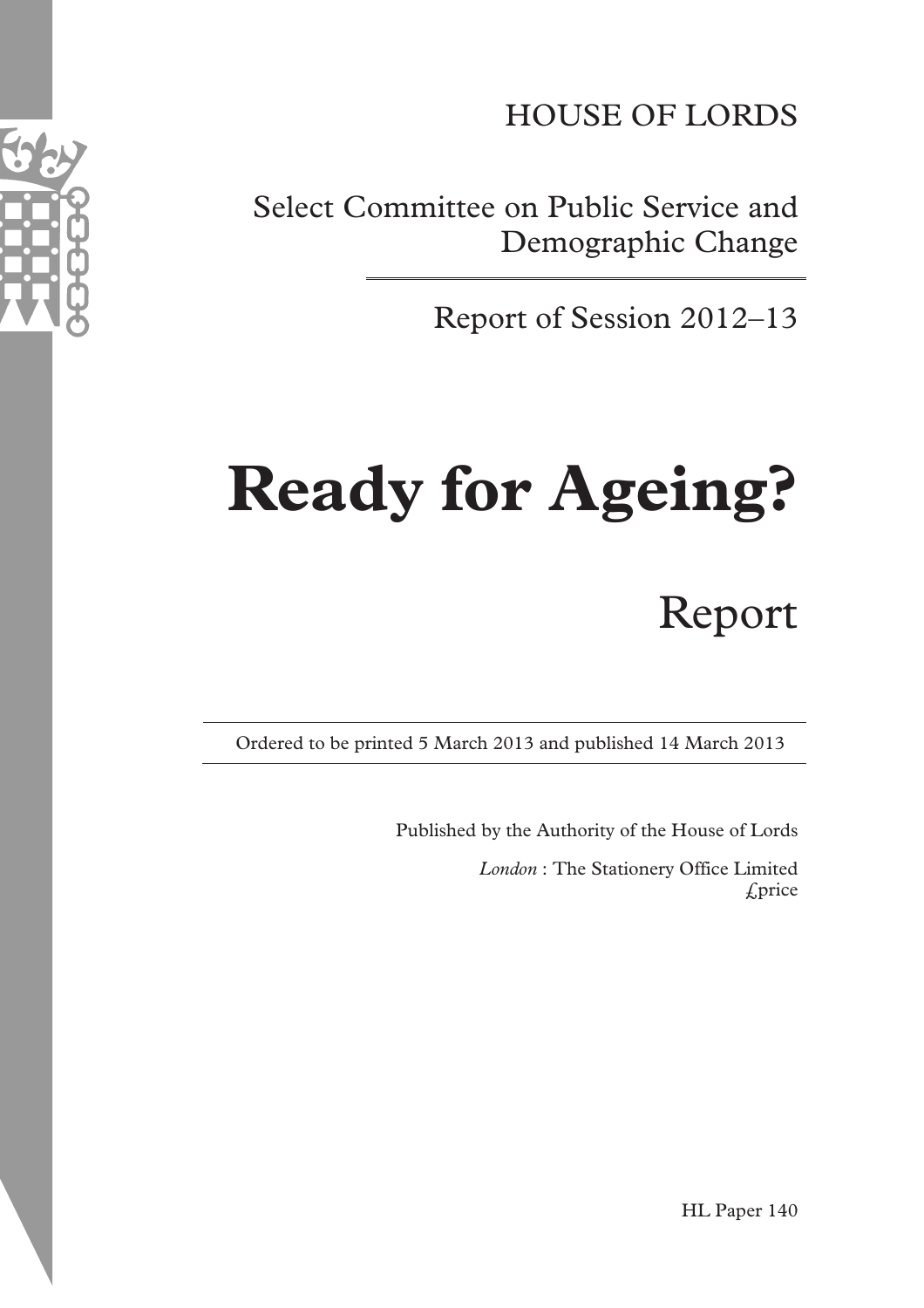# *The Select Committee on Public Service and Demographic Change*

The Select Committee on Public Service and Demographic Change was appointed by the House of Lords on 29 May 2012 with the orders of reference "to consider public service provision in the light of demographic change, and to make recommendations."

# *Current Membership*

Lord Bichard Baroness Blackstone Lord Filkin (Chairman) Baroness Finlay of Llandaff Lord Griffiths of Fforestfach Lord Hutton of Furness Lord Mawhinney Baroness Morgan of Huyton Baroness Shephard of Northwold Lord Tope Baroness Tyler of Enfield

# *Declaration of Interests*

See Appendix 1. A full list of Members' interests can be found in the Register of Lords' Interests: http://www.parliament.uk/mps-lords-and-offices/standards-and-interests/register-of-lords-interests/

# *Publications*

All publications of the Committee are available on the internet at: http://www.parliament.uk/public-services-committee

# *Parliament Live*

Live coverage of debates and public sessions of the Committee's meetings are available at: www.parliamentlive.tv

# *General Information*

General information about the House of Lords and its Committees, including guidance to witnesses, details of current inquiries and forthcoming meetings is on the internet at: http://www.parliament.uk/business/lords

# *Committee Staff*

The current staff of the Committee are Susannah Street (Clerk), Tristan Stubbs (Policy Analyst) and Bina Sudra (Committee Assistant).

# *Contact Details*

All correspondence should be addressed to the Clerk of the Select Committee on Public Service and Demographic Change, Committee Office, House of Lords, London SW1A 0PW. The telephone number for general enquiries is 020 7219 2940. The email address for general enquiries is holsupport@parliament.uk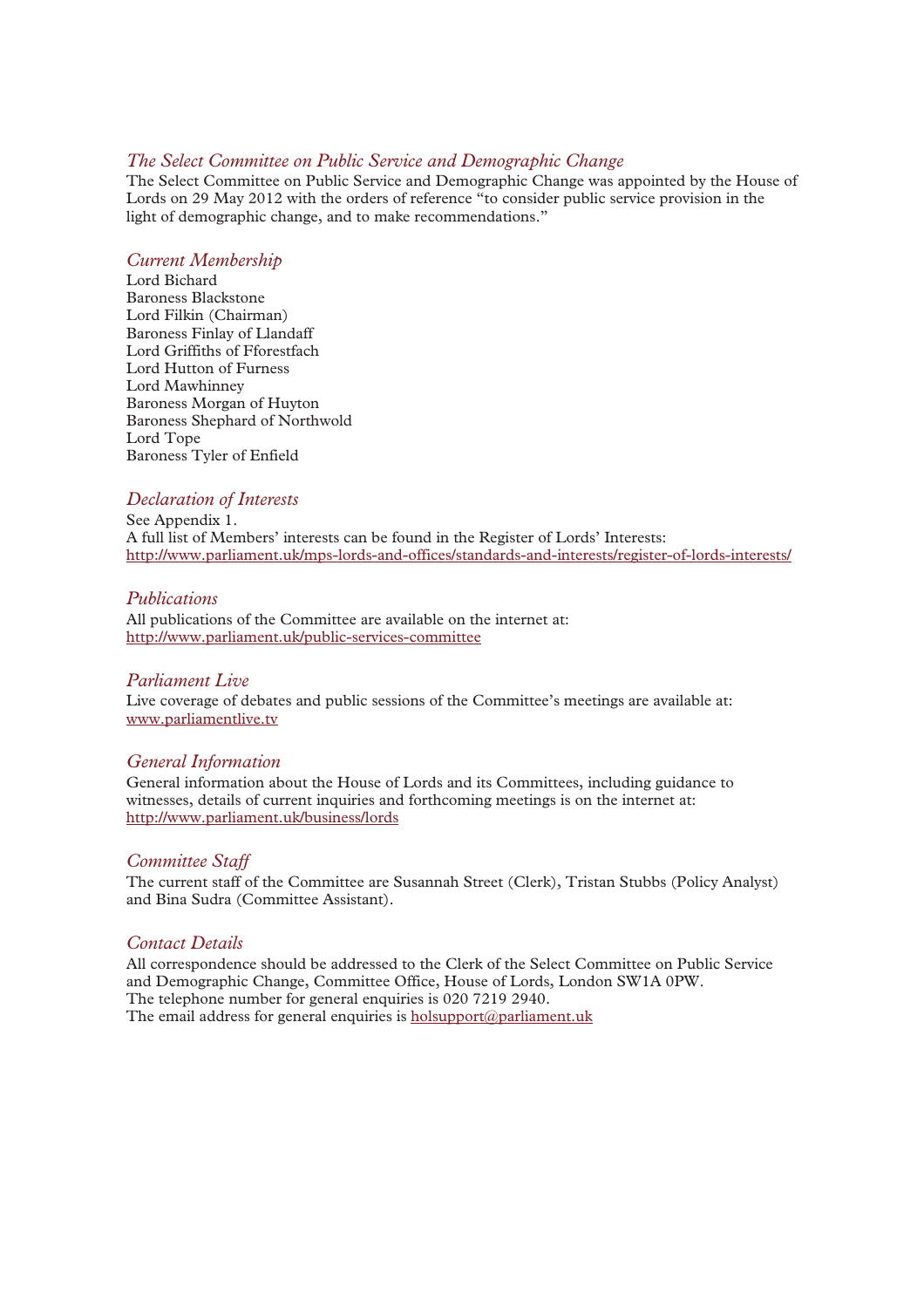# **CONTENTS**

|                                                              | Paragraph Page |                |
|--------------------------------------------------------------|----------------|----------------|
| Report                                                       | 1              | 7              |
| Introduction                                                 | 1              | $\overline{7}$ |
| How will we support ourselves through later life?            | 8              | 8              |
| Later working                                                | 9              | 9              |
| Reforming pensions and savings                               | 12             | 9              |
| Using the value in our homes                                 | 16             | 10             |
| Living independently and well                                | 18             | 11             |
| Increasing pressures on health and social care               | 19             | 11             |
| Care at home—whenever possible                               | 26             | 12             |
| Personalised care                                            | 33             | 14             |
| Housing and wider public services                            | 37             | 15             |
| <b>Fairness</b>                                              | 39             | 15             |
| Are the Government ready for ageing?                         | 44             | 16             |
| Principal conclusions and recommendations                    | 47             | 16             |
| <b>Annex 1: Overview of our work</b>                         | 57             | 18             |
| Annex 2: Demographic changes (relevant throughout the        |                |                |
| report)                                                      | 65             | 19             |
| Figure 1: Population aged under 16 and 65 and over,          |                |                |
| <b>United Kingdom</b>                                        |                | 20             |
| Living longer                                                | 69             | 20             |
| Confidence in projections                                    | 71             | 20             |
| Healthy life expectancy and disability-free life expectancy  | 72             | 21             |
| <b>Healthy life expectancy</b>                               | 72             | 21             |
| Figure 2: Life expectancy and healthy life expectancy at     |                |                |
| age 65 for males and females (for the period 2007–09) with   |                |                |
| the UK's constituent countries                               |                | 22             |
| Disability-free life expectancy                              | 73             | 22             |
| Effect on length of working life and active ageing           | 75             | 23             |
| Past changes in fertility                                    | 76             | 23             |
| Effect on the old age support ratio (OSR)                    | 77             | 23             |
| Figure 3: Estimated and projected age structure of the       |                |                |
| United Kingdom population, mid-2010 and mid-2035             |                | 24             |
| Policy implications of demographic shifts                    | 80             | 24             |
| Annex 3: Attitudes to ageing (see paragraph 8 of the report) | 82             | 26             |
| Annex 4: Economic and fiscal impacts of the ageing           |                |                |
| population (see paragraphs 3 and 10 of the report)           | 92             | 29             |
| Economic impacts of the ageing population                    | 92             | 29             |
| Fiscal impacts of the ageing population                      | 97             | 30             |
| Annex 5: Working for longer (see paragraphs 4 and 8–11)      |                |                |
| of the report)                                               | 103            | 32             |
| Annex 6: Why individuals, markets and governments fail       |                |                |
| to prepare adequately for ageing (relevant throughout the    |                |                |
| report)                                                      | 110            | 36             |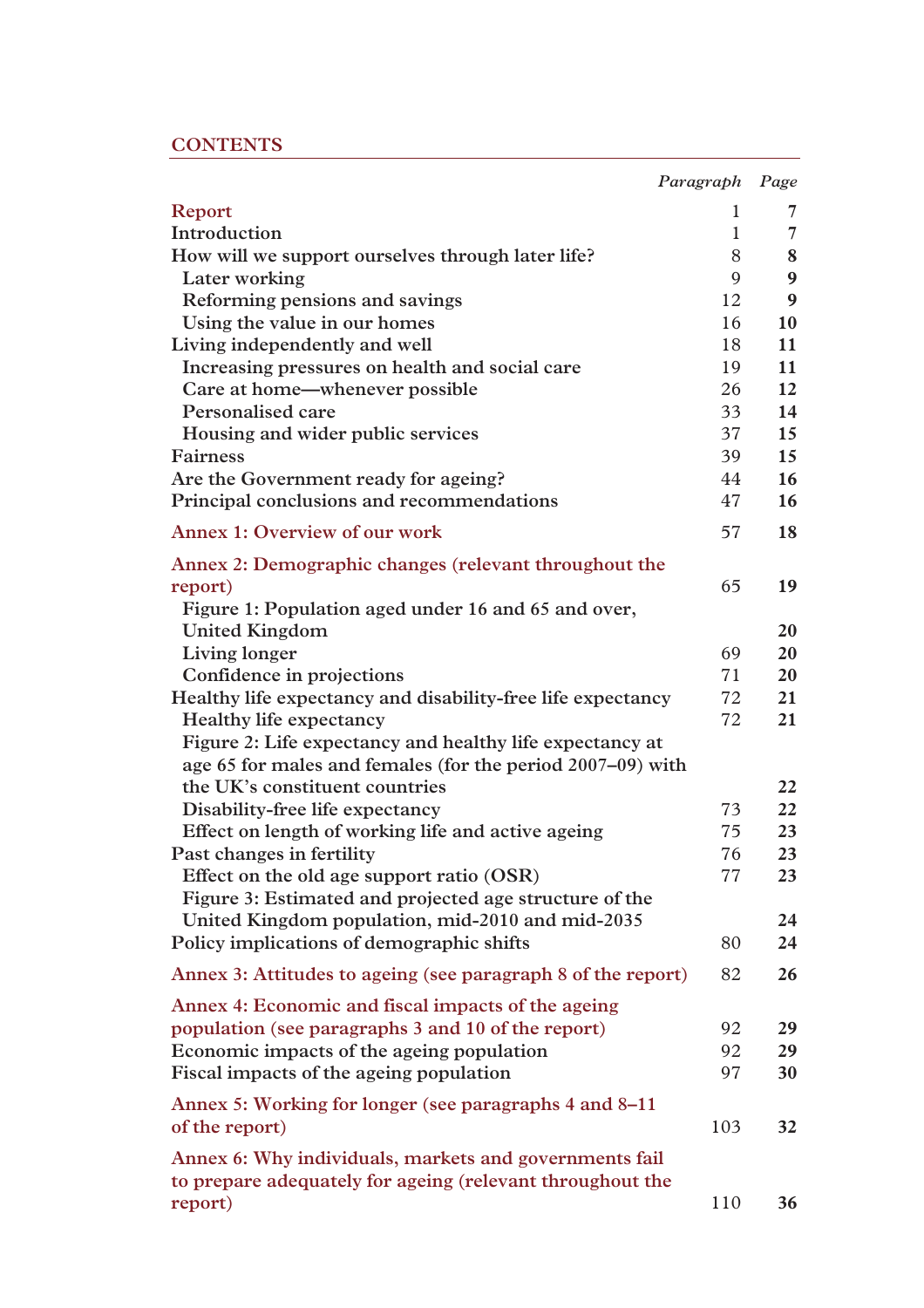| Individuals' lack of preparedness for ageing               | 111 | 36 |
|------------------------------------------------------------|-----|----|
| <b>Market failures</b>                                     | 115 | 37 |
| Government progress                                        | 117 | 38 |
| Government failure                                         | 119 | 39 |
| Annex 7: Fairness between and within generations (see      |     |    |
| paragraphs 16 and 17, and 39 to 43, of the report)         | 121 | 40 |
| What do people want?                                       | 121 | 40 |
| The need for a new deal                                    | 126 | 41 |
| The need for a clear deal                                  | 128 | 41 |
| A fair deal between generations                            | 132 | 42 |
| A fair deal between genders                                | 145 | 46 |
| A fair deal within generations                             | 148 | 46 |
| Annex 8: Pensions and savings (see paragraphs 8 and 12 to  |     |    |
| 15 of the report)                                          | 160 | 50 |
| Reforming pensions and savings                             | 160 | 50 |
| Pension problems                                           | 164 | 51 |
| <b>Policy responses</b>                                    | 166 | 52 |
| Policy proposals                                           | 173 | 55 |
| Annex 9: Increasing demand for health and social care      |     |    |
| (see paragraphs 2, 19 and 20 of the report)                | 181 | 57 |
| Box 1: Increasing pressures on health and social care      |     | 57 |
| Annex 10: Funding pressures on health and social care      |     |    |
| (see paragraphs 21 to 23 of the report)                    | 185 | 60 |
| Annex 11: Changing how we pay for health and social care?  |     |    |
| (see paragraphs 24 and 28 to 30 of the report)             | 192 | 62 |
| Annex 12: Health and social care: structural change?       |     |    |
| (see paragraphs 26 to 32 of the report)                    | 196 | 63 |
| What kind of health and social care do older people want   |     |    |
| and need?                                                  | 196 | 63 |
| The fundamental problem: the split between healthcare      |     |    |
| and social care                                            | 200 | 64 |
| Encouraging innovation in the meantime.                    | 208 | 67 |
| Annex 13: Health and social care: adjusting to changing    |     |    |
| patterns of need (see paragraphs 26 to 32 of the report)   | 212 | 69 |
| The current NHS model is outdated                          | 212 | 69 |
| Using financial incentives intelligently                   | 221 | 71 |
| Preventing unnecessary hospital admissions of older people | 223 | 72 |
| The need for leadership                                    | 230 | 74 |
| Annex 14: Health and social care: improving local care in  |     |    |
| practice (see paragraphs 33 and 34 of the report)          | 234 | 76 |
| Reducing duplication and improving service                 | 235 | 76 |
| Sharing data                                               | 237 | 76 |
| <b>Using technology</b>                                    | 240 | 77 |
| Improving standards in social care                         | 243 | 78 |
| Opening up the social care sector                          | 248 | 79 |
| Spreading good practice                                    | 255 | 81 |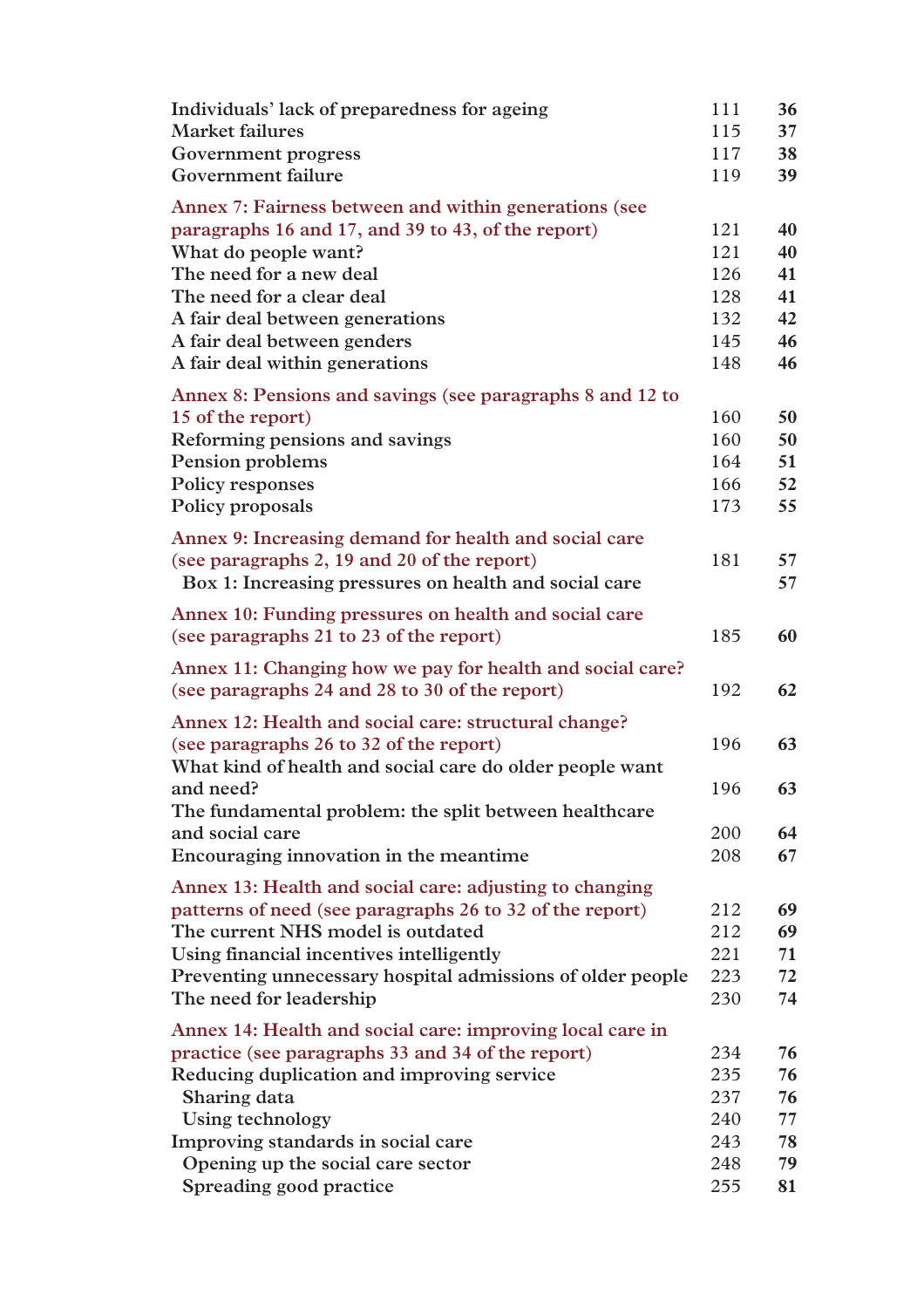| Annex 15: Informal care (see paragraphs 35 and 36 of the   |     |     |
|------------------------------------------------------------|-----|-----|
| report)                                                    | 256 | 82  |
| Annex 16: Housing provision (see paragraph 37 of the       |     |     |
| report)                                                    | 262 | 84  |
| Preserving independence                                    | 262 | 84  |
| Ensuring adequate housing provision                        | 266 | 85  |
| Stimulating the market in housing for older people         |     |     |
| through better planning                                    | 269 | 86  |
| Annex 17: Service design and delivery (see paragraph 38 of |     |     |
| the report)                                                | 276 | 89  |
| Annex 18: Strategic planning, key choices and political    |     |     |
| leadership (see paragraphs 44 to 46 of the report)         | 284 | 91  |
| <b>Important choices</b>                                   | 287 | 91  |
| The current state of Government planning                   | 289 | 92  |
| Central and local leadership                               | 292 | 92  |
| Demonstrating political leadership                         | 294 | 93  |
| Appendix 1: List of members and declarations of interest   |     | 94  |
| Appendix 2: List of witnesses                              |     | 96  |
| Appendix 3: Call for evidence                              |     | 102 |
| Appendix 4: Abbreviations and acronyms                     |     | 105 |

Evidence is published online at: www.parliament.uk/public-services-committee and available for inspection at the Parliamentary Archives (020 7219 5314)

References in footnotes to the Report are as follows: Q refers to a question in oral evidence Witness names without a question reference refer to written evidence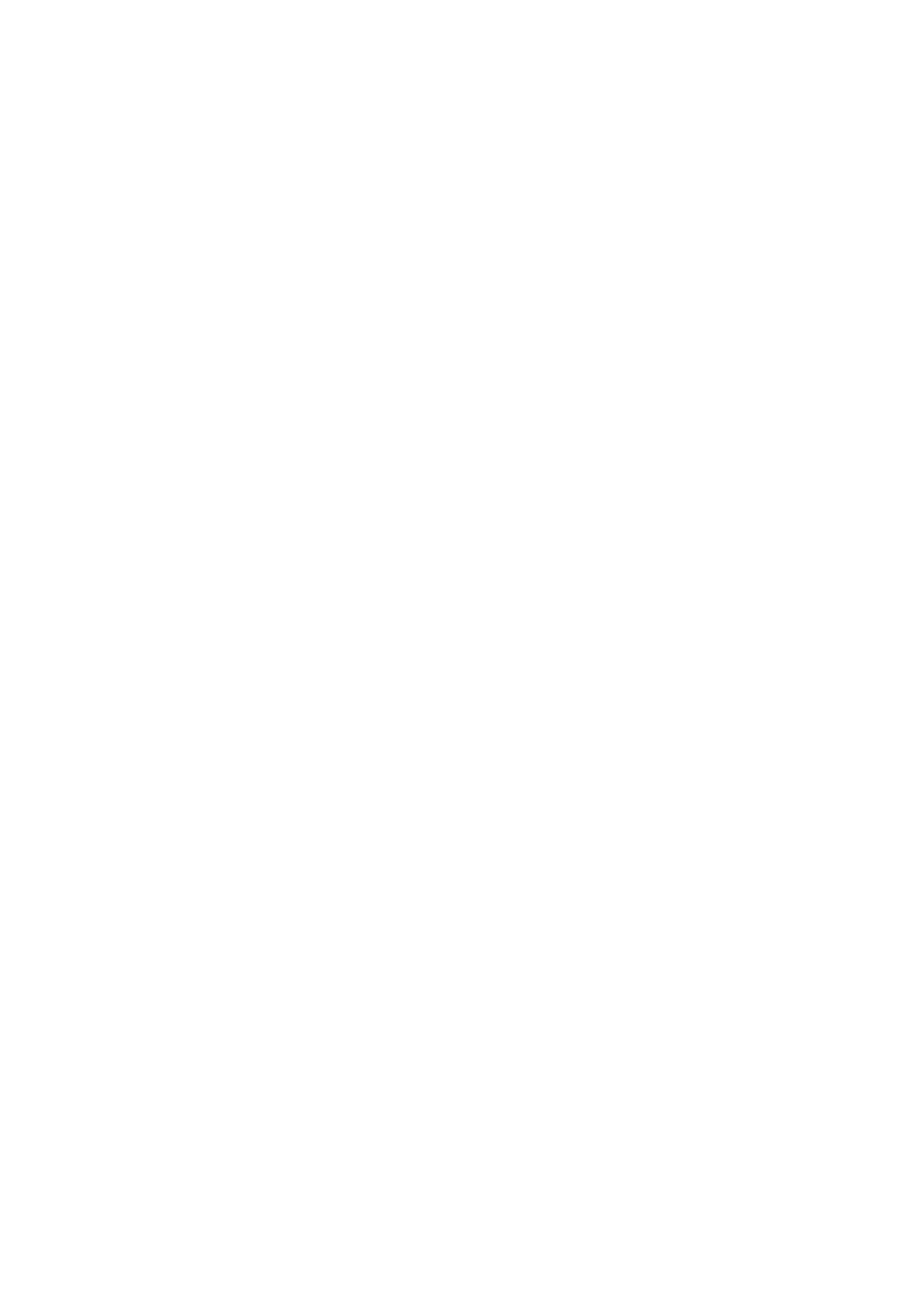# **Ready for Ageing?**

# **REPORT**

# **Introduction**

- 1. The UK population is ageing rapidly, but we have concluded that the Government and our society are woefully underprepared. Longer lives can be a great benefit, but there has been a collective failure to address the implications and without urgent action this great boon could turn into a series of miserable crises.
- 2. The Committee focused on the implications of an ageing population for individuals and public policy in the near future, the decade 2020–2030. Key projections about ageing include:
	- 51% more people aged 65 and over in England<sup>1</sup> in 2030 compared to 2010
	- 101% more people aged 85 and over in England in 2030 compared to  $2010^2$
	- 10.7 million people in Great Britain can currently expect inadequate retirement incomes $3$
	- over 50% more people with three or more long-term conditions in England by 2018 compared to 20084
	- over 80% more people aged 65 and over with dementia (moderate or severe cognitive impairment) in England and Wales by 2030 compared to  $2010.<sup>5</sup>$
- 3. Longer lives represent progress, and the changes do not mean a great economic or general fiscal crisis.<sup>6</sup> Moreover the contribution to our society made by older people, which is already impressive, will be even greater as a result: 30% of people aged over 60 volunteer regularly through formal organisations.7 However, as well as opportunities, the changes create major challenges for individuals, for employers, for our welfare services, and for the Government and all political parties. Others have looked at aspects of these changes, but the Committee's approach was holistic: surveying the landscape to highlight key issues for our society and encourage public debate.

<sup>&</sup>lt;sup>1</sup> Due to the effects of devolution, our focus is primarily on England, although many of the issues that we have highlighted may apply throughout the United Kingdom: see Annex 1.

<sup>2</sup> Central Government (Department of Health (DoH), Department for Work and Pensions (DWP) and Department for Communities and Local Government (DCLG)), written evidence. See Annex 2.

<sup>3</sup> Department for Work and Pensions, *Estimates of the number of people facing inadequate retirement incomes*, July 2012.

<sup>&</sup>lt;sup>4</sup> The King's Fund, supplementary written evidence.

<sup>5</sup> Professor Carol Jagger, Newcastle University.

<sup>6</sup> See Annex 4.

<sup>7</sup> See Annex 3.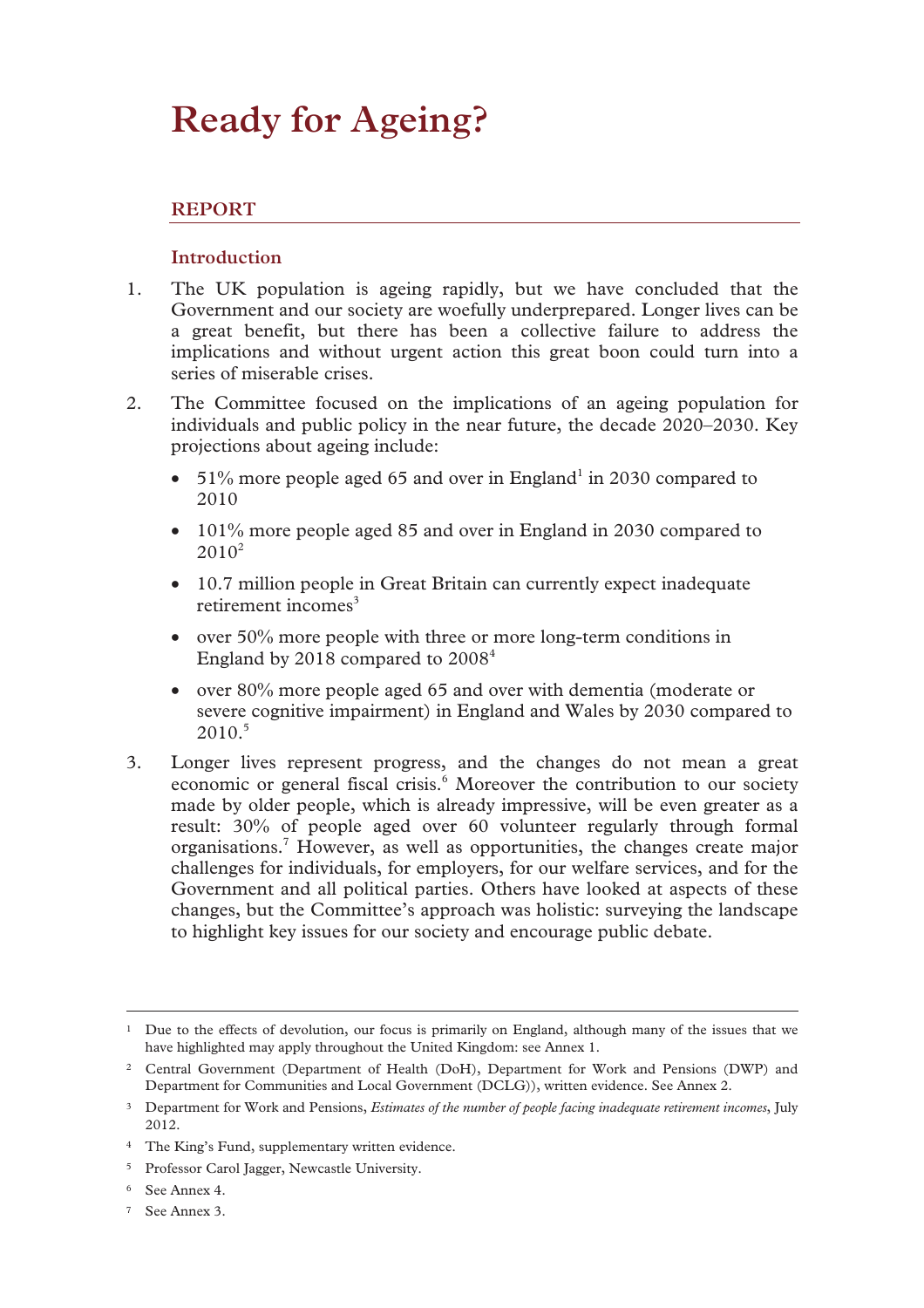- 4. To make a success of these demographic shifts, major changes are needed in our attitudes to ageing. Many people will want or need to work for longer, and employers should facilitate this. Many people are not saving enough to provide the income they will expect in later life, and the Government must work to improve defined contribution pensions, which are seriously inadequate for many. People need help to make better use of the wealth tied up in their own property to support their longer lives.<sup>8</sup>
- 5. The National Health Service will have to transform to deal with very large increases in demand for and costs of health and social care. Overall, the quality of healthcare for older people is not good enough now, and older people should be concerned about the quality of care that they may receive in the near future. England has an inappropriate model of health and social care to cope with a changing pattern of ill health from an ageing population. Further fundamental reform to the NHS in the next few years would be undesirable, but radical changes to the way that health and social care is delivered are needed to provide appropriate care for the population overall and particularly for older people, and to address future demand.<sup>9</sup>
- 6. Social care and its funding are already in crisis, and this will become worse as demand markedly increases. The split between healthcare and social care is unsustainable and will remain so unless the two are integrated. Sufficient provision of suitable housing, often with linked support, will be essential to sustain independent living by older people.<sup>10</sup>
- 7. An ageing society affects everyone: these issues require open debate and leadership by the Government and all political parties. The challenges are by no means insuperable, but no Government so far has had a vision and coherent strategy; the current Government are no exception and are not doing enough to ensure our country is ready for ageing.<sup>11</sup>

# **How will we support ourselves through later life?**

8. Living for longer is to be celebrated. But our society needs to review how to pay for the risks and costs associated with lives that may be 10 or more years longer than previously: people can outlive their pensions and savings, suffer ill health and need social care. The Government cannot carry all these risks and costs, but there is much the Government can do to help people prepare: to make it attractive and possible to work for longer, to address the major deficiencies in our pensions system, to make it easier to harness the value in people's homes to support some of the costs and risks of later years, and to help people understand those costs and risks. **The Government should help people be better informed about healthy life expectancies, pension projections, the likelihood of needing social care and its cost, and how best to use their own assets, so that individuals and families can analyse their own situations and make their own informed choices** (see Annexes 3 and 6)**.** 

 <sup>8</sup> See Annexes 3, 5, 8, 7 for each point.

<sup>9</sup> See Annexes 9 and 10, 12 to 14, 13, 12 to 14 for each point.

<sup>10</sup> See Annexes 9 and 10, 12, 16 for each point.

<sup>11</sup> See Annexes 7 and 18.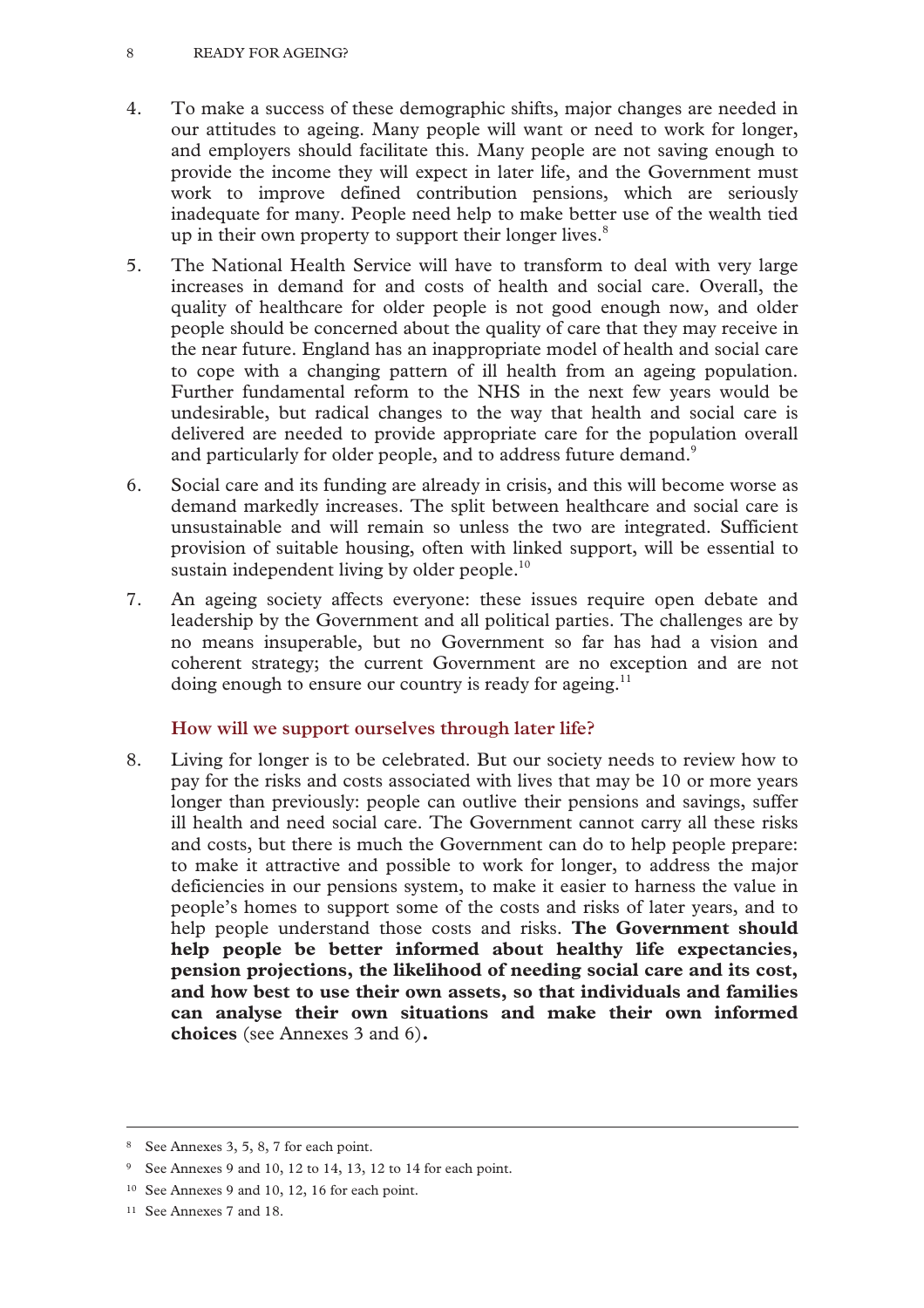# *Later working*

- 9. By 2030, men aged 65 in the UK will expect to live another 23 years, to 88, and women another 26 years, to  $91<sup>12</sup>$  As people live longer they will need enough income to support a good quality of life; it would be naive to think that this can simply come from taxpayer-funded sources. But many are not saving enough to pay for a decent standard of living over a much longer retirement. People should therefore be enabled to extend their working lives if they wish to do so, as a vital part of the response to increased longevity.<sup>13</sup>
- 10. Working for longer would increase income from work, potentially increase savings, and reduce the time of dependence on those savings. Working for longer can often improve health and brings social and intellectual benefits. More people working for longer also help sustain economic growth and improve the country's fiscal position. Employing older workers can benefit employers by using the experience and knowledge of people who still have much to contribute.
- 11. Making working for longer possible will require changes to attitudes, as well as policy and practice (more fully explored in Annex 5):
	- The Government and employers need to work to end 'cliff-edge' retirement, by enabling more people to work part-time and to wind down work and take up pensions flexibly. It should be beneficial to defer taking state and private pensions. Employers need to be much more positive about employing older people. The Government should publicly reject the 'lump of labour fallacy' that wrongly argues this will disadvantage the young.
	- We must abandon the idea of a fixed retirement age implicit in many pension structures, employment practices, and tax and benefit thresholds: people should decide for themselves how and when they retire. Incentives in the tax, benefit and pensions systems to retire early should be reviewed.
	- Employers should help older people adapt, re-skill, and move to more suitable roles and hours when they want to do so, and should support those with caring responsibilities for older people to work part-time or flexibly.
	- The Government should, with employers, help support those in manual or low-skilled jobs, who might need to work longer but have most difficulty in doing so. Welfare to work policies should also address the needs of older people.
	- Age is no longer a good indicator of people's needs or income, so the Government should review whether age alone is a sensible determinant for tax liability, access to services or benefits.

# *Reforming pensions and savings*

12. The UK has a worrying under-saving problem.<sup>14</sup> The Pensions Commission chaired by Lord Turner of Ecchinswell began a period of reform and when

 <sup>12</sup> Office for National Statistics (ONS), *Pension Trends – Chapter 2: Population change*, February 2012, data for figure 2.5.

<sup>13</sup> See Annexes 4 and 5.

<sup>14</sup> Department for Work and Pensions, *Estimates of the number of people facing inadequate retirement incomes*, July 2012.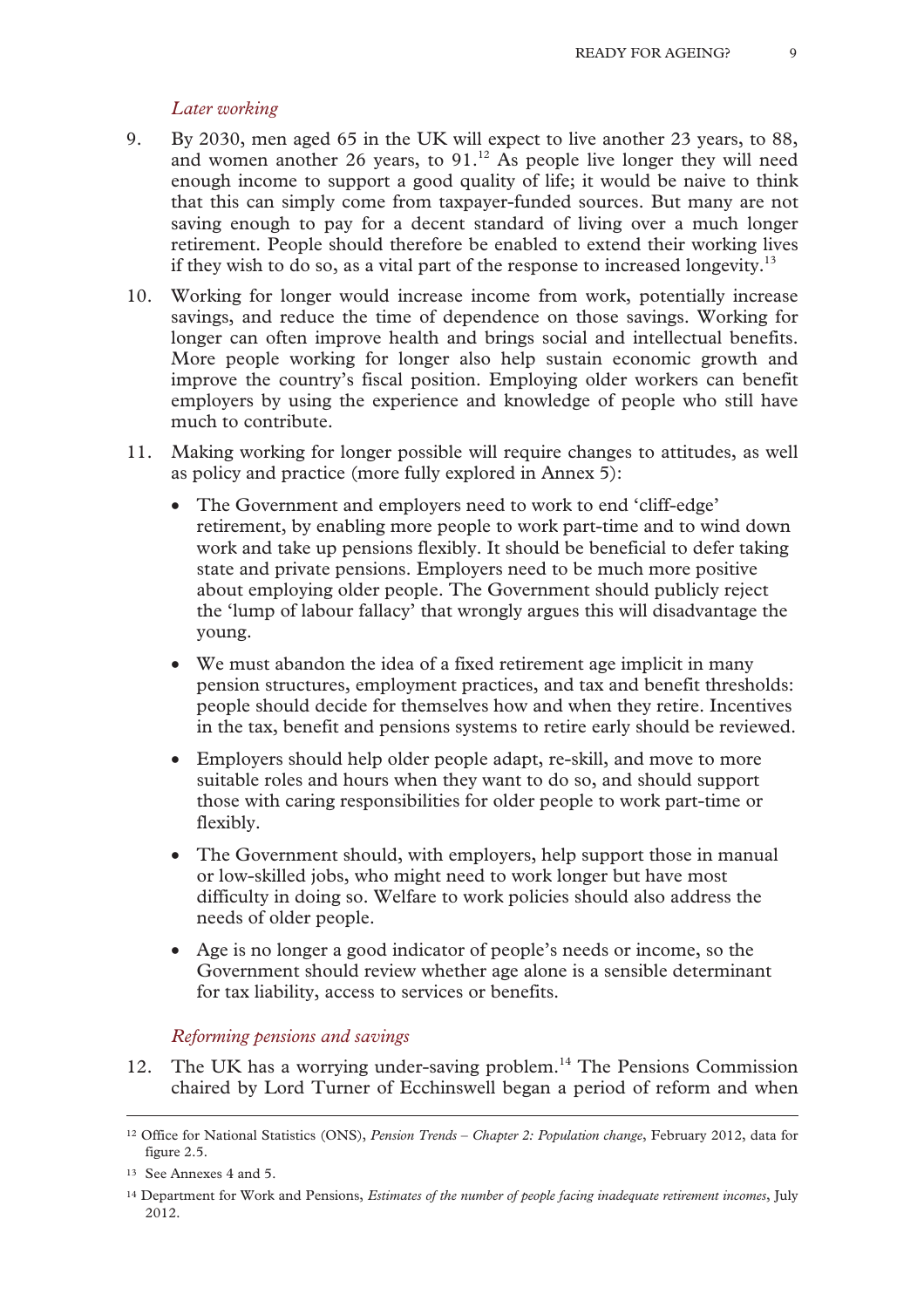complete, this will represent progress. State pensions will be linked to earnings (at a minimum), preventing further erosion; pensions autoenrolment will extend private pension coverage to many who are currently not covered; and the single-tier state pension will rationalise state provision and make it more generous for those with intermittent employment histories (see Annex 8). The Committee welcomes these positive steps.

- 13. But despite this, the current system of state and private pension provision is not adequate as many people, young and old, expect far more pension than they will get. While the poorest will be protected at a basic level by state provision, and the richest can afford to save enough in private schemes, there is a substantial gap for much of the rest of the population.
- 14. Under the current defined contribution pensions system, the individual does not know what income the pension will provide and therefore what he or she is saving for. Defined contribution pensions now dominate private pension provision, with risks and uncertainties, and are inadequate for many, especially women.
- 15. The Committee has concluded:
	- The Government were right to raise the state pension age, but they are now adopting a timetable of increases slower than that recommended by the Turner Commission and will have to revisit this with rising healthy life expectancy. Those who work beyond state pension age should clearly benefit if they defer taking their pension.
	- Auto-enrolment is a big step forward for people who would otherwise not be saving for a pension. However, while helpful, auto-enrolment alone will not solve the problem of under-saving. The scale of pension saving encouraged by this scheme, eventually 8% of an individual's earnings, will still result in a pension significantly below many people's expectations unless people save considerably more in addition.
	- But saving more is made less likely as the current defined contribution pensions system is not fit for purpose for anyone who is not rich, or who moves in and out of work due to bad health or the need to care for others.
	- **The Committee urges the Government, pensions industry and employers to tackle the lack of certainty in defined contribution pensions and address their serious defects to make it clearer what people can expect to get from their pension as a result of the savings they make.**

# *Using the value in our homes*

- 16. Many older people have seen the value of their homes increase considerably but have not viewed this as a partial solution to some of the challenges of living longer. The Committee considers that it is reasonable to expect those who have benefited in this way to support their own longer lives. People need to be able to use their assets to help pay for the cost of their social care, and to release money to adapt their homes and to support their incomes. Some schemes exist, but are little used.
- 17. **People with housing equity should be enabled to release it simply, without excessive charges or risk. The Government should work with the financial services industry to ensure such mechanisms are**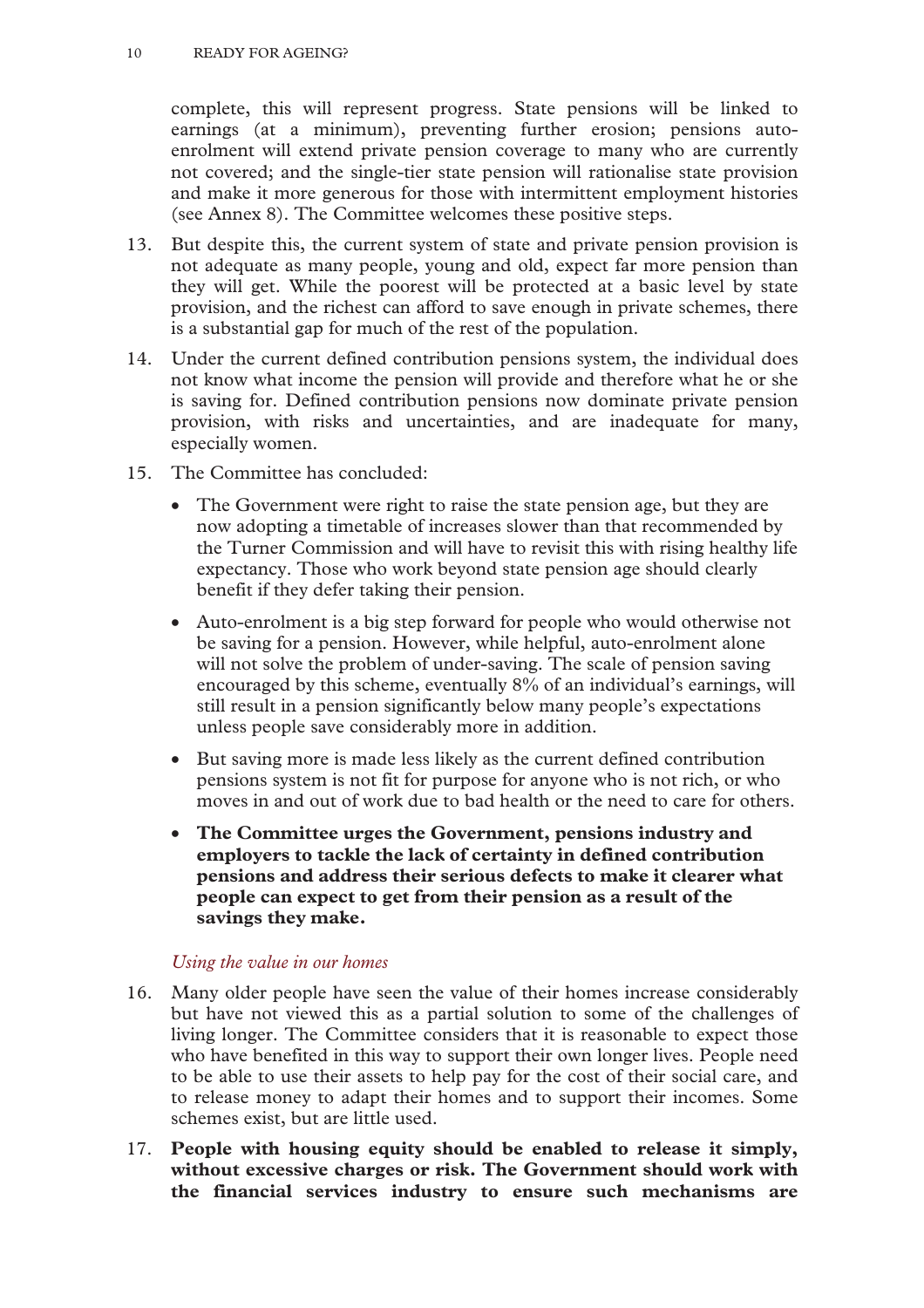**available, and to improve confidence in them.** We explore this in Annex 7.

#### **Living independently and well**

18. Older people are diverse; most enjoy life and want to live independently, in their own home for as long as possible. But eventually almost all of us will need healthcare, and two thirds of men and 84% of women currently aged 65 will need some social care before they die.<sup>15</sup>

#### *Increasing pressures on health and social care*

- 19. **The NHS is facing a major increase in demand and cost consequent on ageing and will have to transform to deal with this. Because of this rising demand, without radical changes in the way that health and social care serve the population, needs will remain unmet and cost pressures will rise inexorably.**
- 20. A rapidly ageing society means many more older people living for more years, often with one or more chronic long-term health conditions; a consequence of this and other pressures is a large increase in health and social care costs. Predicted increases in demand for health and social care from 2010 to 2030 for people aged 65 and over in England and Wales include:
	- people with diabetes: up by over 45%
	- people with arthritis, coronary heart disease, stroke: each up by over 50%
	- people with dementia (moderate or severe cognitive impairment): up by over 80% to 1.96 million
	- people with moderate or severe need for social care: up by  $90\%$ .<sup>16</sup>
- 21. The treatment and care of people with long-term conditions accounted for 70% of the total health and social care spend in England in 2010, so the large increases in the number of older people with long-term conditions will create significant extra costs.<sup>17</sup>
- 22. The Nuffield Trust has recently estimated that under the current healthcare system, the NHS in England will see a funding shortfall of  $\overline{f}$ , 54 billion by 2021/22 if NHS funding remains constant in real terms, if no productivity gains are made, and if trends continue in current hospital utilisation by people with chronic conditions and in healthcare costs.18 If the English NHS achieves unprecedented productivity gains of 4% a year in every year from 2010/11 to 2014/15, they predicted that this funding gap would be reduced to a potential shortfall of  $\zeta$ 34 billion. For comparison, the total budget for

 <sup>15</sup> *Impact of changes in length of stay on the demand for residential care services in England: Estimates from a dynamic microsimulation model*, Personal Social Services Research Unit (PSSRU) Discussion Paper 2771, 2011, J-L Fernandez and J Forder. The gender breakdown was supplied by the authors.

<sup>16</sup> Professor Carol Jagger, Newcastle University.

<sup>17</sup> Department of Health, *Improving the health and well-being of people with long term conditions: World class services for people with long term conditions – Information tool for commissioners*, January 2010.

<sup>18</sup> Nuffield Trust, A decade of austerity? The funding pressures facing the NHS from 2010/11 to 2021/22, December 2012.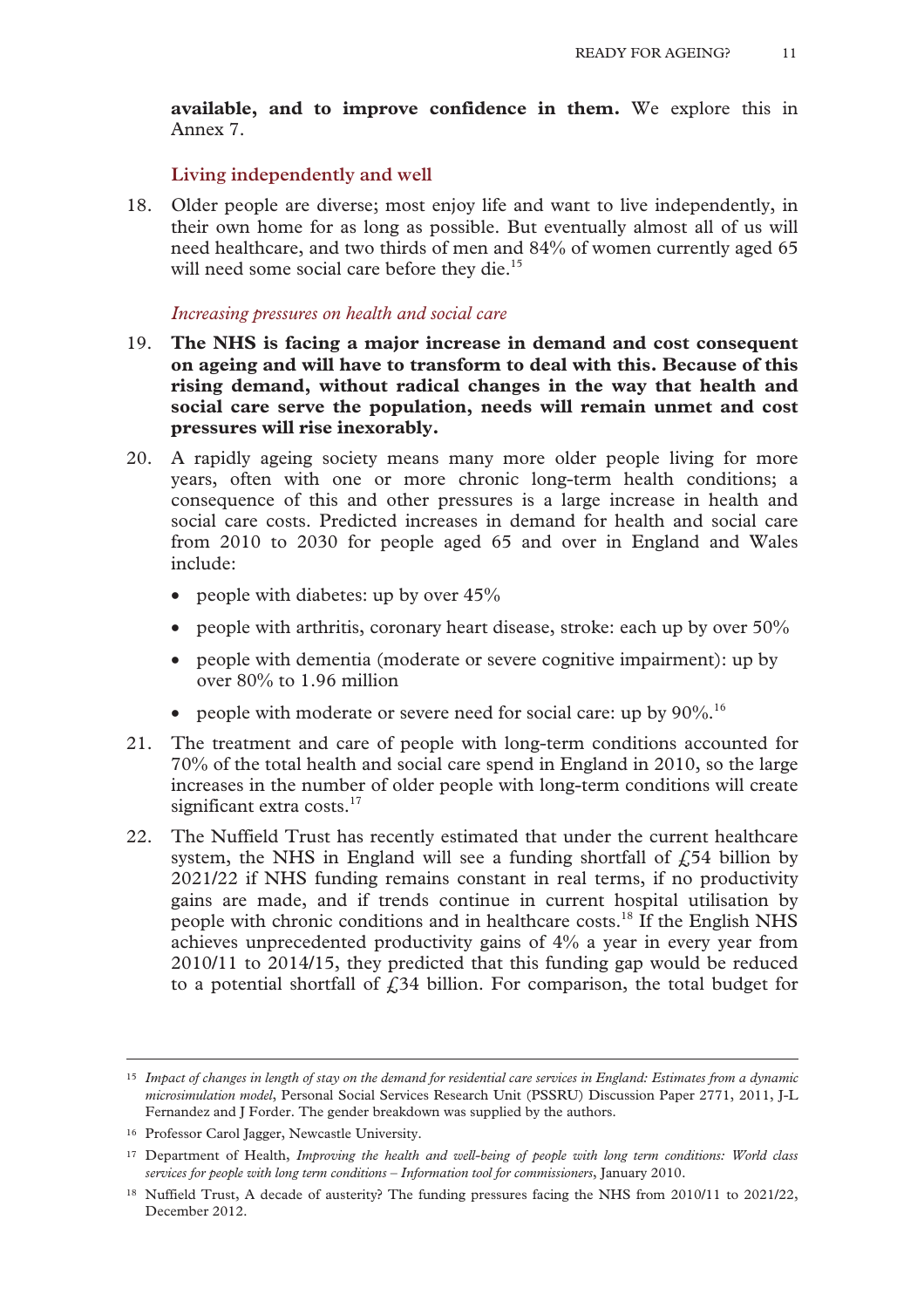#### 12 READY FOR AGEING?

the English NHS in 2010/11 was  $\text{\textsterling}107$  billion.<sup>19</sup> If the system did not change and a shortfall on this scale materialised, it would have particularly serious consequences for older people, who are the biggest consumers of NHS spending (see Annex 10).<sup>20</sup> The Committee has concluded that the **current healthcare system is not delivering good enough healthcare for older people and is inefficient; there is an urgent need to change the current system to provide better healthcare more efficiently and this should help with the predicted funding shortfall.** 

- 23. At the same time, public expenditure on social care and continuing healthcare for older people may have to rise to  $f<sub>1</sub>12.7$  billion in real terms by 2022 (an increase of 37% from  $f(9.3)$  billion in 2010), just to keep pace with expected demographic and unit cost pressures (see Annex  $10$ ).<sup>21</sup>
- 24. Social care funding is already in crisis, and this will become worse as demand markedly increases. Many people needing social care now are not getting it as eligibility thresholds are tightened because of reduced local authority funding (see Annex 10). The Government's response to the proposals made by the Commission on Funding of Care and Support (the Dilnot Commission) is welcome and necessary but in our view will not be sufficient because it will largely benefit higher income groups by protecting them from depleting their housing assets rather than address the current funding crisis (see Annex 11). It does not bring extra funding into the system to tackle the current funding crisis or address the problem of expanding need in the coming decades—although we acknowledge that this was not the task given to the Commission.
- 25. There should be a sharing of responsibility for social care between individuals and the state. The implementation of the Dilnot Commission proposals makes this sharing explicit and puts a limit on individual risk. But many people do not have families who can provide care, nor the money to buy it, and cannot cope without care—and this situation will worsen as demand rises (see Annex 10). If the neglect of social care continues and these people are not properly supported in the community, they will end up with more severe needs, or will suffer crises and go into hospital, driving up healthcare costs.

# *Care at home—whenever possible*

- 26. The Committee received expert evidence that a new system of health and social care is needed to:
	- be more focused on prevention, early diagnosis, intervention, and managing long-term conditions to prevent degeneration, with much less use of acute hospitals (see Annex 12)

 <sup>19</sup> Nuffield Trust, *A decade of austerity? The funding pressures facing the NHS from 2010/11 to 2021/22*, December 2012.

<sup>20</sup> Department of Health, *Resource Allocation: Weighted Capitation Formula Seventh Edition,* 2011, Table 6 and Appendix I.

<sup>21</sup> Nuffield Trust with PSSRU at the London School of Economics (LSE), Care for older people – Projected expenditure to 2022 on social care and continuing health care for England's older population, December 2012.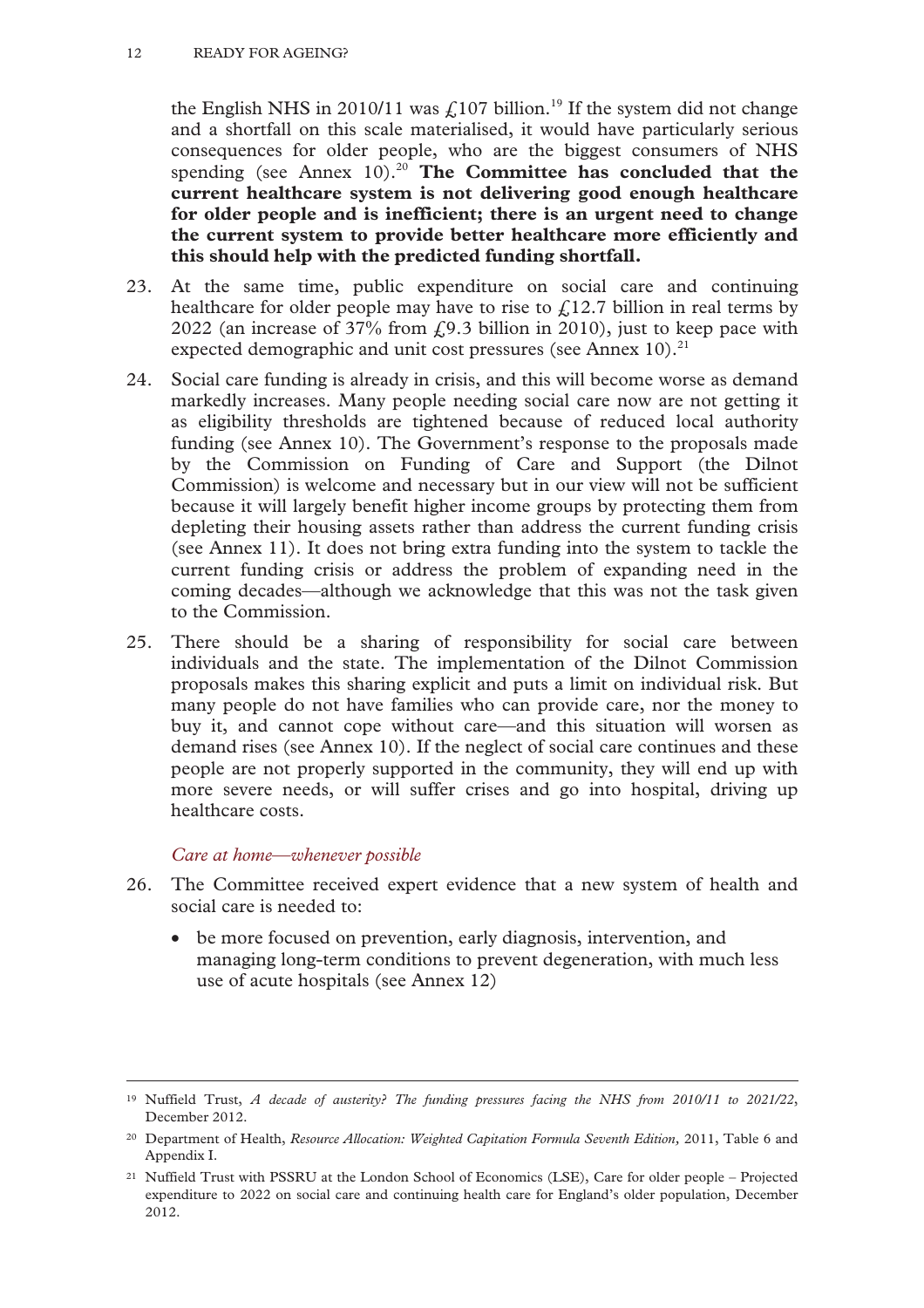- be centred on the individual person, with patients engaged in decisions about their care and supported to manage their own conditions in their own homes so that they can be prevented from deteriorating
- have the home as the hub of care and support, including emotional, psychological and practical support for patients and caregivers
- ensure older people only go into hospitals or care homes if essential, although they must have access to good specialist and diagnostic facilities to ensure early interventions for reversible conditions and prevent decline into chronic ill health.
- 27. A remarkable shift in NHS services will be needed to deliver this. Older people with long-term conditions need good, joined-up primary care, community care and social care, with effective out-of-hours services. Such services make it possible to minimise hospital stays. Time in hospital is often not what older people want or need, and is expensive.
- 28. This shift in NHS services would help move demand, and funding, from acute and emergency services (which consume nearly half of the NHS's  $budget^{22}$ . This should allow more investment in services which prevent older people from going into hospital. Some of this released funding should flow into improving social care. It is obvious that if more older people could be treated in the community rather than admitted to hospital, expenditure on hospitals could be reduced. Improving the quality of hospital-based treatments through specialisation and rationalisation would also raise standards.
- 29. **To meet the needs of the population, and to achieve this shift in services, the health and social care system needs to work well 24 hours a day, seven days a week.** The Committee was heartened by the Secretary of State for Health's commitment to a 24/7 NHS, and calls on him within 12 months to set out how this will be made real. For this to have value, there will also have to be 24/7 community-based healthcare and social care.
- 30. **The inter-dependent nature of health and social care means that the structural and budgetary split between them is not sustainable: healthcare and social care must be commissioned and funded jointly, so that professionals can work together more effectively and resources can be used more efficiently. The Government and all political parties will need to rethink this issue.** We note the Government's commitment to introduce a national minimum eligibility threshold for social care from 2015: we consider that the consequence of this must be that the Government will address the public funding needed to make it possible, but we consider that health and social care integration is the longer-term solution for social care funding. **The health and social care systems also have to plan more systematically for changing long-term needs, so the Government should consider introducing a 10-year spending envelope for the NHS and publicly-funded social care.**
- 31. **The Government need to develop a new basis for health and social care for our ageing population and create a vision so that other decision-makers can work to bring it about.** Ministers told us the Government do not believe in top-down command and control, and that the

 <sup>22</sup> Department of Health, *Resource Allocation: Weighted Capitation Formula Seventh Edition*, 2011.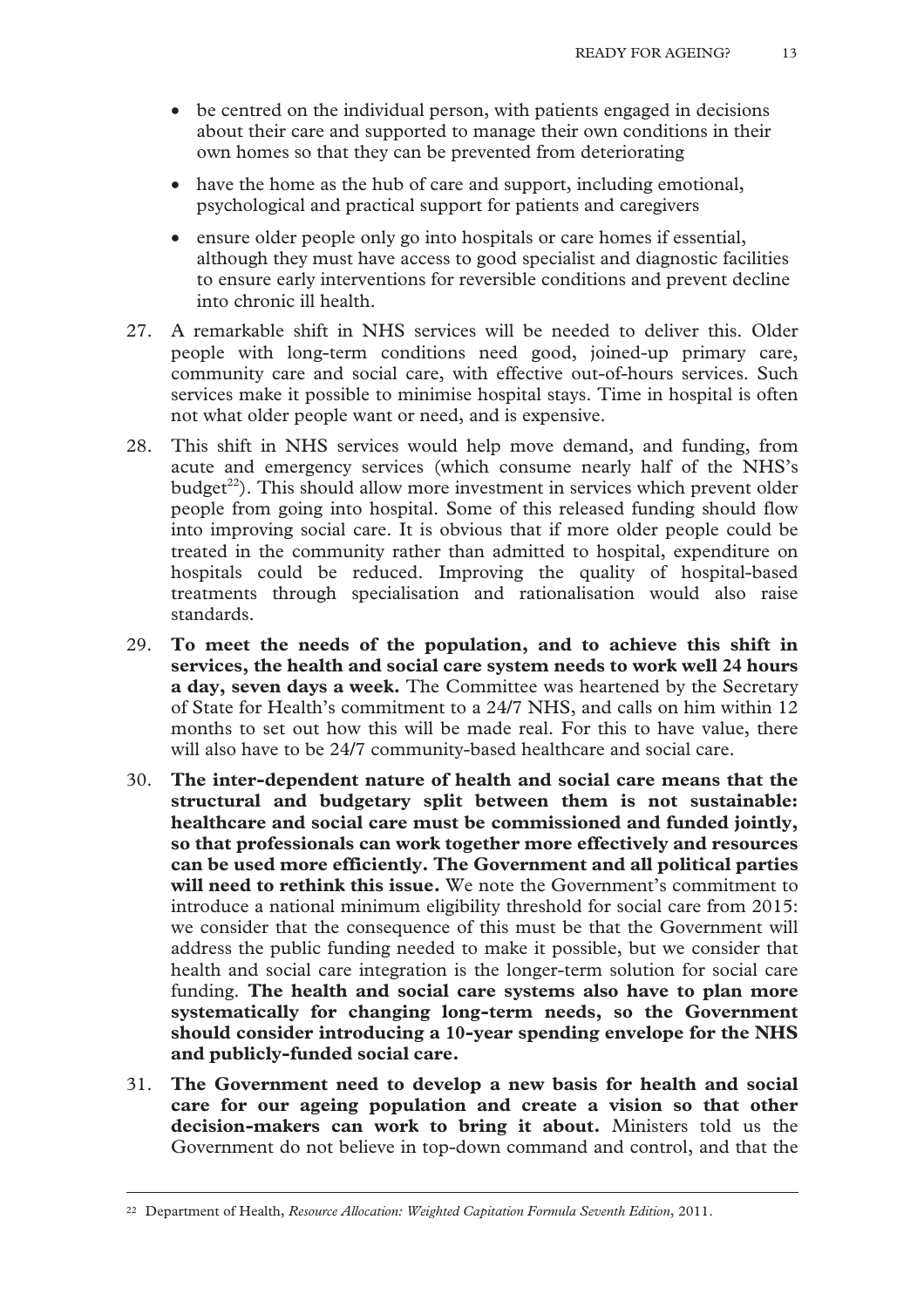decentralisation of budgets and responsibilities to over 200 clinical commissioning groups and new Health and Wellbeing Boards would drive the necessary changes. The Committee has concluded that organic, bottomup change has benefits, but that it will not by itself bring about the major changes to health and social care services that an ageing population will need (see Annex 12). **The Government must set out the framework for radically transformed healthcare to care for our ageing population before the general election in 2015. All political parties should be expected to issue position papers on the future of health and social care within 18 months, and address these issues explicitly in their manifestos for the 2015 election.**

32. Our older population should be concerned about the quality of care that they may receive in the near future, because the current system is in trouble now. It will require substantial changes to address both present needs and future demand, and this challenge is combined with an impending funding crisis. Nothing like enough is being done to face up to these challenges.

# *Personalised care*

- 33. The local delivery of health and social care does not serve older people well: services operate independently of each other and are peppered with negative incentives. The Committee congratulates heroic professionals such as those in Torbay and the North West London Integrated Care Pilots who are striving to make this poor system function.
- 34. The Government must act now to challenge the barriers that make it difficult for professionals to deliver the kind of personal, integrated care that our older population wants, such as by doing away with restrictions on sharing data between care professionals, and encouraging less risk-averse attitudes. This will require support for a transparent, good quality market in privately provided social care (see Annex 14). The Committee heard exciting examples of how person-centred commissioning, a single point of contact for care, pooled budgets, new payment systems and new technology can bring improvement. A culture that facilitates experimentation is needed, so that local authorities and clinical commissioning groups are pushed to innovate to find the best local solutions.
- 35. Publicly funded care alone has never met all the needs of older people who are frail, vulnerable, ill or isolated. As our society ages, more informal care from family and friends will be required, and more volunteers. The number of disabled older people in households receiving informal care in England will need approximately to double over the next 20 years so the Committee calls for employers to make it easier for employees to provide informal care (see Annex 5), and for the Government to promote how crucial this is.<sup>23</sup>
- 36. Older people contribute greatly to society, including through volunteering and informal care. Increasing lifespans offer a great opportunity for older people to play an even greater role in public life (see Annex 15). We recognise the very valuable work already done by a number of charities to support older people. **Central and local government should work together with the third sector to increase volunteering especially by older people to support older people.**

 <sup>23</sup> Central Government (DoH, DWP and DCLG), written evidence.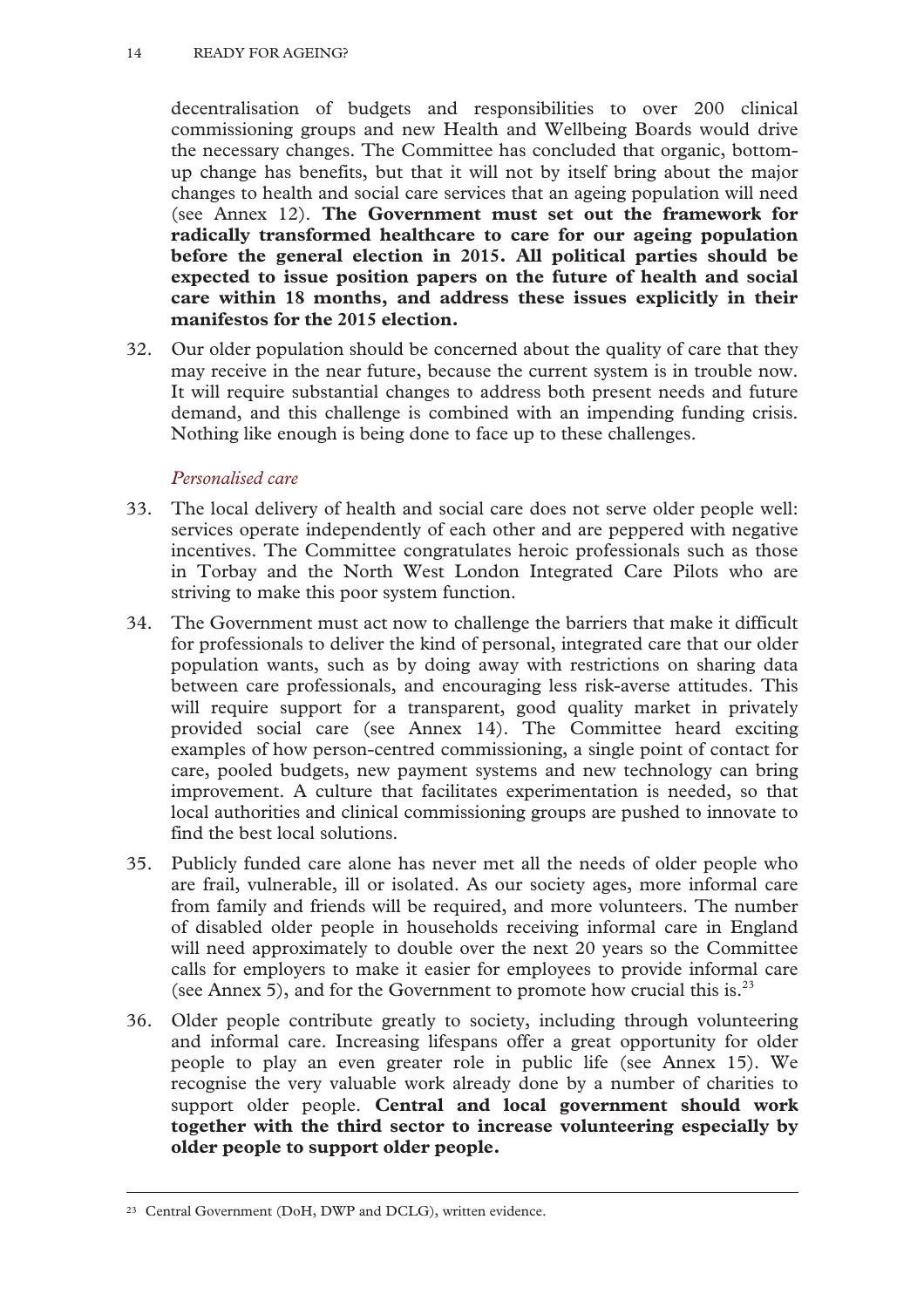#### *Housing and wider public services*

- 37. A better health and social care system to support people to stay living independently needs adequate housing and support in the home. The work done by housing adaptation and repair charities is commendable, but needs to become universal. The housing market is delivering much less specialist housing for older people than is needed. **Central and local government, housing associations and house builders need urgently to plan how to ensure that the housing needs of the older population are better addressed and to give as much priority to promoting an adequate market and social housing for older people as is given to housing for younger people** (see Annex 16).
- 38. Other services such as urban planning, banking and product design will need to adjust to an older population and an older consumer base, and will have an important role in preventing the social isolation of older citizens. Older people must be involved in their design (see Annex 17).

# **Fairness**

- 39. There are likely to be considerable increases in public and private spending over the next two decades on services that are particularly important to older people: healthcare, pensions and social care. This is not a bad thing; over time, an increasingly affluent society (as, on the whole, we expect to become) is likely to want to spend more on improving the lives of its citizens, and an older society is likely to want to spend more on the priorities of older people. This increased spending can only be financed by individuals directly, or through taxes, social insurance, or cuts elsewhere: it must be financed fairly.
- 40. The welfare state has largely meant people paying in when they are young and drawing out when they are older; this should continue. But we have to be wary of shunting too many costs onto younger and future generations. In particular, the property boom has led to a very large transfer of wealth to older, better-off homeowners, which has increased housing costs substantially for younger generations. Younger generations will benefit from being part of a richer society in many ways in the future, but they will also have to service large public and personal debts and may often have poorer pensions (see Annex 7).
- 41. It does not seem fair to expect today's younger taxpayers—especially those not born to better-off parents—to pay more for the increased costs of an older society while asset-rich older people (and their children) are protected. For this reason too, an effective equity release market to unlock the housing assets held by older people is important.
- 42. Fairness within generations is also important: people's later lives are affected by their socio-economic background, and men's and women's experiences of older age are markedly different. Older women are the primary users of health and social care and particularly lose out when it comes to pensions (see Annex 7). These divergences must be taken into account.
- 43. There is a potential for inequalities in our society to increase considerably as the population ages because of inequalities in health, savings and pensions, with a growing divergence between those for whom longer life is comfortable and those for whom living longer involves greater exposure to risks while they have few assets to draw upon.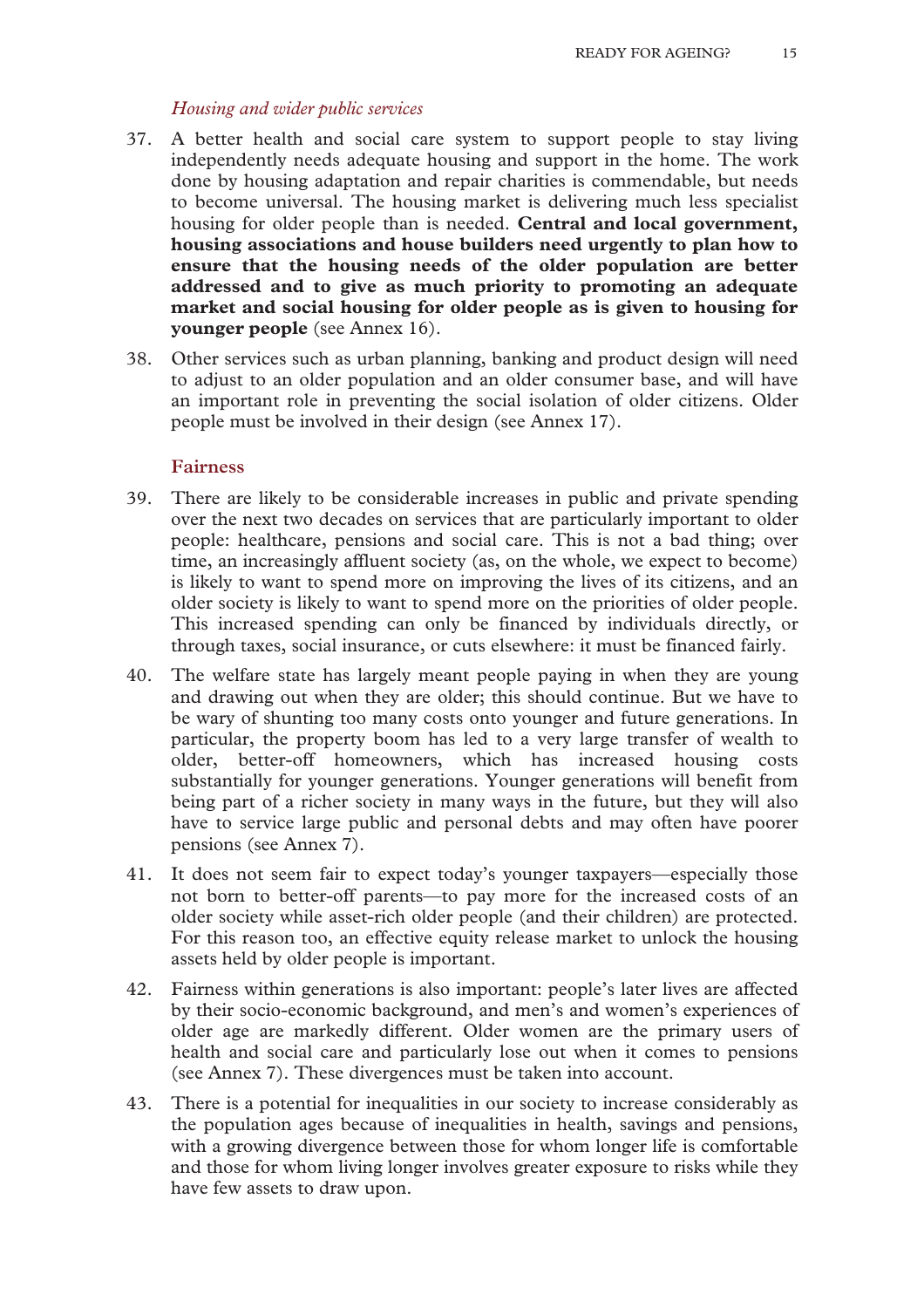# **Are the Government ready for ageing?**

- 44. The Cabinet has not assessed the implications of an ageing society holistically, and has left it to Departments who have looked, in varying degrees, at the implications for their own policies and costs. The Government have not looked at ageing from the point of view of the public nor considered how policies may need to change to equip people better to address longer lives.
- 45. The ageing of the population is inevitable, and affects us all. The major changes this Report proposes may take a decade to bring about, and should inform the priorities for the next spending review. The Government must make the case to the public as to why changes are needed. If a government tries to move some age-related benefits onto different eligibility criteria without setting out a vision for our old age and committing to make major improvements in some areas, significant opposition would be inevitable. Our society is intelligent and pragmatic and is capable of understanding the arguments for change.
- 46. **The Government should set out their analysis of the issues and challenges, and their vision for public services in an ageing society, in a White Paper to be published well before the next general election.** There needs to be cross-party understanding of the importance of these choices, and an effort to seek as much consensus as possible. Progress will not be made if the solutions chosen by the Government change with each administration. So **the Government elected in 2015 should, within six months, establish two commissions based on cross-party consultations: one to work with employers and financial services providers to examine how to improve pensions, savings and equity release, and one to analyse how the health and social care system and its funding should be changed to serve the needs of our ageing population. Both commissions should be required to report within 12 months and to make clear recommendations for urgent implementation. We also conclude that when political parties are working on their manifestos, they ought to consider the wider implications of the ageing society for the balance of responsibilities between individuals and the Government.**

**Principal conclusions and recommendations** 

- 47. **The Government and employers need to work to end 'cliff-edge' retirement, by enabling more people to work part-time and to wind down work and take up pensions flexibly. It should be beneficial to defer taking state and private pensions. Employers need to be much more positive about employing older people. The Government should publicly reject the 'lump of labour fallacy' that wrongly argues this will disadvantage the young** (paragraph 11)**.**
- 48. **The Committee urges the Government, pensions industry and employers to tackle the lack of certainty in defined contribution pensions and address their serious defects to make it clearer what people can expect to get from their pension as a result of the savings they make** (paragraph 15)**.**
- 49. **People with housing equity should be enabled to release it simply, without excessive charges or risk. The Government should work with**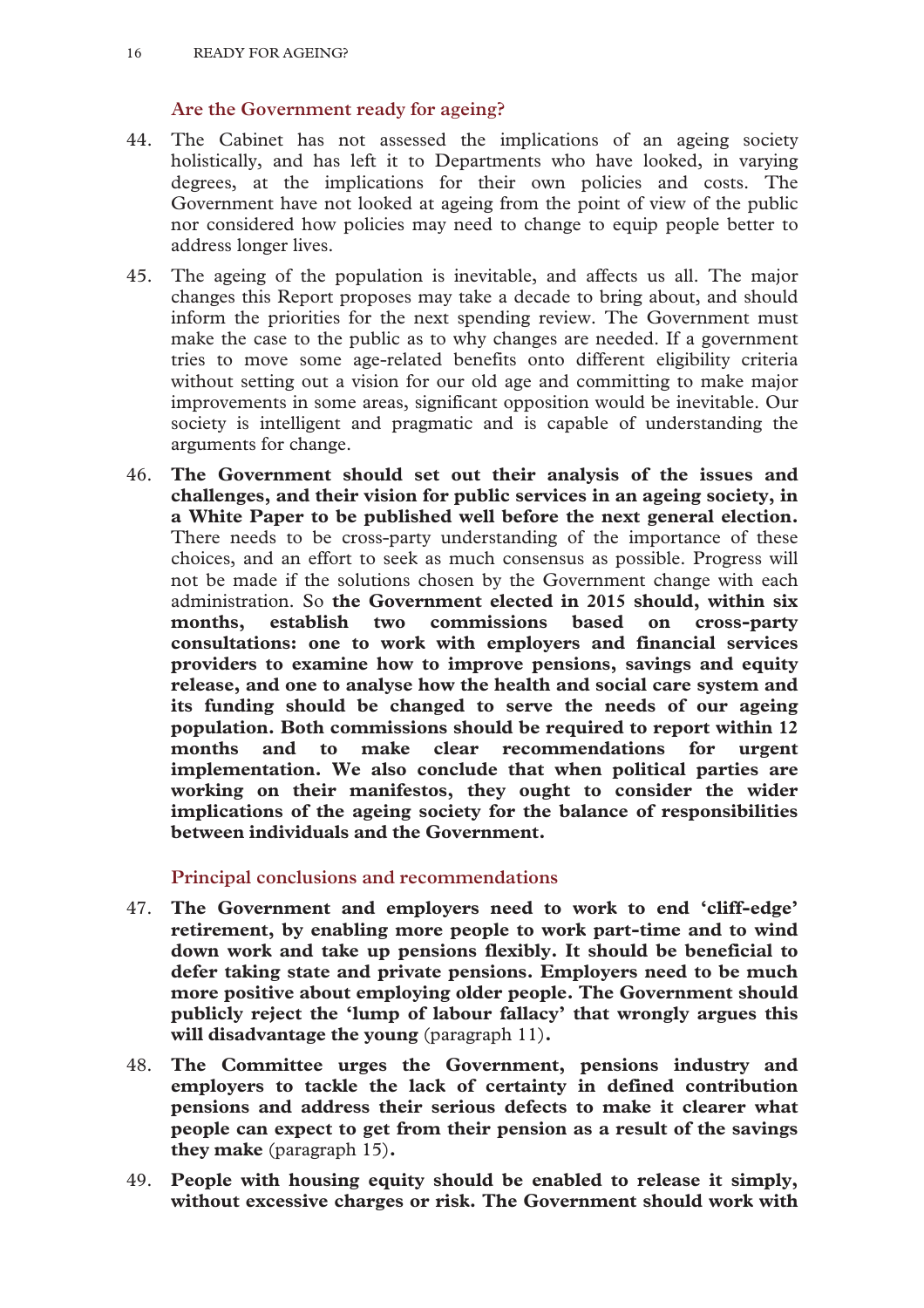**the financial services industry to ensure such mechanisms are available, and to improve confidence in them** (paragraph 17)**.**

- 50. **The NHS is facing a major increase in demand and cost consequent on ageing and will have to transform to deal with this. Because of this rising demand, without radical changes in the way that health and social care serve the population, needs will remain unmet and cost pressures will rise inexorably** (paragraph 19)**.**
- 51. **To meet the needs of the population, and to achieve this shift in services, the health and social care system needs to work well 24 hours a day, seven days a week** (paragraph 29)**.**
- 52. **The inter-dependent nature of health and social care means that the structural and budgetary split between them is not sustainable: healthcare and social care must be commissioned and funded jointly, so that professionals can work together more effectively and resources can be used more efficiently. The Government and all political parties will need to rethink this issue** (paragraph 30)**.**
- 53. **The Government must set out the framework for radically transformed healthcare to care for our ageing population before the general election in 2015. All political parties should be expected to issue position papers on the future of health and social care within 18 months, and address these issues explicitly in their manifestos for the 2015 election** (paragraph 31)**.**
- 54. **Central and local government, housing associations and house builders need urgently to plan how to ensure that the housing needs of the older population are better addressed and to give as much priority to promoting an adequate market and social housing for older people as is given to housing for younger people** (paragraph 37)**.**
- 55. **The Government should set out their analysis of the issues and challenges, and their vision for public services in an ageing society, in a White Paper to be published well before the next general election**  (paragraph 46)**.**
- 56. **The Government elected in 2015 should, within six months, establish two commissions based on cross-party consultations: one to work with employers and financial services providers to examine how to improve pensions, savings and equity release, and one to analyse how the health and social care system and its funding should be changed to serve the needs of our ageing population. Both commissions should be required to report within 12 months and to make clear recommendations for urgent implementation. We also conclude that when political parties are working on their manifestos, they ought to consider the wider implications of the ageing society for the balance of responsibilities between individuals and the Government**  (paragraph 46)**.**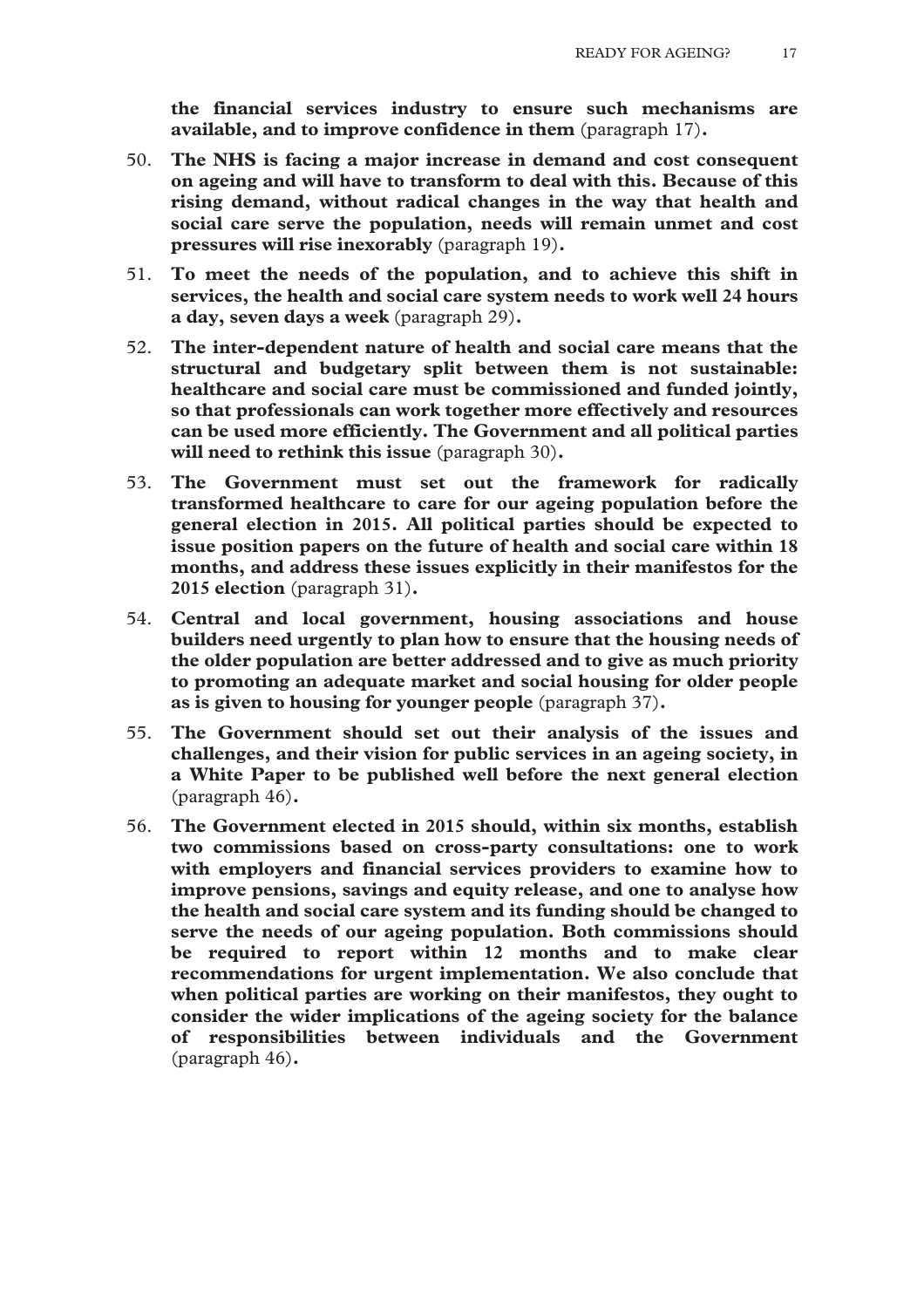# **ANNEX 1: OVERVIEW OF OUR WORK**

- 57. The Committee on Public Service and Demographic Change was appointed by the House on 29 May 2012 "to consider public service provision in the light of demographic change, and to make recommendations".
- 58. We decided to focus our work on ageing because it is the most substantial demographic change underway, will affect the whole population, and will have wide-reaching implications for individuals, public policy and public services.
- 59. The United Kingdom population is ageing rapidly. The Office for National Statistics (ONS) has projected that in England in 2030, compared to 2010, there will be 51% more people aged 65 and over, and 101% more people aged 85 and over. $24$  This shift will have major implications for society's attitudes and expectations and for the demands placed on many important services for the public, as well as for their affordability and the way they are delivered.
- 60. Our focus has been on the impact of ageing on public services in the medium term, looking ahead to 2020 and to 2030. Looking ahead by seven to 17 years gives enough distance to make the changes that are happening clear, yet this period is within the scope of realistic planning and allows for shifts in public policy and services to be made soon.
- 61. Many aspects of health services, social work and housing policy, along with other relevant public services, are devolved to the legislatures of Scotland and Wales, and transferred in the case of Northern Ireland. For this reason, the main focus of this Report is on England. However, many of the issues that we have highlighted apply throughout the United Kingdom.
- 62. The annexes that follow lay out in more detail the evidence that underpins the findings in our Report. They are designed to show how we came to our conclusions; highlighted in bold text are key findings relating to the proposals that we make in the Report. In the course of our inquiry, we heard oral evidence from 67 witnesses, and received a large quantity of valuable written evidence.
- 63. We are grateful to the many individuals and organisations that assisted in our work, and to the academics who undertook specific analyses for us.
- 64. We are particularly grateful to our Clerk, Susannah Street; our Policy Analysts, Tristan Stubbs and Tansy Hutchinson; our Specialist Advisers, Professor Howard Glennerster and Mr Jonathan Portes, for their expertise and guidance throughout this inquiry; and our Committee Assistant, Bina Sudra.

 <sup>24</sup> Central Government (DoH, DWP and DCLG), written evidence.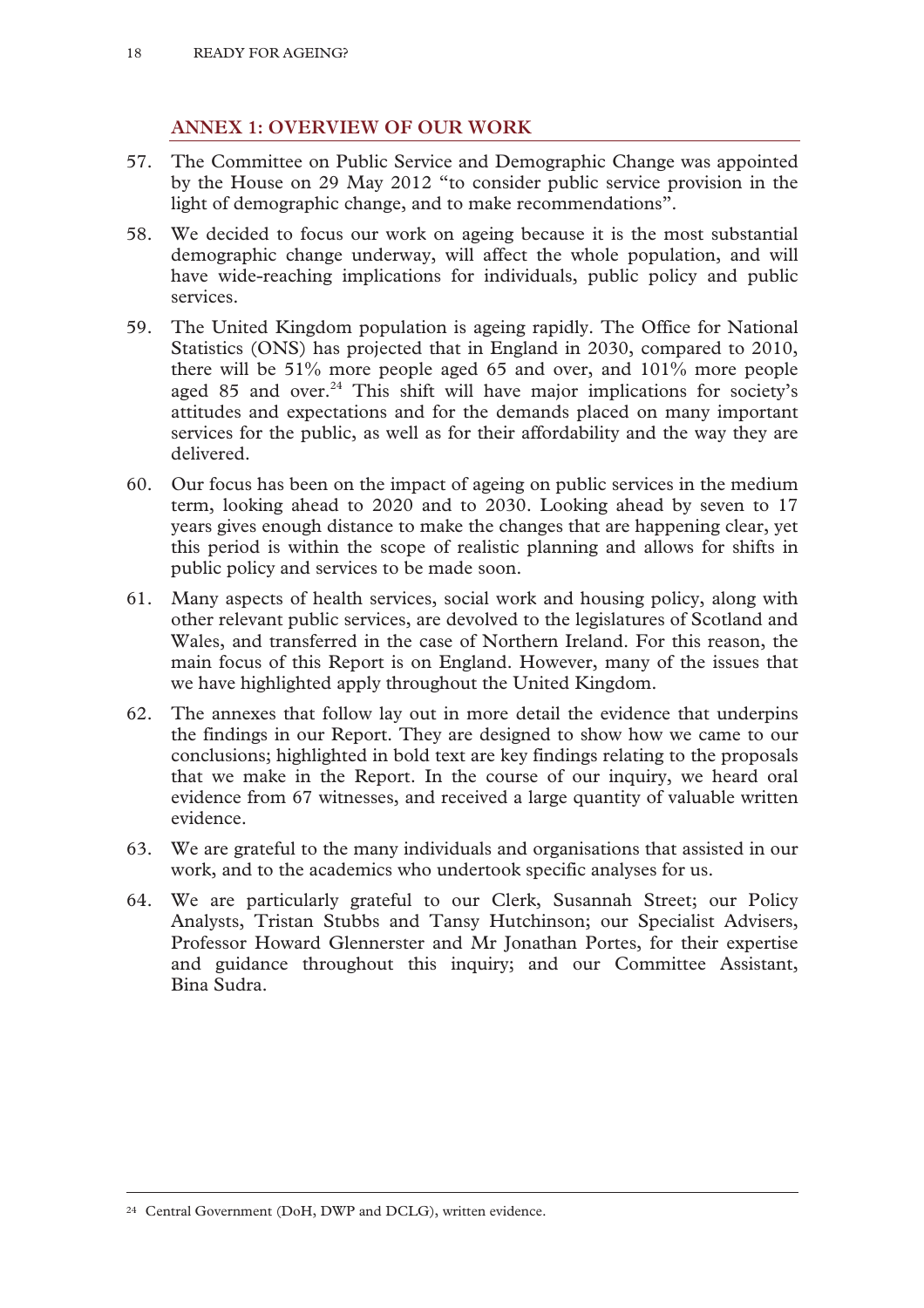# **ANNEX 2: DEMOGRAPHIC CHANGES (RELEVANT THROUGHOUT THE REPORT)**

- 65. The Office for National Statistics (ONS) has updated its projections up to 2021 based on the recent release of data from the  $2011$  Census. In England<sup>25</sup> in 2021, compared to 2011:
	- There will be 24% more people aged 65 and over
	- There will be 39% more people aged 85 and over.<sup>26</sup>
- 66. The ONS has projected that in England in 2030, compared to 2010:
	- There will be 51% more people aged 65 and over
	- There will be  $101\%$  more people aged 85 and over.<sup>27</sup>
- 67. Looking further into the future, Guy Goodwin, Director of Population and Demography Statistics, ONS, told us that over a 50-year period we can expect a doubling of the population in the UK aged over 65, and a very substantial—four times or more—increase in the main projection of those aged 85 and over.<sup>28</sup>
- 68. These demographic shifts are occurring for two different reasons. First, people are living longer; secondly, we are now reaping the consequences of significant changes in the UK's birth rates in the period following the Second World War—the 'baby boom'. The first is a long-run phenomenon. The second is beginning to hit now, and will last for around the next 30 years (see figure 1 below).

28 Q 19

<sup>&</sup>lt;sup>25</sup> Due to the effects of devolution, our focus is primarily on England: see Annex 1. Derek Jones, Permanent Secretary of the Welsh Government, wrote to the Committee stating that: "The impact of demographic change will have particular significance for Wales, which has the highest concentration of older people within the UK nations ... The numbers of those aged 85 and over are increasing at the fastest rate. Since 1983, their number has more than doubled and latest projections show it will double again up to 2033, by which time it will have reached 160,000, some 5% of the total projected population".

<sup>26</sup> ONS, *Interim 2011-based subnational population projections: local authorities, counties, regions and England: single years of age, persons*.

<sup>27</sup> Central Government (DoH, DWP and DCLG), written evidence.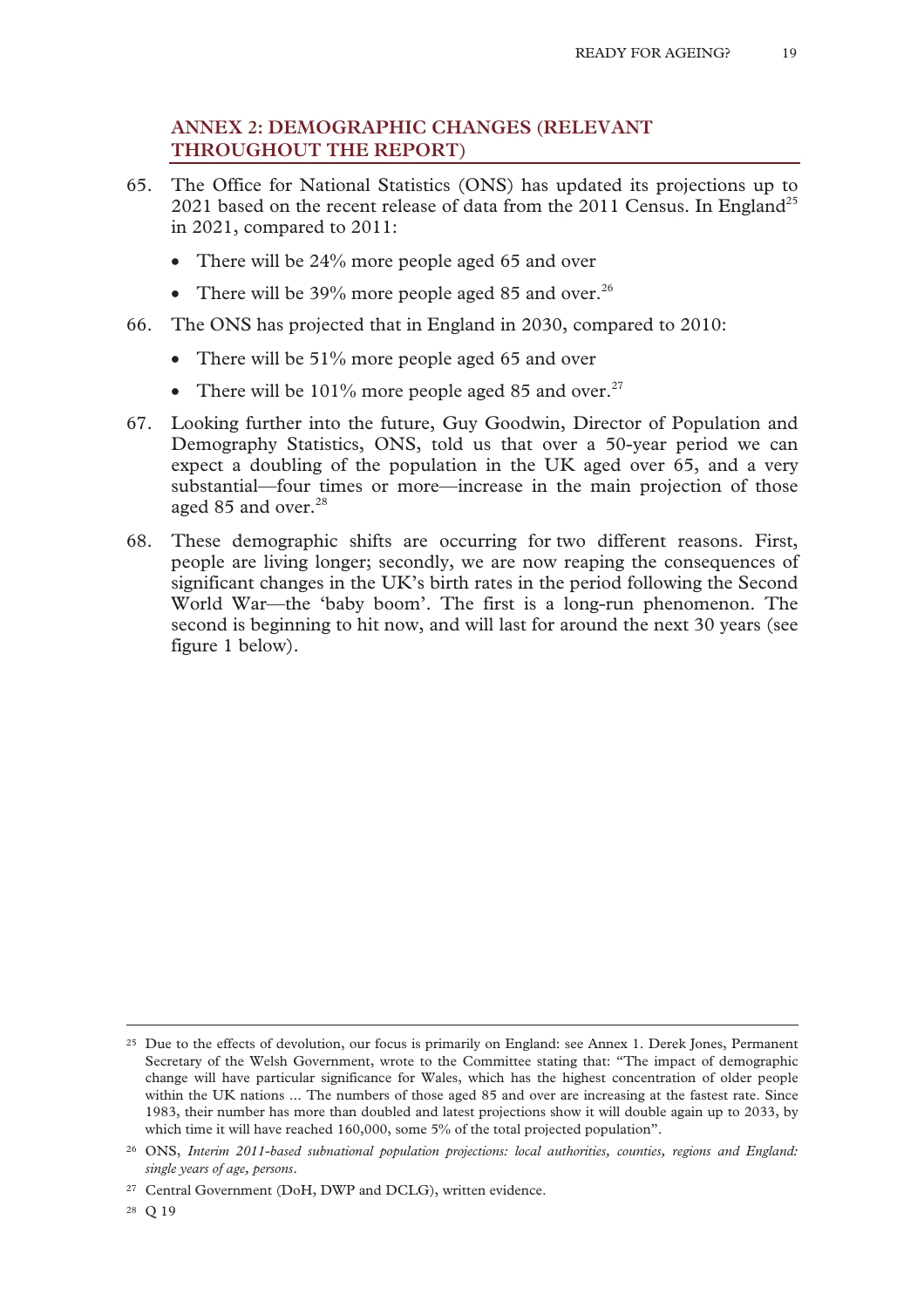#### **FIGURE 1**



# Population aged under 16 and 65 and over, United Kingdom<sup>29</sup>

#### **Living longer**

- 69. The same dynamics that have led to a higher proportion of older people in the population have also yielded a steady rise in our expectation of life at birth and at later ages. There are two principal methods to predict future life extensions: period life expectancy and cohort life expectancy. Period life expectancy assumes that a person will experience the age-specific mortality rates that hold at that time. The cohort method takes the predicted changes in those rates and builds them into the prediction. We have used the cohort method below, as it provides a more useful description of the length of life that individuals might expect. $30$
- 70. Babies that were born in 2011 can expect a median lifespan of 93.75 years for males and 96.7 years for females. Males born in 1991 can expect to live, after 2011, for another 71.0 years and females for another 74.3 years.<sup>31</sup> Professor Sarah Harper, Professor of Gerontology and Director, Oxford Institute of Population Ageing, University of Oxford, told us that if we use cohort life expectancy for the 2007-birth cohort, "you can say that 50% of that cohort will still be alive by the time they are  $103$ ".<sup>32</sup>

#### *Confidence in projections*

71. Professor Philip Rees, Emeritus Professor, School of Geography, University of Leeds, explained that there is significant academic discussion about whether there will be continuing reductions in mortality and associated increases in life expectancy, with two polar views. The first, put forward by

 <sup>29</sup> ONS, *Measuring National well-being, Social Trends 42 – population*, 17 January 2012, p.9. The graph was mid-year estimates for 1971 to 2010-based projections for 2011 to 2031. Source: ONS, National Records of Scotland, Northern Ireland Statistics and Research Agency.

<sup>30</sup> ONS statistical bulletin, *Life expectancy at birth and at age 65 by local areas in the United Kingdom, 2004-06 to 2008-10, 19*, October 2011, p.16.

<sup>31</sup> ONS, *2010-based national population projections lifetable template: England and Wales*, p.16.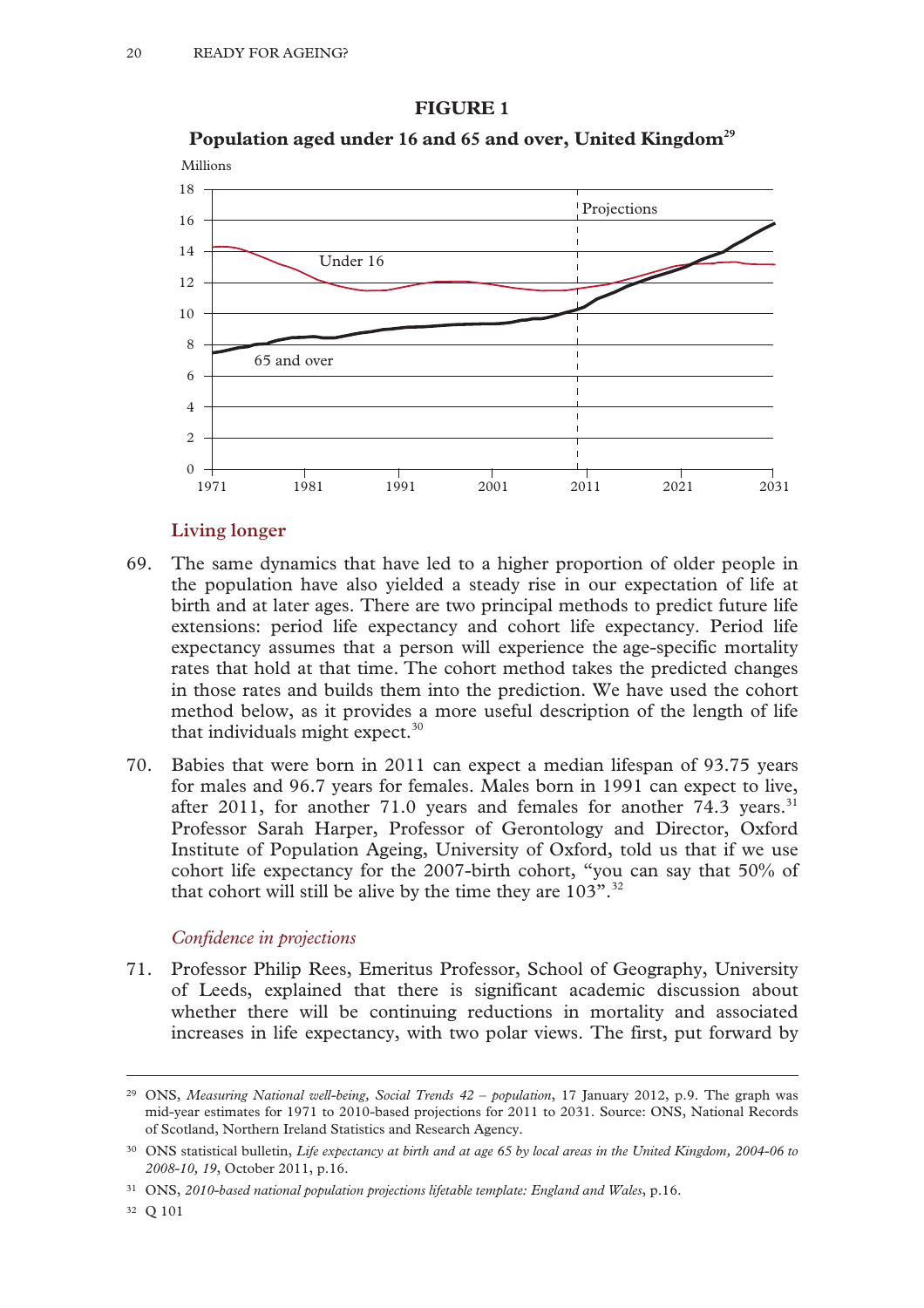Jay Olshansky, was that we are approaching the limits to life expectancy, and that a number of disease trends (for example, increasing obesity leading to much higher rates of diabetes and associated mortality) will mean that we will not see the continuation in improvement in mortality rates at older ages.<sup>33</sup> The second, proposed by James Vaupel, was that the historical record of the countries with the best life expectancy records suggested no limits to improvements driven by progress in wellbeing and medical science. Professor Rees related how, by translating these optimistic views into future forecasts, studies have suggested that very high proportions of current birth cohorts in a sample of advanced countries will survive to be centenarians.<sup>34</sup> The Committee asked Professor Rees about the levels of confidence that it is possible to have in projections of the number of older people that we can expect to see in this country. His response, broadly, was that the older the age group under discussion, the less confidence it is possible to place in the projections.35

# **Healthy life expectancy and disability-free life expectancy**

#### *Healthy life expectancy*

72. Healthy life expectancy is defined as expected years of remaining life in 'good' or 'very good' general health.<sup>36</sup> In 2008, UK men at age 65 had a healthy life expectancy of 9.9 years, and women of 11.5 years (see figure 2).<sup>37</sup> Guy Goodwin told us, however, that while the latest figures suggested that the healthy life expectancy for women was broadly increasing at the same rate as life expectancy, the healthy life expectancy of men was increasing at a lower percentage increase than life expectancy.<sup>38</sup>

 <sup>33</sup> Q 100 (Simon Ross, Population Matters).

<sup>34</sup> Professor Philip Rees, University of Leeds.

<sup>35</sup> Professor Philip Rees, University of Leeds.

<sup>36</sup> ONS, *Pension Trends*, Chapter 3: Life expectancy and healthy ageing (2012 edition), 16 February 2012, 3- 4. It should be noted that due to European Union requirements, the definition of healthy life expectancy has changed recently: the definition formerly was based on expected years of 'fairly good' or 'good' health.

<sup>37</sup> ONS, *Pension Trends*, Chapter 3: Life expectancy and healthy ageing (2012 edition), released: 16 February 2012, 3-8.

<sup>38</sup> Q 42 (Guy Goodwin and Ben Humberstone, Head of ONS Centre for Demography, ONS).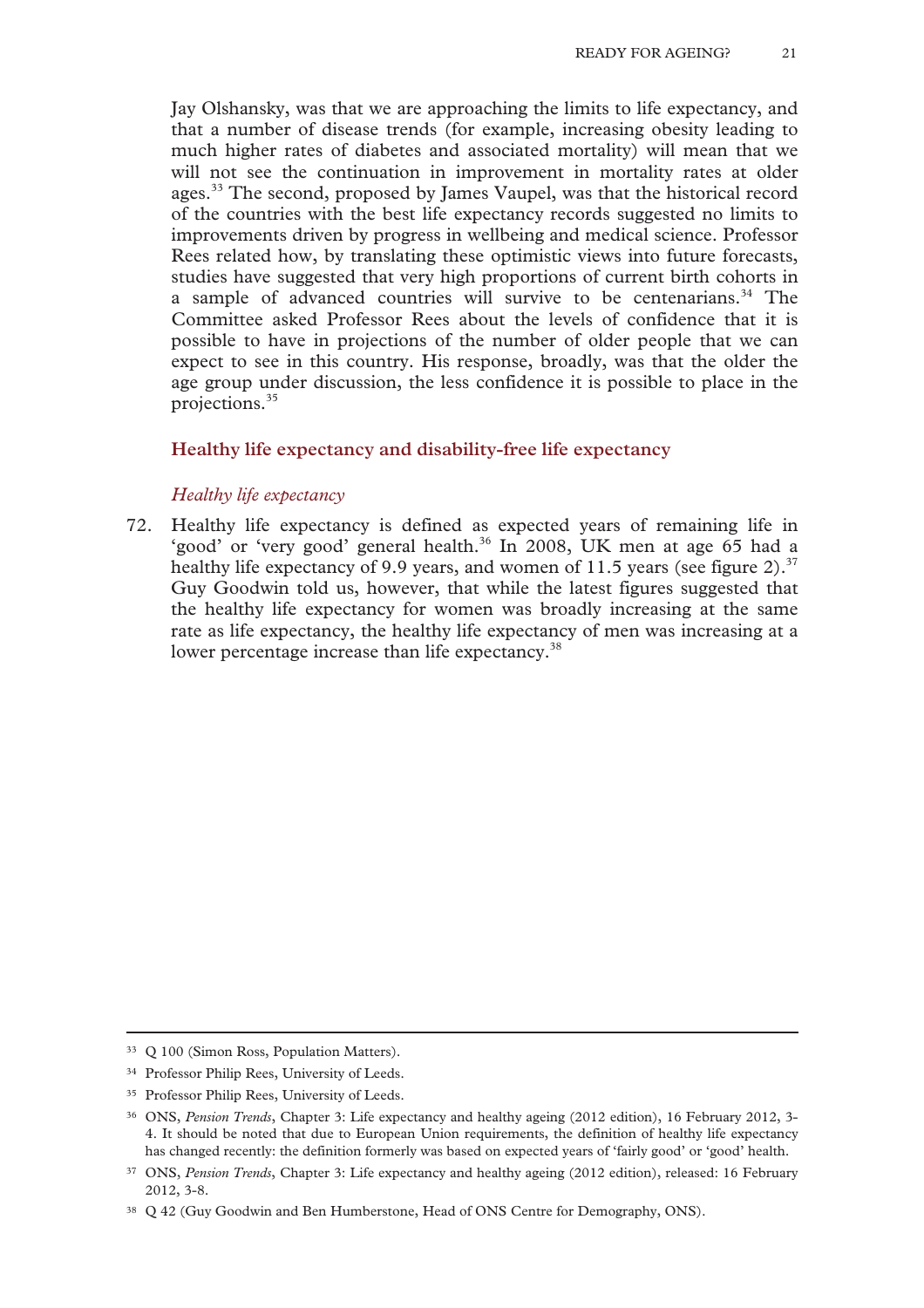# **FIGURE 2**





*Source: Government Actuary's Department* 

# *Disability-free life expectancy*

- 73. Disability-free life expectancy is defined as expected years of remaining life free from a limiting long-standing illness or disability.<sup>40</sup> Professor Harper suggested that international data supported the notion that people were "delaying the onset of disability". This meant that while life expectancy had increased, the number of years that people spend with disability had also increased. Thus, although people are seeing an increase in the number of years that they will spend with disability, this is decreasing as a percentage of their life.<sup>41</sup>
- 74. Drawing on a range of projections, Professor Rees found that population ageing will increase the population suffering from limiting long-standing illness by 39% between 2010 and 2050, but that if the decreasing trends of the last decade are reproduced in the next four decades, the increase will be clawed back to  $6\%$ .<sup>42</sup> Professor Rees also stressed that taking into account the specific disability suffered is very important. A significant challenge will arise from the projected growth in numbers of people with dementia. An 83% increase in the number of people with dementia by 2036 will place substantial extra demands on formal and informal care networks.<sup>43</sup> The Trades Union Congress (TUC) reported that the difference between the local authority areas with the highest and lowest levels of disability-free life

 <sup>39</sup> The Scottish Parliament Finance Committee, 2nd Report, 2013 (Session 4): *Demographic change and an ageing population*, p.10.

<sup>40</sup> ONS, *Pension Trends*, Chapter 3: Life expectancy and healthy ageing (2012 edition), 16 February 2012, 3– 4.

<sup>41</sup> Q 95

<sup>42</sup> Professor Philip Rees, University of Leeds, supplementary written evidence.

<sup>43</sup> Professor Philip Rees University of Leeds.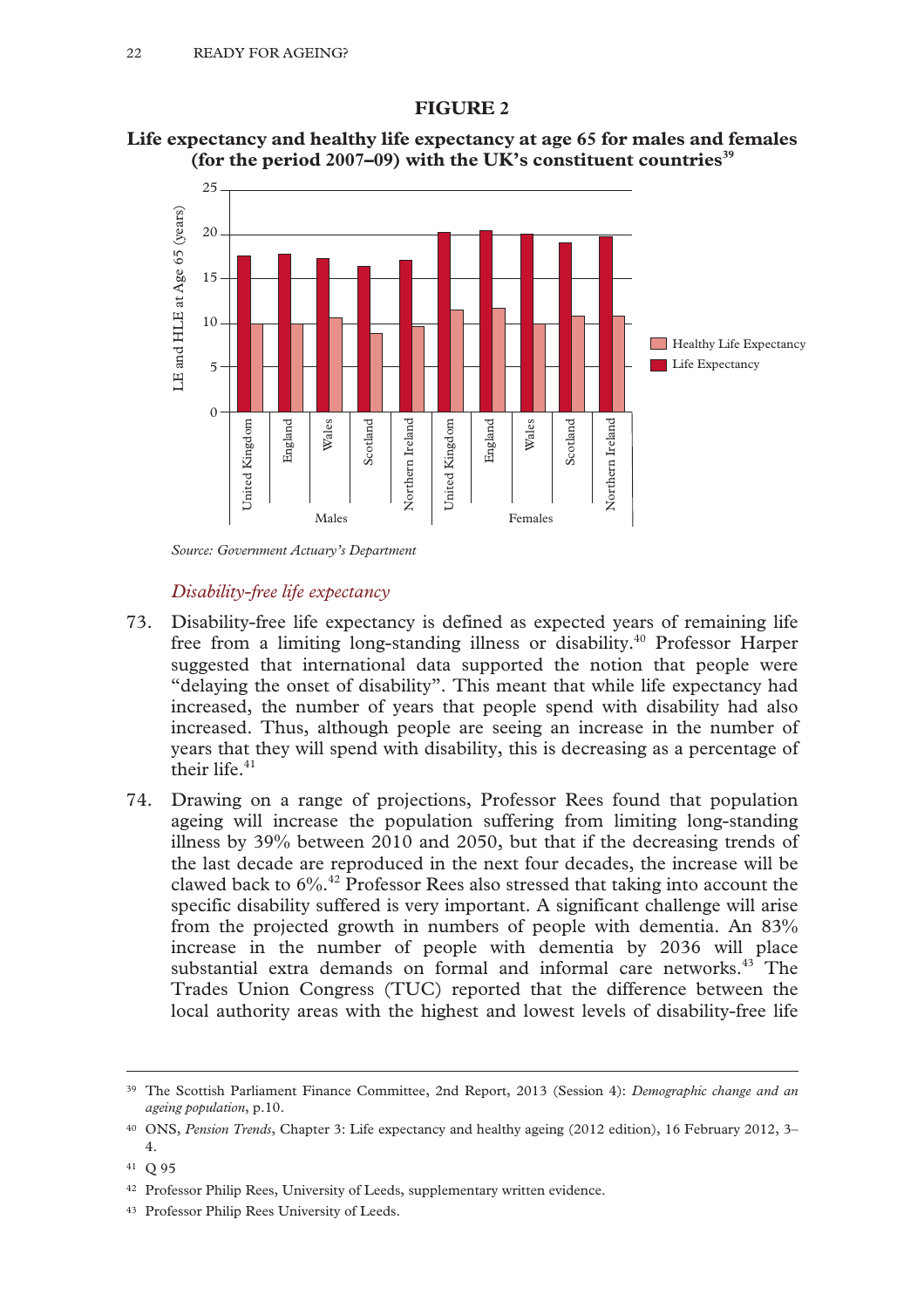expectancy at 65 is 12.1 years for men, and 12.3 years for women (see Annex 7).<sup>44</sup>

*Effect on length of working life and active ageing* 

75. Professor Peter Taylor-Gooby of the University of Kent argued that if people living in the most deprived areas enjoyed the same rate of disability-free life expectancy as the most advantaged, they would have a further 2.8 million years of active life, in which they could contribute to society.<sup>45</sup> There are signs that older people's involvement in the labour market is showing consistent growth. Between April and June 2011, over a third of women in England aged 60 to 64 and nearly one-quarter of men aged 65 to 69 were still economically active.<sup>46</sup> For men, the estimate of average age of withdrawal from the labour market increased from 63.8 years in 2004 to 64.6 in 2010. For women, it increased from 61.2 years in 2004 to 62.3 years in 2010.<sup>47</sup> The number of people of state pension age and above in employment in the UK has doubled over the past two decades. Two thirds of these people work part-time.<sup>48</sup>

#### **Past changes in fertility**

76. Our society is 'ageing' in another sense.<sup>49</sup> After the Second World War, the UK's birth rate rose and remained relatively high for two decades. The increase in the size of the working population that resulted as these cohorts entered the labour market helped to counteract the long-run economic effects of rising longevity. But those cohorts are now nearing retirement. Instead of mitigating the long-run impact of longevity they will add to it.<sup>50</sup> During the years on which this Report focuses, this will be of particular importance.<sup>51</sup> It underlies the economic and fiscal challenges outlined in Annex 4.

#### *Effect on the old age support ratio (OSR)*

77. It is predicted that each person of the new full state pension age in 2035 will be supported by 2.87 people of working age, as compared to 3.22 people in 2015 (a decrease in the old age support ratio, or OSR, of  $38\%$ ).<sup>52</sup> As the Central Government Departments' evidence to us suggested, "even with the

 <sup>44</sup> Trades Union Congress (TUC).

<sup>45</sup> Professor Peter Taylor-Gooby, University of Kent.

<sup>46</sup> ONS, *Pension Trends*, Chapter 3: Life expectancy and healthy ageing (2012 edition), 16 February 2012, 3-  $9 - 3 - 10$ .

<sup>47</sup> ONS, *Pension Trends*, Chapter 4: The labour market and retirement (2012 edition), 16 February 2012, 4-9.

<sup>48</sup> ONS, *Older Workers in the Labour Market*, 2012, 13 June 2012, pp.1-4.

<sup>49</sup> Central Government (DoH, DWP and DCLG), written evidence.

<sup>50</sup> *Pensions: Challenges and Choices. The First Report of the Pensions Commission*, 2004, pp.10-11.

<sup>51</sup> British Society of Population Studies. See Annex 4 for a definition of the 'dependency' ratio.

<sup>52</sup> ONS, *National Population Projections, 2010 - Based Statistical Bulletin*, 26 October 2011, http://www.ons.gov.uk/ons/dcp171778\_235886.pdf; Professor Philip Rees, supplementary written evidence. These figures take into account projected changes to the state pension age, and as such are very sensitive to policy decisions. In their written evidence, the British Society for Population Studies told us that "If a fixed age threshold had been used, such as age 65, the OSR for the UK would have been 3.9 in 2010 and 2.6 in 2035 (based on the ONS 2010 principal projection)". Cf. Professor Philip Rees; Professor Anthea Tinker, King's College London (KCL).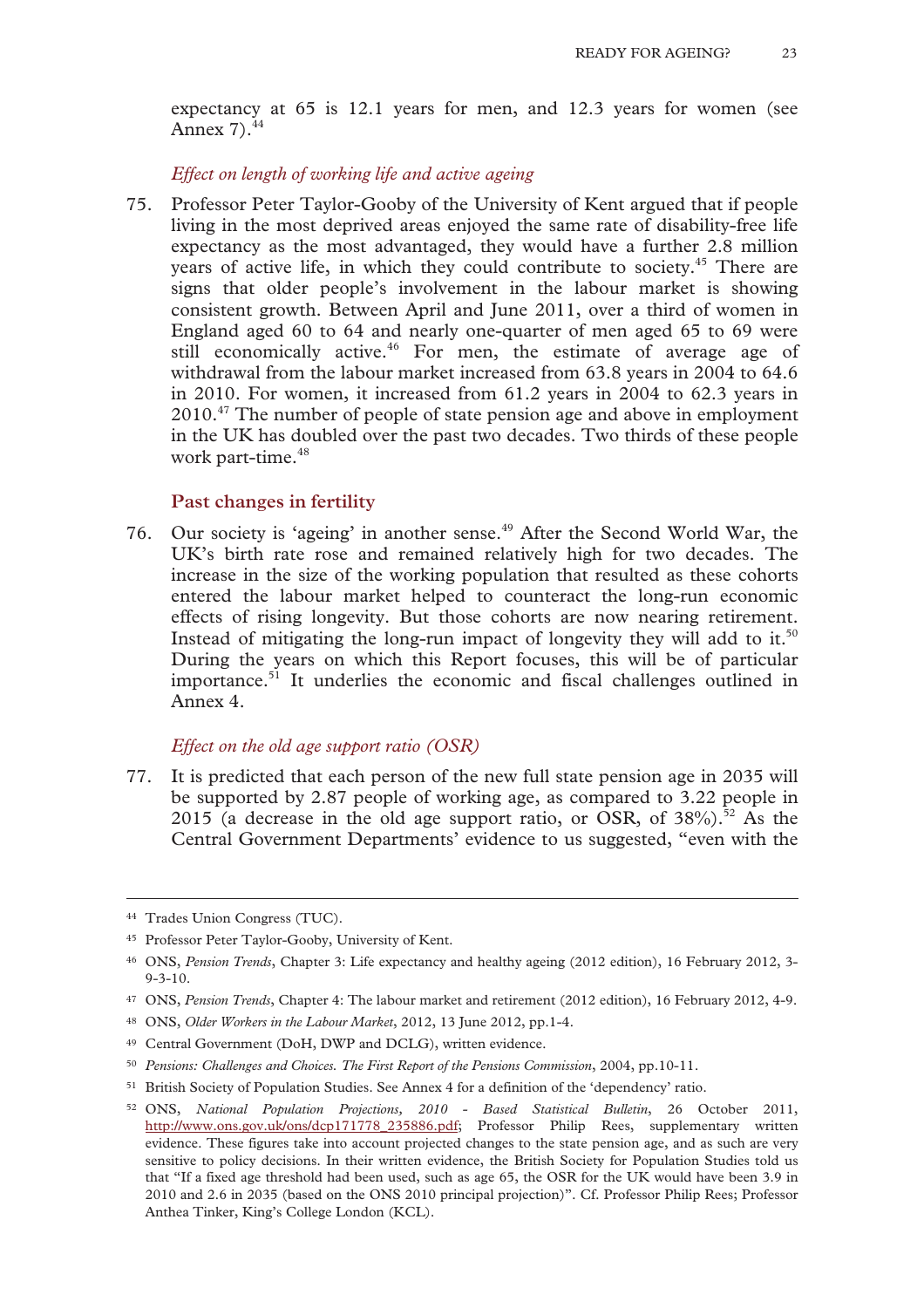proposed [state pension] changes, the support ratio declines in the future".53 Any future restrictions on immigration would also decrease the old age support ratio by reducing the pool of workers in the country.<sup>54</sup>

78. The structure of the UK's population in 2035 as estimated before the recent Census was as follows. The estimates based on the 2011 Census are not yet available.

# **FIGURE 3**

# **Estimated and projected age structure of the United Kingdom population, mid-2010 and mid-203555**



79. Professor Rees also outlined changes in a 'very old age support ratio' (VOSR), which divides the number of people at ages 50–64 by the number of persons aged 85+, whose children mostly will be in the former age group. The VOSR decreases from a median of 8.32 in 2010 to 3.11 in 2050, a fall of 63%. Though there is a much greater uncertainty about the accuracy of the VOSR than there is about the accuracy of the OSR, Professor Rees suggested that this implied that more care will need to be provided by persons outside of the late middle age group of children of the very elderly.<sup>56</sup>

# **Policy implications of demographic shifts**

80. The rising number of older and 'older old' people in the population (many of whom will have chronic health problems), and the effects associated with the post-War generations beginning to withdraw from full-time work, underpin this Report. The need to support this age group and the need to avoid unsustainable tax burdens falling on younger people will have an effect on

 <sup>53</sup> Central Government (DoH, DWP and DCLG), written evidence.

<sup>54</sup> Population Matters; Institute for Public Policy Research; British Society of Population Studies written evidence; Q 40 (Professor Ludi Simpson, University of Manchester); Q 34 (Suzie Dunsmith, Head of Population Projections Unit, ONS).

<sup>55</sup> ONS, National Population Projections, 2010-Based Statistical Bulletin, 26 October 2011.

<sup>56</sup> Professor Philip Rees, supplementary written evidence; Q 96.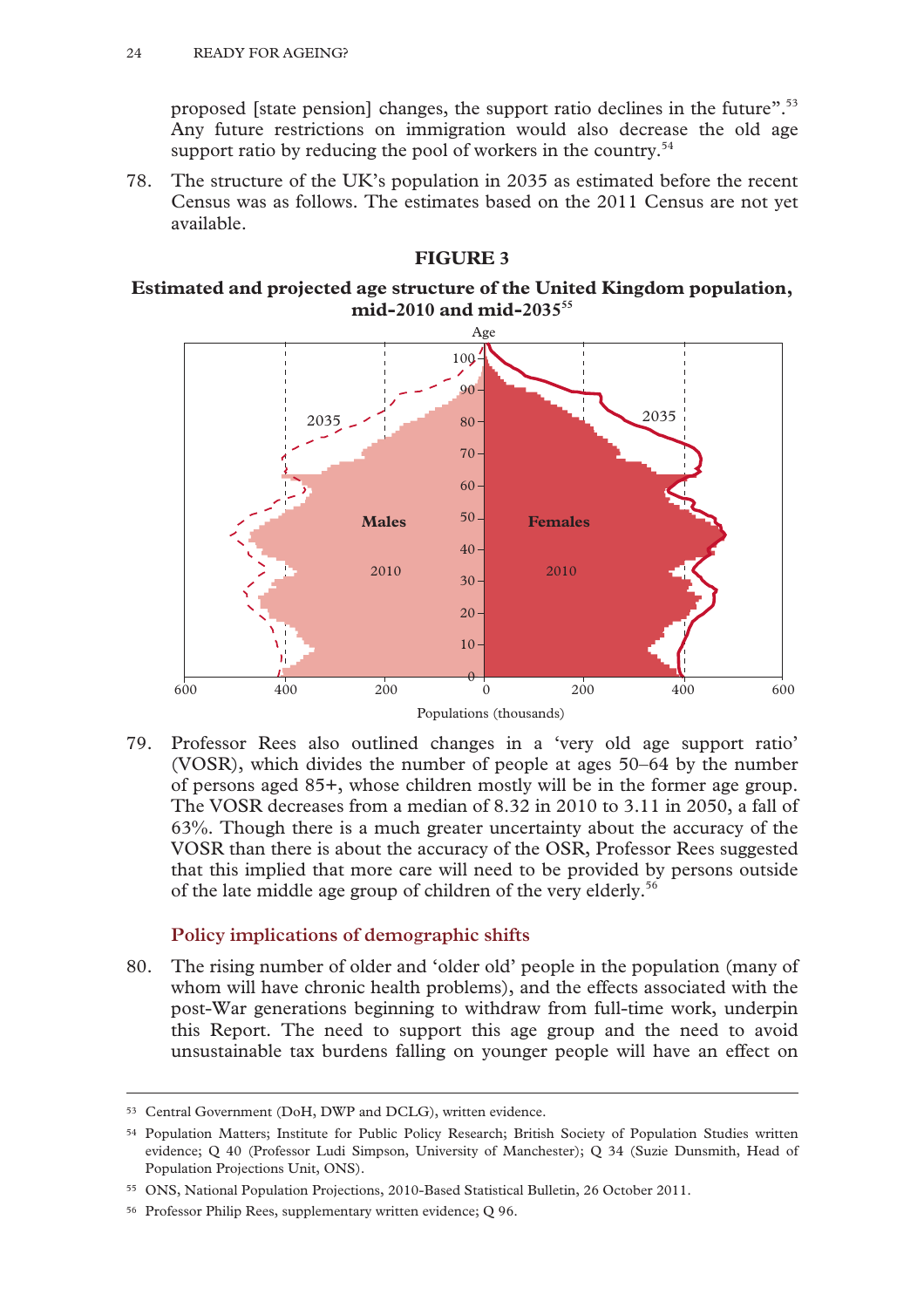how the Government and individuals need to think about saving and paying for older age (see Annexes 4, 5, 7 and 18).

81. As Annexes 9 to 15 lay out, greater numbers of older, often frail people will lead to significant challenges for the provision of healthcare and social care. The doubling by 2030 of the number of people aged 85+ will have a substantial impact on those public services that are particularly important for older people, an impact for which they are worryingly ill-prepared.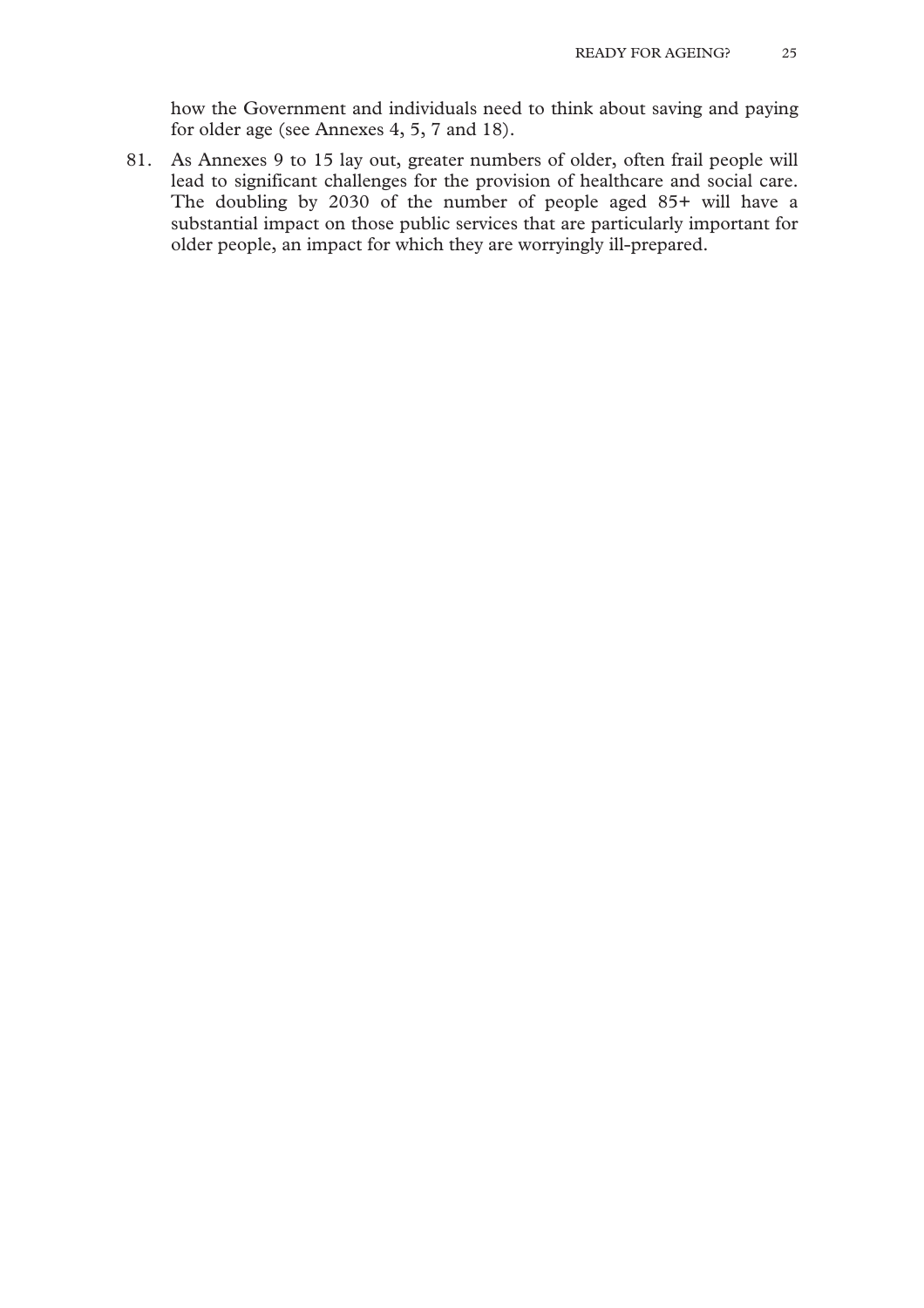# **ANNEX 3: ATTITUDES TO AGEING (SEE PARAGRAPH 8 OF THE REPORT)**

- 82. For most people, living longer is to be celebrated. Many people now enjoy fuller retirements than ever before, or continue to work well into their later life. Older people make a considerable contribution to society, bringing maturity and varied life experiences to bear.<sup>57</sup>
- 83. People's definitions of what it means to be 'old' have changed, along with ideas about how dependent older people are. For a lot of people, being 'old' is a state of mind related to health and the ability to remain independent. The public does not necessarily associate being 'old' with retirement or the earlier 60s. Yet this is the age at which many public services, such as the free bus pass and winter fuel payments, are automatically handed out. Britons do not see themselves as elderly until they are approaching 70, and many in their 70s and beyond continue to be active and engaged in society.58
- 84. If being 'old' does not begin at an arbitrary age, perhaps it should not be associated with birthdays at all.<sup>59</sup> Society should move away from thinking about chronological age. Baroness Greengross, Chief Executive, International Longevity Centre-UK (ILC-UK), told us that society should "stop thinking about age itself as some sort of disease or handicap". $60$
- 85. Employers often equate older age with retirement, and policy-makers tend to assume that when people reach traditional retirement age, they will need to be supported by younger taxpayers (see Annex 4). Age UK considered that there is "a tendency for people, including politicians and policy makers, to frame the debate on ageing within a dependency narrative which sees older people as a 'burden' and a 'drain on the public purse'".<sup>61</sup> Yet there is no reason why retirement and dependency should relate to a specific age. Much employment is physically less demanding than it traditionally was for many, and fewer people are incapacitated by diseases in later life. Society, the media, and policy-makers should continue to rethink what they mean when they refer to 'old age'. Older age should be viewed as a spectrum, involving a smooth transition through different stages of life.
- 86. The Government have acted to legislate against age discrimination, through the Equality Act 2010 and the public sector equality duty which require equal treatment in access to employment and public and private services regardless of age. They have also abolished the default retirement age, so that retirement ages can only be set where they can be justified objectively.<sup>62</sup> We welcome these positive steps, but we also heard that negative attitudes and discrimination towards older age still abound.<sup>63</sup> Baroness Greengross told us that the "stigma" associated with older age results in age discrimination.

 <sup>57</sup> National Housing Federation.

<sup>58</sup> Ipsos MORI.

<sup>59</sup> Q 72

<sup>60</sup> Q 72; International Longevity Centre-UK (ILC-UK); The Saga Group; Q 639.

<sup>61</sup> Age UK written evidence; Q 72 (Professor Pat Thane, Research Professor, KCL and Fellow of the British Academy).

<sup>62</sup> Central Government (DoH, DWP and DCLG), written evidence.

<sup>63</sup> Q 72, Q 75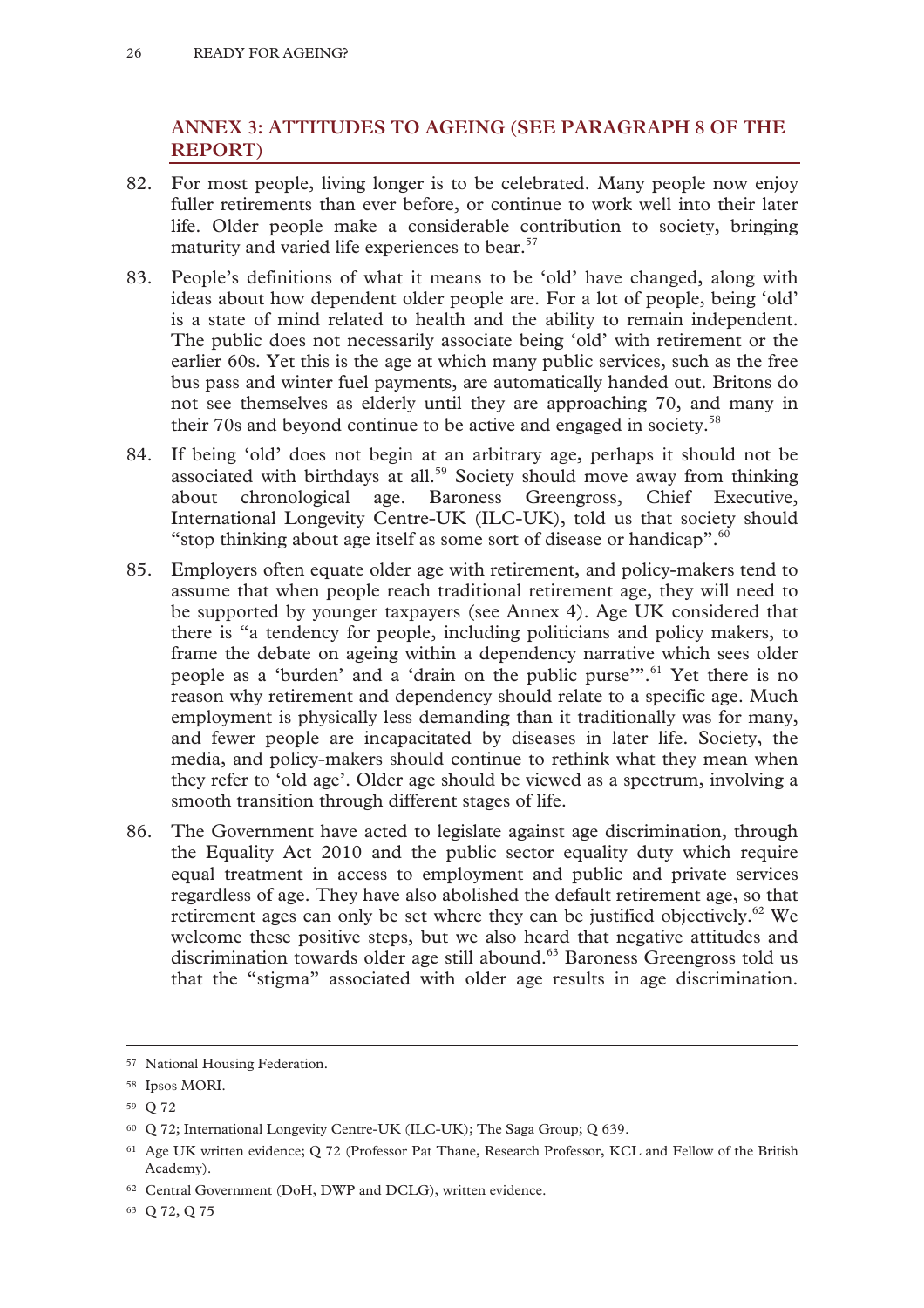Though the law has changed, attitudes will take time to catch up, as happened with previous anti-discrimination legislation.<sup>64</sup>

- 87. Rather than viewing ageing with horror, society should pay more attention to the large social and economic contributions that older people make, in areas such as volunteering, childcare, care of other adults, charitable giving, and support for younger generations (see Annex 15). $65$  We heard that:
	- 30% of people over 60 volunteer regularly through formal organisations
	- $\bullet$  65% of volunteers are aged 50 or over
	- 65% of those over 65 regularly help older neighbours, and
	- $\bullet$  one in three working mothers rely on grandparents for childcare.<sup>66</sup>
- 88. Age UK have estimated that people aged 50 and over make an unpaid contribution to the economy of  $f(15.2)$  billion per year as carers,  $f(3.9)$  billion in childcare as grandparents and  $f<sub>1</sub>5$  billion as volunteers.<sup>67</sup> These unpaid inputs reduce public expenditure, enable other people to work, and help to make our society more cohesive. They remind us that many older people are anything but dependent (see Annexes 4 and 5).<sup>68</sup>
- 89. Many of our growing older population are in good health, will retire with a decent income and a strong social network, have much to offer society, and will want to combine work with new activities, volunteering and caring.<sup>69</sup> One way to promote public understanding that ageing will be a positive experience for most might be for the Government to produce a clear guide to the key facts and trends about living longer. There also needs to be a stronger recognition that older age, which can be conceived as including everyone from 60 to 120, covers a huge diversity of ages, levels of health and wealth, and economic and social activity.70 **The Government should help people be better informed about how long they are likely to live in good health, the size of the pension that they are likely to receive, the likelihood of needing social care and its cost, and how best to use their own assets. By helping individuals and families analyse their own situation and make informed choices, the Government can give people some of the tools they will need to plan ahead.**
- 90. Providers of both public and private services need to meet the challenge of the ageing population. But acknowledging the changing role and diversity of older people puts new responsibilities on older people themselves: "We could start looking at older people as the same as everybody else. If they are wealthy, tax them; if they are frail, they should be able to access services that support them just like anybody else at any age", John Kennedy, Director of Care Services, Joseph Rowntree Housing Trust, told us.<sup>71</sup>

 <sup>64</sup> Q 78; at Q78 see also Professor Thane.

<sup>65</sup> Q 75 (Caroline Abrahams, Director of External Affairs, Age UK); Q 100 (Professor Sarah Harper); Third Sector Research.

<sup>66</sup> Q 72 (Professor Thane); Local Government Association, Association of Directors of Adult Social Services and Society of Local Authority Chief Executives (LGA/ADASS/SOLACE).

<sup>67</sup> Age UK.

<sup>68</sup> Age UK.

<sup>69</sup> Age UK.

<sup>70</sup> Fabian Society; Q 72 (Professor Thane); Age UK.

<sup>71</sup> Q 73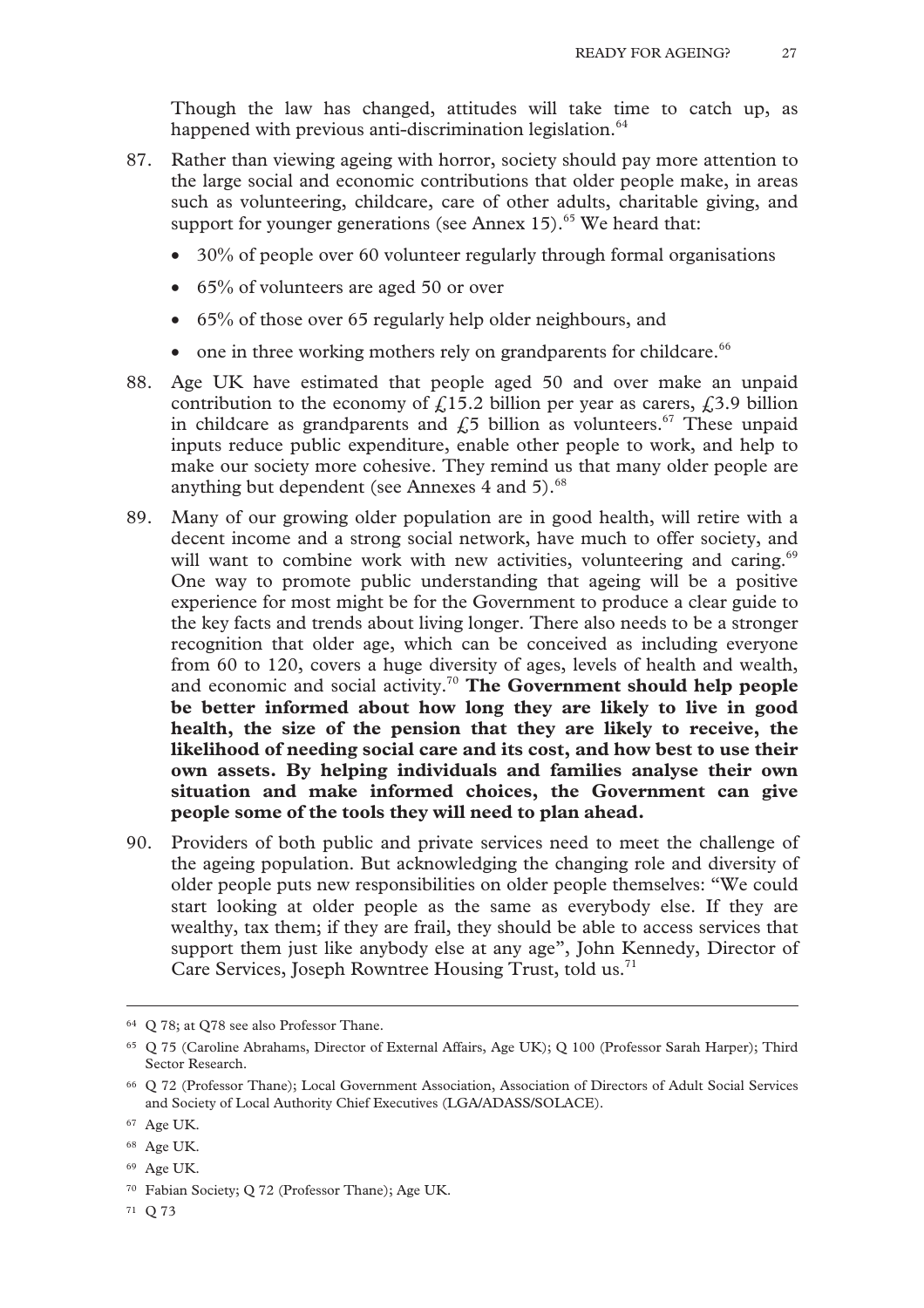#### 28 READY FOR AGEING?

91. It is not always helpful or correct to consider older people as a homogenous group defined by chronological age. Age alone is no longer a good predictor of health, wealth, employment status or activity in society. The Government need to recognise this when considering how to design public services. The Government should also work to make society as a whole more aware of the truth about ageing. A better understanding of the needs and abilities of the older population should lead not only to better-targeted public services but also to a private sector that benefits from a growing market by producing goods and products that the older population really needs (see Annex 17).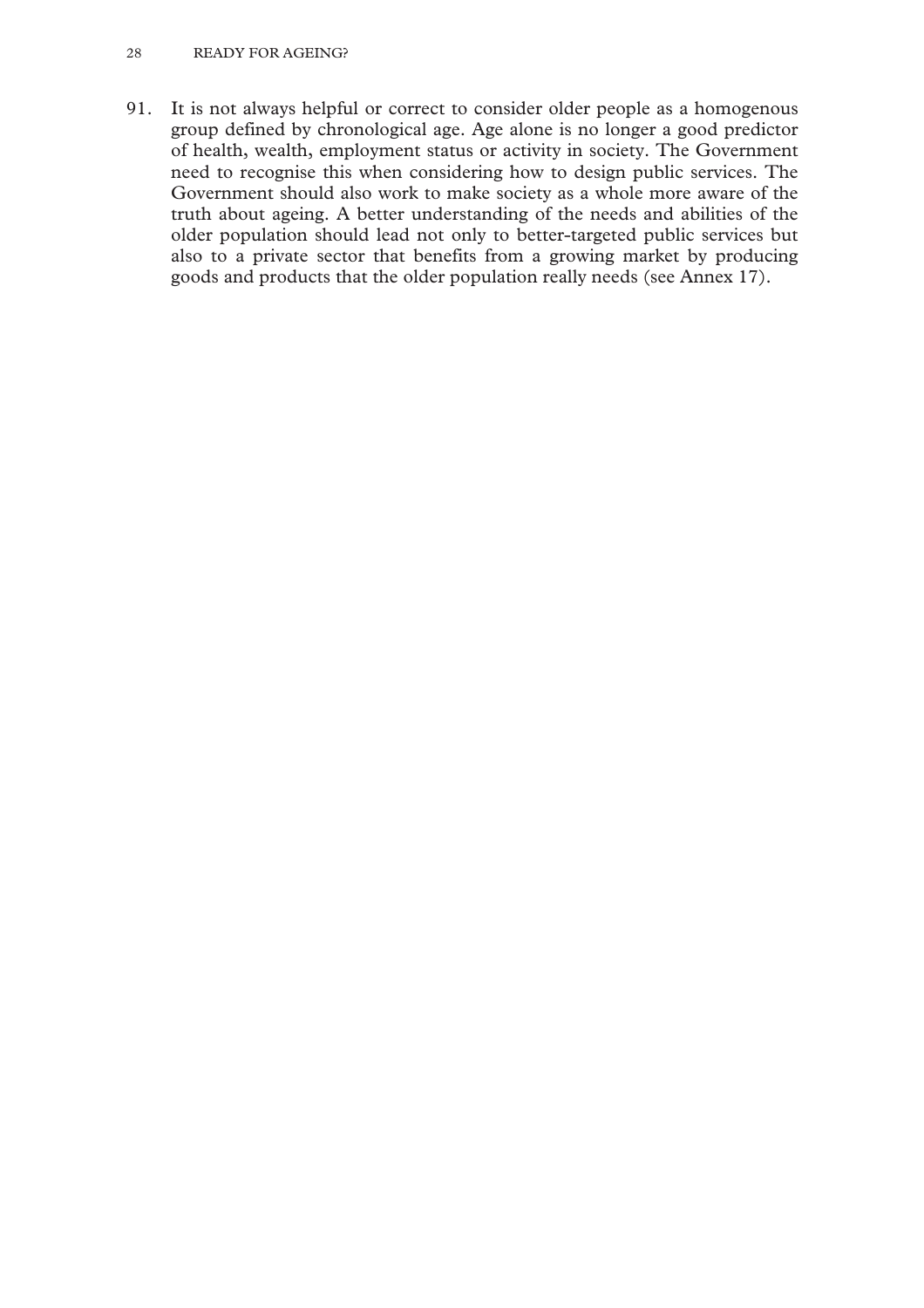# **ANNEX 4: ECONOMIC AND FISCAL IMPACTS OF THE AGEING POPULATION (SEE PARAGRAPHS 3 AND 10 OF THE REPORT)**

# **Economic impacts of the ageing population**

- 92. Economic output (GDP) is broadly the product of the number of people working in an economy multiplied by their average productivity.<sup>72</sup>
- 93. Although GDP does not give the full picture of older people's contributions to the economy and society (as explored in Annex 3), an increased 'dependency' ratio will reduce GDP growth.<sup>73</sup> All other things being equal, GDP (and GDP per capita) will be higher if there are more people in work. Conversely, if the proportion of the population not working increases, this reduces growth output. So for economic reasons it is desirable to encourage older people to consider working longer, albeit perhaps part-time; this will boost per-capita GDP.74 While there are additional health and social benefits to working longer (explored in Annex 5), we stress that the decision to continue working must represent an informed, independent choice, freely taken by individuals.
- 94. The result of an ageing population therefore does not necessarily mean that the country will be poorer: average productivity per worker will, barring economic disaster, grow very substantially over the next few decades.<sup>75</sup> But if ageing leads to a substantially higher 'dependency' ratio, this could mean that individuals will be significantly poorer in the future than they would have been if the 'dependency' ratio had stayed constant.
- 95. Improving pension provision, public and private, will not by itself get around this problem: current consumption has, by and large, to be paid for out of current production.<sup>76</sup> Fiscal policy and the way that we think about public and private savings will both need to respond.
- 96. While older people contribute much to society that measurements of GDP do not take into account, the Government need to take the potential impact of ageing on GDP growth seriously. Without Government action to mitigate the potential effects that an increased number of economically inactive older people would have on GDP growth, economic principles mean that the ageing of the country's population would stand theoretically to have a substantial negative impact on the health of our economy. This is not what we expect to happen: we explore the action that should be taken in Annex 5.

 <sup>72</sup> OECD, *Labour Productivity Growth, Factbook 2011-2012: Economic, Environmental and Social Statistics*.

<sup>73</sup> The 'dependency' ratio is the number of people over the state pension age being supported by those of working age. We note that, as discussed in Annex 3, many people over the state pension age would not consider themselves 'dependent'.

<sup>74</sup> Q 597 (Paul Johnson, Director, Institute for Fiscal Studies (IFS)).

<sup>75</sup> OECD, *Medium and long-term scenarios for global growth and imbalances,* Economic Outlook, Volume 2012/1.

<sup>76</sup> This is true as a matter of definition in the case of the world economy; in the case of the UK, while people could in principle save more now, invest the savings abroad, and consume more later with the proceeds, this is unlikely to be a viable economic strategy. The UK has not run a current account surplus since 1981.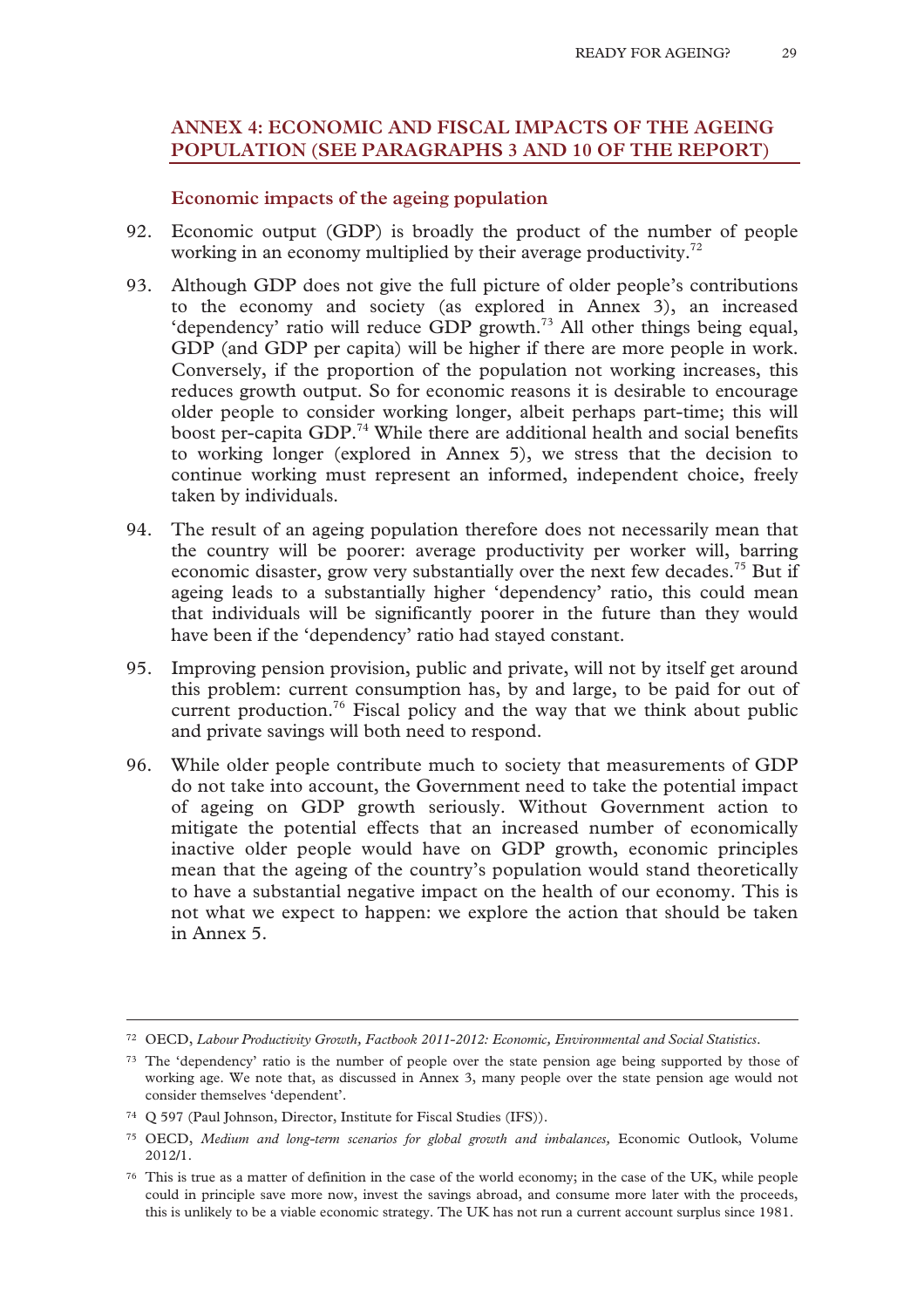# **Fiscal impacts of the ageing population**

- 97. The Office for Budget Responsibility (OBR) suggests that the direct fiscal impact of the ageing population will be significant, but manageable.<sup>77</sup> Tom Josephs, Head of Staff, OBR, told us that "In purely fiscal terms ... the adjustment that we think you might need to make over the course of the next 50 years is not a huge one, particularly if you were to do it gradually over time. The adjustment that has been made in the short term ... is much greater than the one that we are talking about for the future.<sup>"78</sup> Andrew Harrop, General Secretary, Fabian Society, did not believe that the longterm prognosis for UK public finances would be undermined by demographic change. In his view, although "the consequences of taking no action would not be benign ... the scale and urgency of the change required is modest".<sup>79</sup>
- 98. However, other witnesses were more concerned. Michael Johnson, Research Fellow, Centre for Policy Studies, has contended that once the "deleterious impact of our ageing population ... is factored in, national debt is expected to fall back to 60% of GDP in the mid-2020s, and then climb inexorably through 100% of GDP (107% of GDP in 2060–61)".<sup>80</sup> Patrick Nolan and others at Reform claimed that the country is in political denial of the problems that demographic change will bring.<sup>81</sup>
- 99. Others thought that the risk was not so much of an overall fiscal crisis driven by ageing, but that pressures for increased social spending (especially on pensions, health and social care), primarily resulting from demographic change, would squeeze out other important priorities (for example capital investment, which the OBR projections assume remains at a historically very low level), or leave us vulnerable to future crises. The Institute for Public Policy Research (IPPR) outlined how over the last 50 years, the Government have been able to fund rises in social spending through falls in spending on non-social areas such as defence, nationalised industries and debt interest payments, and by cutting capital spending. But healthcare, social security and education took up 60% of the public budget in 2008. The IPPR argued that "There is a risk that the impact of ageing on the public finances is overstated while other, equally important trends are given less attention in public policy".82 Similarly, the Social Market Foundation and the Royal Society of Arts have painted a bleak picture for most other Government Departments if health spending is protected on demographic or political grounds.83 Dr Martin Weale, Professor at Queen Mary, University of London, pointed out that policy has to plan for possible future periods of substantial economic disruption.<sup>84</sup>
- 100. The Committee believes that the Government need properly to consider the potential long-term fiscal implications of the ageing population. Government

 <sup>77</sup> Office for Budget Responsibility (OBR), *Fiscal Sustainability Report*, July 2012; IPPR.

<sup>78</sup> Q 150

<sup>79</sup> Fabian Society.

<sup>80</sup> Michael Johnson, *Put the saver first: catalysing a savings culture*, Centre for Policy Studies, June 2012, p.3.

<sup>81</sup> Patrick Nolan et al., *Entitlement reform*, Reform, November 2012.

<sup>82</sup> IPPR.

<sup>83</sup> Ian Mulheirn et al., *Fiscal fallout: the challenge ahead for public spending and public services*, Social Market Foundation and the Royal Society of Arts, 12 November 2012.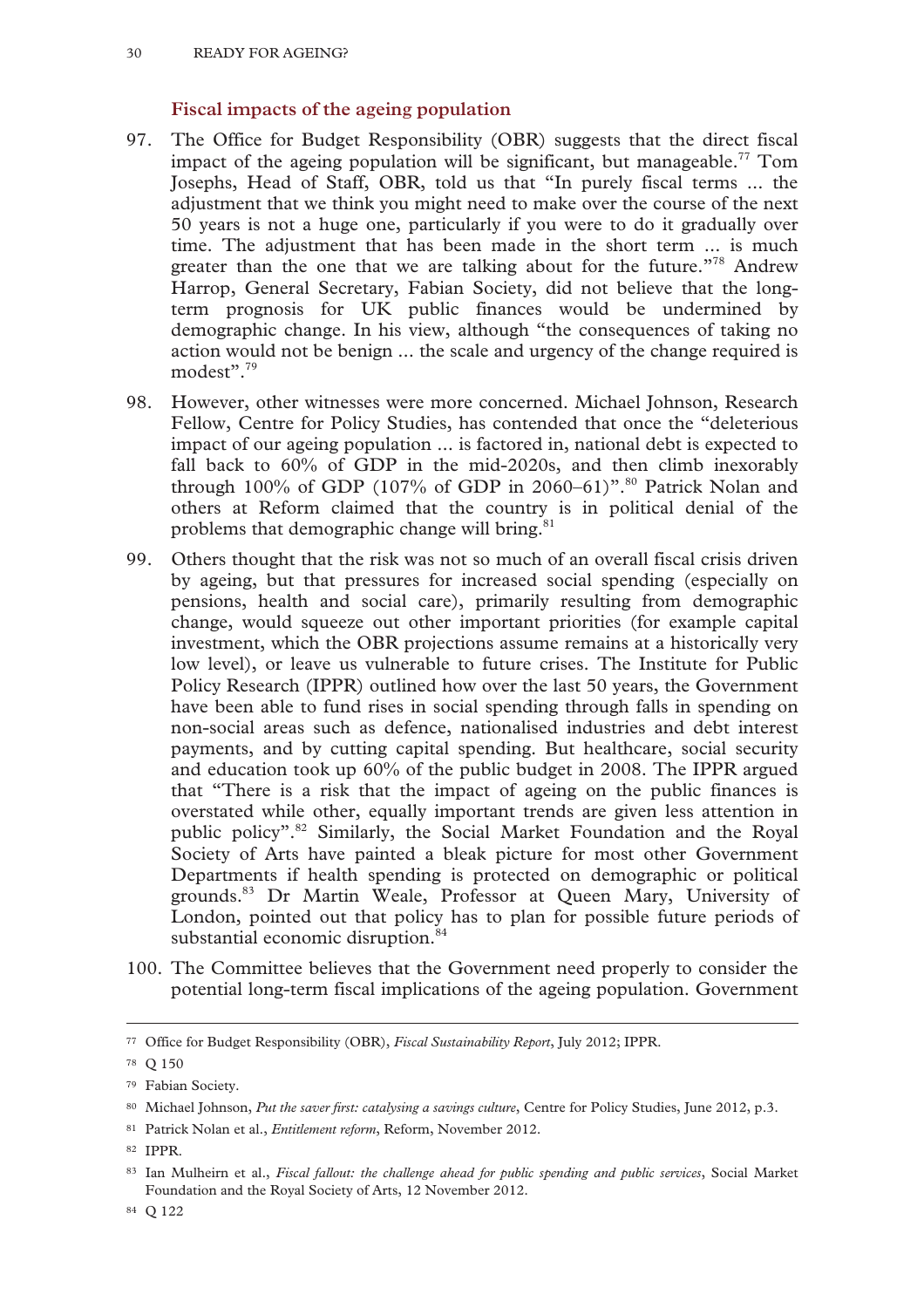and citizens have choices about how we respond to these trends, as laid out elsewhere in these annexes (see Annex 7). But **unless preparing for the ageing society begins in earnest, we risk a manageable policy challenge becoming an unmanageable public service crisis**.

- 101. The Government have a number of urgent decisions to make. Pressure on spending resulting from the ageing population will come primarily from increases in spending on health, social care and pensions (see Annexes 8 to 14).<sup>85</sup> How to manage the relative impacts of each of these spending pressures represents a choice. Improvements in technology in healthcare, and better public sector productivity in social care, potentially could improve the welfare of people using these services, but it will be a challenge to reduce spending pressures through productivity gains alone.<sup>86</sup> Further fiscal pressure would also result from any increase in the 'dependency' ratio, because a lower proportion of people in work means lower tax revenues, and, probably, higher public expenditure.
- 102. This still leaves the risk of additional pressures resulting from the 'political economy' of an ageing population: older people are more likely to vote, and they are growing in number.<sup>87</sup> This implies a growing pressure on the Government to provide improved state-funded services and benefits for older people. Such provision might be financed through higher taxes on the young and working population, through less spending on investment, or through both approaches, thereby increasing the size of intergenerational transfers (see Annex 7).

 <sup>85</sup> Confederation of British Industry (CBI).

<sup>86</sup> Q 668 (Rt Hon Jeremy Hunt MP, Secretary of State for Health, Department of Health).

<sup>87</sup> Patrick Nolan et al., *Entitlement reform*, Reform, November 2012.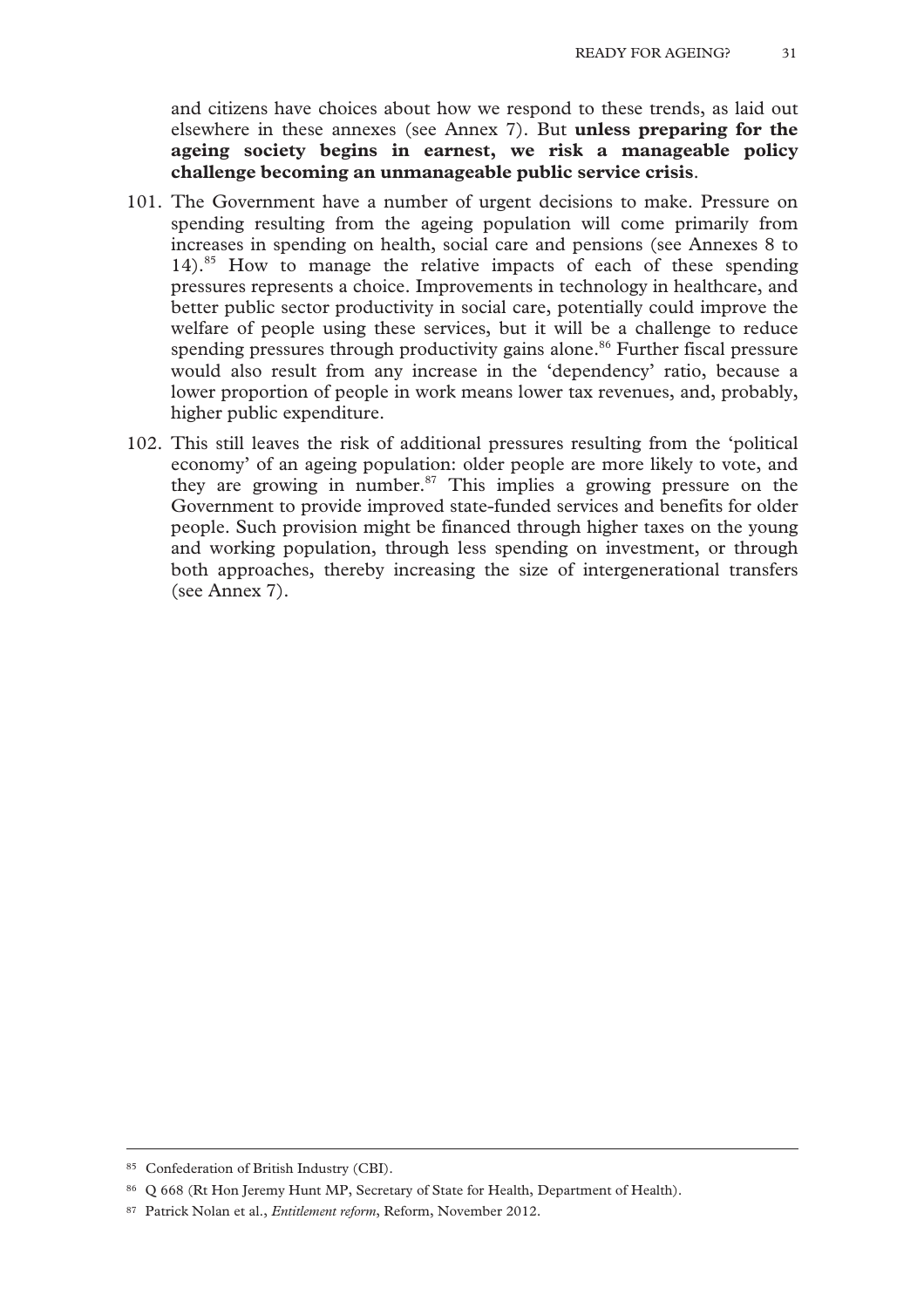# **ANNEX 5: WORKING FOR LONGER (SEE PARAGRAPHS 4 AND 8– 11 OF THE REPORT)**

- 103. As described in Annex 4, an increase in the number of retired people would affect the 'dependency' ratio, as well as having an impact on the economy and the fiscal choices that are available to the Government. But if the average retirement age rises as longevity increases, the 'dependency' ratio could be stabilised or reduced. This would result in a likely increase in GDP per capita (see Annex 4) and a boost in tax receipts.
- 104. More importantly, however, individuals choosing to work for longer would themselves benefit from additional income, the potential for more saving, a reduction in the length of time the individual is dependent on those savings and often an improvement in physical health, mental health, and in wellbeing.88
- 105. By employing older workers, employers would benefit from the fruits of older workers' experience, knowledge and wisdom and a substantial implicit wage subsidy from employing people over state pension age, because they may undertake part-time work for a relatively low wage due to enjoying supplementary pension income.<sup>89</sup>
- 106. Wider social benefits related to people staying in work for longer include reduced levels of isolation and loneliness among older people, with accompanying healthcare savings.<sup>90</sup>
- 107. By 2030, men aged 65 in the UK will expect to live until they are over 88 (23.4 years past the age of 65), and women to the age of 91 (26 years past the age of  $65)$ .<sup>91</sup> If our society and economy are to maximise the **benefits of longer lives, older people must be enabled to stay in employment for longer.**<sup>92</sup> **Expectations of early retirement must change.**<sup>93</sup> **Employers and the Government should remove disincentives for older people to work for longer—although the choice to continue in work must remain entirely with the individual.** Possible incentives are discussed below.
- 108. The Committee considered that the following measures would do much to change attitudes to people working later in life:
	- **The incentives in the tax, benefit and pensions systems for both early and fixed-date retirement should be actively reviewed. It should be beneficial to defer taking state and private pensions.** ILC-UK conducted a survey on the prospects for extended working lives that demonstrated a strong willingness across all age groups to work for longer in various circumstances. For example, 41% of men and 39% of women said they would consider delaying their retirement if they could

 <sup>88</sup> Q 330 (Ben Jupp, Director, Social Finance); B&Q.

<sup>89</sup> B&Q; Q 330. It should be noted, however, that salaries for older workers may be higher to begin with.

<sup>90</sup> B&Q; see Professor Peter Goldblatt at Q 542 for the connection between social isolation and ill health.

<sup>91</sup> ONS, *Pension Trends,* Chapter 2: Population change, February 2012.

<sup>92</sup> Central Government (DoH, DWP and DCLG), written evidence.

<sup>93</sup> The Saga Group.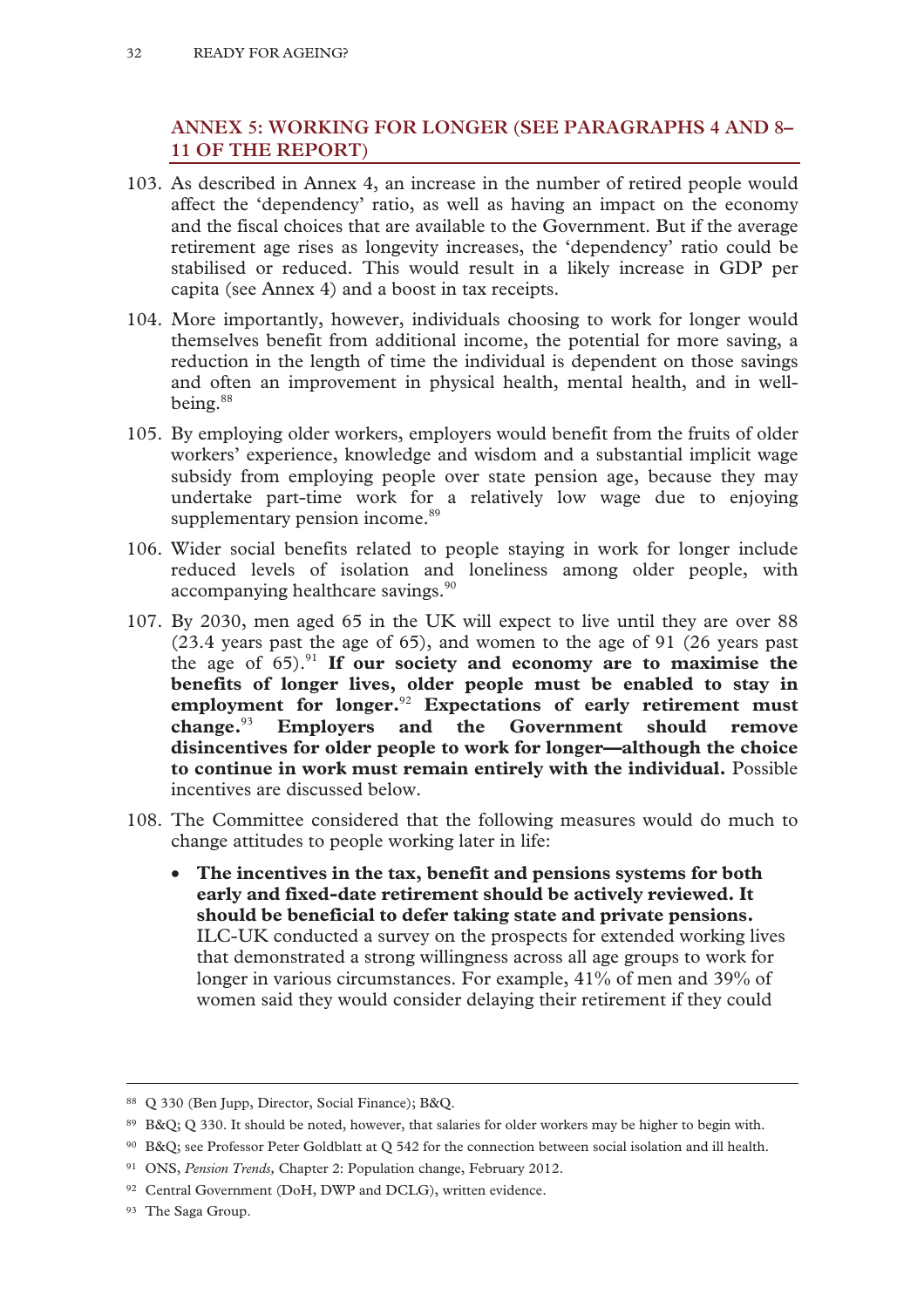defer their state pension entitlement in return for higher payments later which in fact they can already do. $94$ 

- **'Cliff-edge' retirement should end: a culture change is needed so that both individuals and employers end the expectation of retirement at an arbitrary age.** Flexible retirement and withdrawal from the workforce must be made a reality, by enabling people to downshift to part-time work, and wind down work while taking up pensions, benefits and tax relief more flexibly. ILC-UK reported that 46% of men and women would consider delaying retirement if their employer offered support for reducing their hours, or for more flexible working.<sup>95</sup> Dr Ros Altmann, Director-General, the Saga Group, described "a phase of life after full-time work where you are cutting down but not stopping altogether".<sup>96</sup>
- **Employers need to be much more positive about employing older people.** Employers and employees should adopt a more flexible conception of how and when people move on from paid work as they get older, to their mutual advantage.97 **Employers should demonstrate more flexibility towards the employment of older workers, and help them to adapt, re-skill and gradually move to more suitable roles and hours when they want to do so.**98 The TUC argued that if employers paid more attention to flexible working, health and safety, retraining, and procedures against discrimination, employees would work for longer.99 Kayte Lawton, Senior Research Fellow, IPPR, told us that while it is difficult to shift employers' attitudes, it is possible to use "smart" regulations" to open up opportunities for part-time work and flexible working. She proposed a right to return to a job "in a similar way as maternity leave works: if you have a period of ill health and you need to take a number of months off your employer then is required to take you back".100
- As part of breaking down the outdated cultural expectation of cliff-edge retirement at an arbitrary age, the Government should look at moving away from using age as a defining measure for service or benefit eligibility. **Age is no longer a good indicator of need or ability to pay, so the Government should review whether age alone is a sensible determinant for tax liability, access to services or benefits.**
- **Employers should support those with responsibilities for caring for older people—particularly people in their 50s or 60s who care for elderly parents—to continue part-time or in flexible work.** Carers UK reported that by 2037, nine million people are projected to be caring for "an older or disabled loved one", and that in the last 10 years the proportion of carers caring for over 50 hours a week has doubled.<sup>101</sup>

 <sup>94</sup> ILC-UK; Age UK; Q 135.

<sup>95</sup> ILC-UK; QQ 515-516 (Dianah Worman, Chartered Institute for Personnel Development (CIPD)).

<sup>96</sup> Q 465; TUC.

<sup>97</sup> Central Government (DoH, DWP and DCLG), written evidence.

<sup>98</sup> Bernard H. Casey and Robert Lindley, *Older worker policy in the United Kingdom: a case of schizophrenia*, Institute for Employment Research, University of Warwick, August 2012.

<sup>99</sup> TUC.

<sup>100</sup> Q 155

<sup>101</sup> Q 277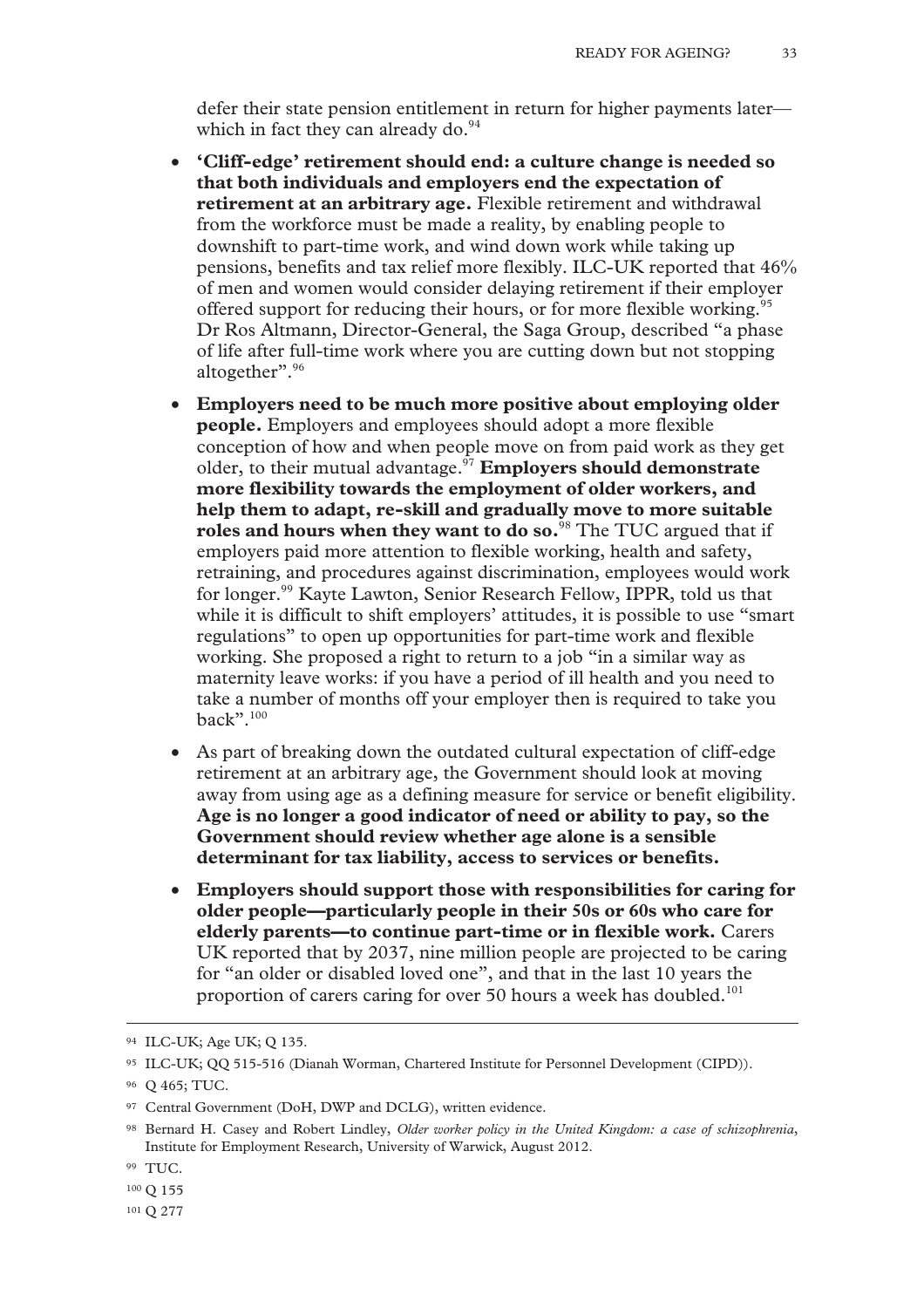Carers UK have found that more than 40% of carers who gave up work did so due to a lack of sufficiently reliable or flexible services. The average cost of recruitment, retraining and lost productivity is around  $\ell$ , 11,000 per staff member lost, according to the organisation's analysis.<sup>102</sup> Carers UK also reported that 41% of those who described themselves as looking after their home and family (85% of whom are women) said that "they would rather be in paid work, but services available do not make a job possible". The peak age for caring, 45 to 65, also often represents employees' peak age for training, skills and experience, which employers are at risk of losing at short notice if the social care system cannot enable families to juggle work and care.<sup>103</sup>

- The Committee received impressive evidence from employers such as BT and B&Q who are making notable strides towards creating a more favourable employment environment for older people, but was disappointed not to receive more evidence from employers' representatives about whether they also saw a need for similar shifts in other employers' attitudes and working practices.104 The primary motivating factor for those companies that had introduced policies to enable people to stay longer in work was that this approach was beneficial to their profitability.105 Employers should recognise that the employment of older workers is in their interests, as well as having a beneficial effect on economic growth.106
- **Welfare to work policies should also address the needs of older people.** Steve Webb MP, Minister of State for Pensions, proposed that the Work Programme could do more to get older people back into work.<sup>107</sup> The Department for Work and Pensions has for some time aimed to improve its service to those approaching retirement age, but its plans must be more ambitious and urgent.<sup>108</sup> Low-skilled and manual workers will face particular hurdles to continued employment and re-employment. Employers need to think imaginatively about how they can help this group of people to stay working in suitable jobs if they wish to. These workers should receive help to retrain; manual workers should be supported to shift to non-manual roles.<sup>109</sup> The Government should not neglect their responsibility to support the large numbers of people who, as a result of physically demanding working lives or due to co-morbidities associated with older age, will be too sick or disabled to continue in work. $110$

 <sup>102</sup> Carers UK.

<sup>103</sup> Carers UK; Q 517 (Dr Craig Berry, Pensions Policy Officer, TUC); QQ 524-5 (Caroline Waters, Director of People and Policy, BT); Central Government (DoH, DWP and DCLG), written evidence.

<sup>104</sup> CBI.

<sup>105</sup> B&Q; Q 530 (Professor John Philpott, Economist and labour market research analyst, former director of Employment Policy Institute and former Chief Economic Adviser at the CIPD), Q 688; Q 531.

<sup>106</sup> Central Government (Department for Work and Pensions) further, further supplementary evidence.

<sup>107</sup> Q 687; Central Government (DoH, DWP and DCLG), written evidence.

<sup>108</sup> Home Instead Senior Care; Central Government (Department of Health and Department for Work and Pensions), further supplementary written evidence.

<sup>109</sup> Q 517 (Dr Berry); Low Incomes Tax Reform Group (LITRG) and Tax Help for Older People; Older People's Commissioner for Wales; Vale Older People's Strategy Forum.

<sup>110</sup> TUC.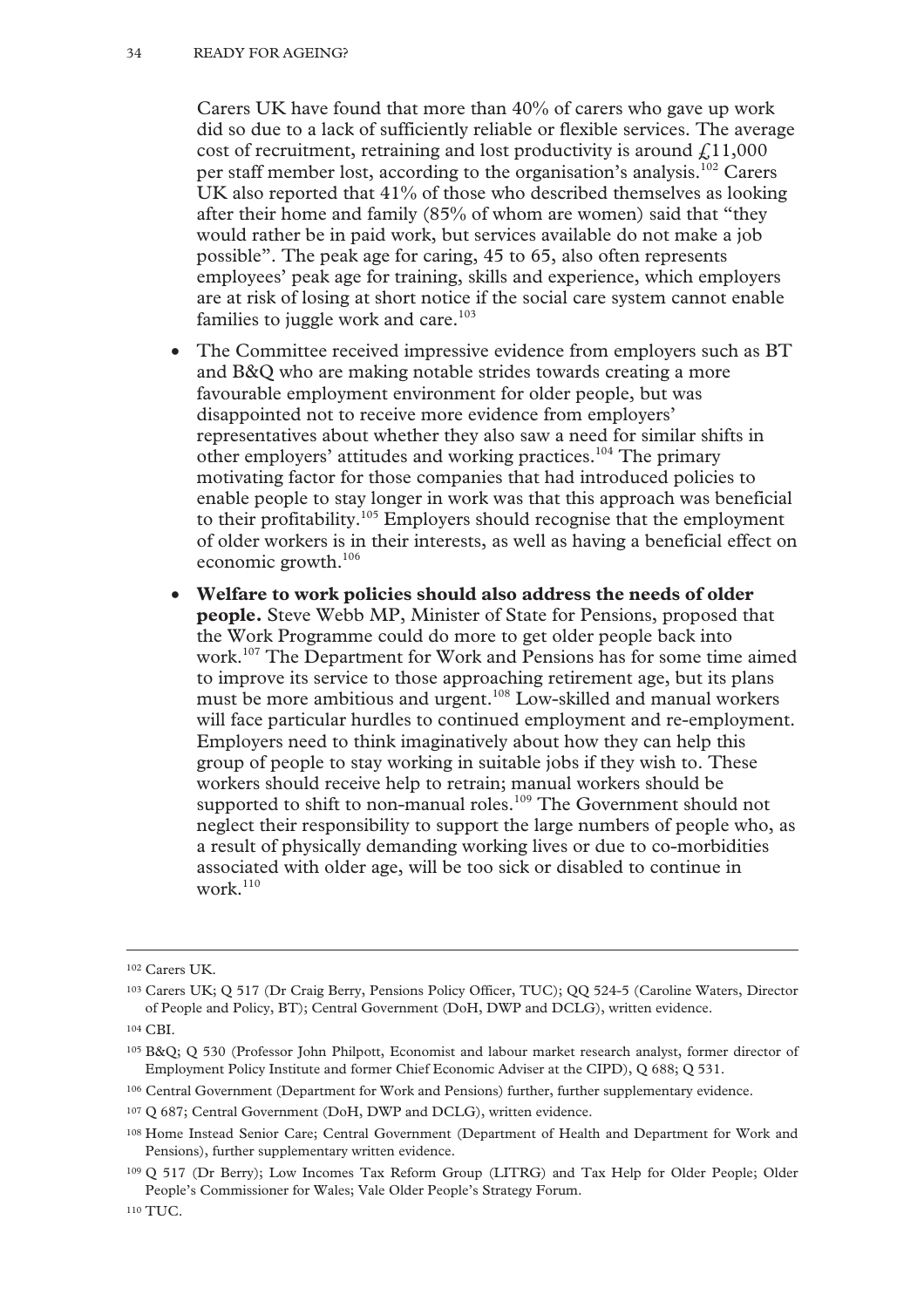- The Government should communicate the benefits of people staying longer in the workforce. In particular, **the Government should publicly reject the 'lump of labour fallacy' that wrongly argues that more older people in work will disadvantage the young**. More older people in work will not mean fewer jobs for young people. A larger workforce, with more people in work and earning, creates its own demand; and we know that in practice the fallacy does not hold—previous attempts, both in the UK and abroad, to create jobs for young people by encouraging early labour market withdrawal have failed miserably. A 2008 report by the Institute for Fiscal Studies on early retirement and youth unemployment concluded "we find no evidence of long-term crowdingout of younger individuals from the labor market by older workers. The evidence, according to a variety of methods, points always in the direction of an absence of such a relationship".<sup>111</sup> Permanent Secretary, Department for Communities and Local Government and Head of the Civil Service, Sir Bob Kerslake, confirmed to us that "It is absolutely clear that we will have to work longer", but that while "the Government have faced up to that issue", he was "not yet sure the country has faced up to that issue". $112$
- 109. Extending working lives will be a vital part of the response to living longer. In addition, the country will still need to make important choices about public service delivery in order to ensure that the growing older population gets the public services that it will require. The following annexes outline these choices.

 <sup>111</sup> Institute for Fiscal Studies, *Releasing Jobs for the Young? Early Retirement and Youth Unemployment in the United Kingdom*, July 2008,.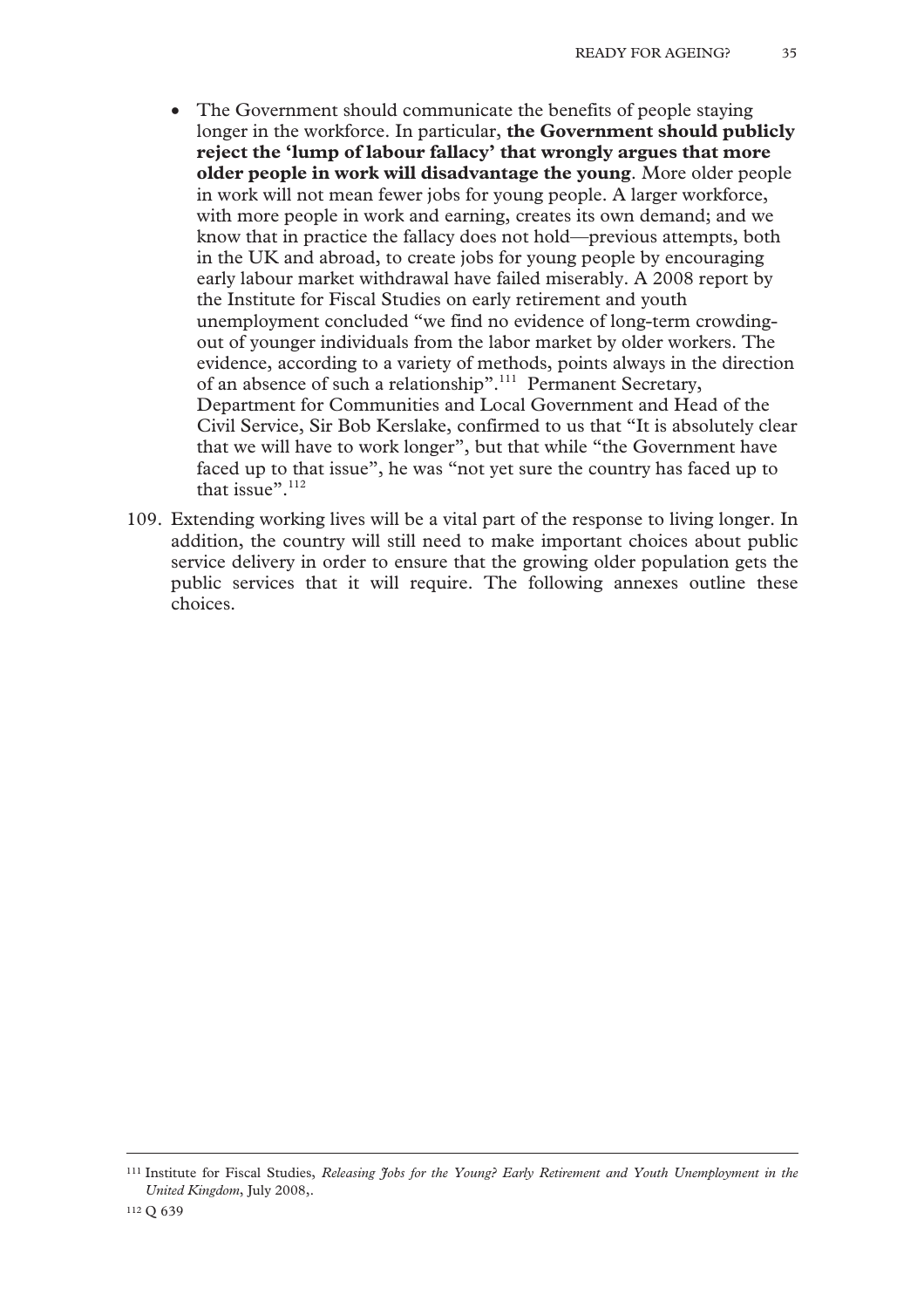# **ANNEX 6: WHY INDIVIDUALS, MARKETS AND GOVERNMENTS FAIL TO PREPARE ADEQUATELY FOR AGEING (RELEVANT THROUGHOUT THE REPORT)**

110. In a world of perfectly informed consumers, well-functioning insurance markets, and far-sighted government, the growing number of older voters and consumers would get what they wanted (given a sustainable 'dependency' ratio). However, individuals can never know exactly how long they are going to live, and because people are naturally ill-disposed to thinking about getting older, part of people's failure to prepare for older age derives from simple human nature. This is an inherent problem for policymaking: not every issue related to ageing can be solved through the provision of more information.

# **Individuals' lack of preparedness for ageing**

- 111. Nevertheless, our population is far from perfectly informed about ageing. The Pensions Commission led by Lord Turner of Ecchinswell (the Turner Commission) found that people, on average, are unaware of or do not believe the projected increases in life expectancy, or even the best estimates of current life expectancy. In 2005, 30 to 39 year olds underestimated their own life expectancy by at least six years.<sup>113</sup> Ipsos MORI told us that "assumptions (based on little knowledge), a fear of the unknown, denial, and negative connotations of being a 'pensioner' mean that we put off our financial planning until we are forced to".<sup>114</sup>
- 112. People tend to deny the likelihood that adverse life events or disability will affect them, and men are more likely to misjudge the risks associated with old age.115 In particular, people are very unwilling to contemplate and provide for future disability or mental illness, even to the limited extent of adapting their houses to be suitable for older life.
- 113. Ipsos MORI found that generally, there is low awareness of, and there are common misconceptions about, who is responsible for looking after older people in need. The public often struggle to distinguish between social care services and health services provided by the NHS. Many assume that the state will provide for them in later life, meaning that people, particularly in younger age groups, generally give little thought to planning for their old age.<sup>116</sup> Furthermore, individuals often have a residual faith that their family will look after them in old age.<sup>117</sup> A presumption of substantial and growing levels of informal family care may not be realistic in a world in which the next generation of carers might need to remain in work, particularly in order to finance their own retirement (see Annex 5). $^{118}$

 <sup>113</sup> *A New Pension Settlement for the Twenty-First Century. The Second Report of the Pensions Commission*, 2005, pages 90, 94.

<sup>114</sup> Ipsos MORI.

<sup>115</sup> Dr Joan Costa-Font, LSE.

<sup>116</sup> Ipsos MORI.

<sup>117</sup> Ipsos MORI. Dr Joan Costa-Font put the relative unpopularity of long-term care insurance schemes in Europe down to the fact that the provision of care for elderly dependants has traditionally been a family duty in most European countries.

<sup>118</sup> The Central Government's (DoH, DWP and DCLG) written evidence related how the numbers of disabled older people receiving informal care are projected approximately to double over the next 20 years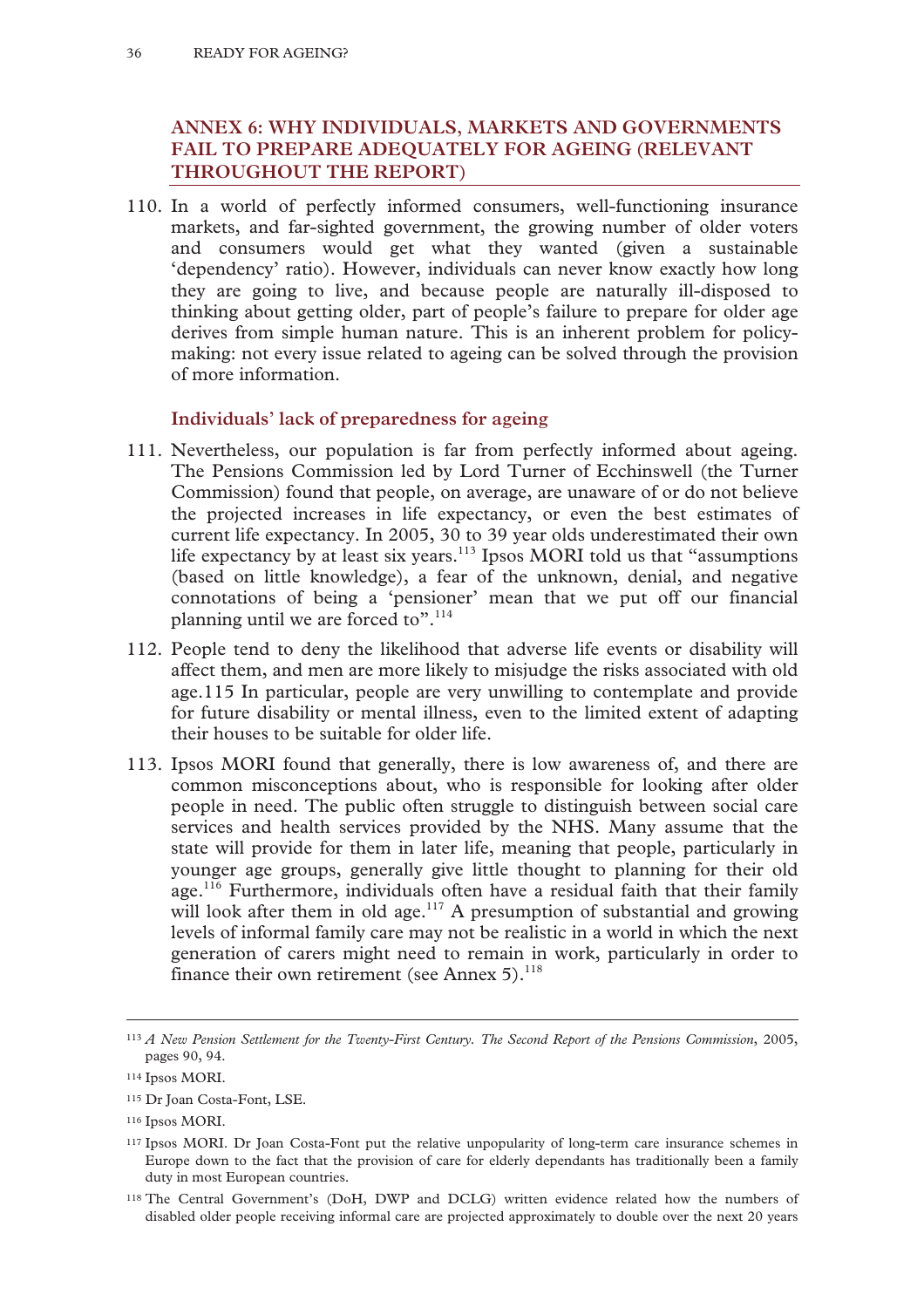114. People often do not act in their best interests. The Turner Commission identified procrastination, the power of inertia, poor understanding of risk and people's tendency to shy away from complexity as important factors in people's decisions on saving, or failure to save.<sup>119</sup>

#### **Market failures**

- 115. Markets are failing to provide what is needed in the fields of long-term care insurance, pensions, and specialist housing for older people. The reasons for this market failure are related to the weaknesses in consumer knowledge and behaviour explored above. Although an insurer may know the likelihood that a person entering care today will stay for a certain length of time, such probabilities might change substantially over the period of an insurance contract, especially if the contract is entered into prudently early.<sup>120</sup> Medical progress might reduce the likelihood of people developing dementia, for example, but separate medical advances might increase the likelihood of an individual surviving disease but in a disabled state, with their care costs rising sharply as a result.<sup>121</sup> These factors make insurers very reluctant to offer longterm care products, with the result that markets for elderly people's healthcare insurance tend to be unaffordable. As of July 2011, no major financial services providers offered pre-funded insurance against social care costs.122
- 116. People suffer from a similar dearth of information when trying to decide which pension products they should take up. Pensions are associated with longevity risks (individuals do not know how many years they will need a pension for) as well as investment risks (individuals do not know how large their pension will grow). Many employers used to take on both of these types of risk when they promised a specified pension linked to an employee's final salary. But these risks eventually overwhelmed firms' capacity or willingness to provide such pensions (see Annex 8). Paul Johnson, Director, Institute for Fiscal Studies (IFS), explained: "We have moved from a world where the state, which is pretty good at bearing these kinds of risks ... was bearing most of the risk, through a period when employers were bearing most of the risk, to a situation for the current working generation where individuals are bearing most of the risk, and they are probably least well set up for bearing that risk".<sup>123</sup> As individuals become aware of the increased risk that is falling on their shoulders, this situation may not be politically or practically sustainable. The incomplete capacity of individuals to make good decisions for the long term, and of markets to cope with the uncertainties and risks of old age, is the fundamental reason why the Government have to take a

 $\overline{a}$ 

if the probability of receiving this care remains constant. Professor Sarah Harper told us that children of parents needing support will often arrange for their own care to be substituted by others (Q 96). Dr Joan Costa-Font, *Family ties and the crowding out of long-term care insurance*, Oxford Review of Economic Policy 2010, Vol 26(4) pp. 691-712. Professor Sarah Harper told us that children of parents needing support will often arrange for their own care to be substituted by others (Q 96).

<sup>119</sup> *Pensions: Challenges and Choices – The First Report of the Pensions Commission*, 2004; Professor Nicholas Barr, London School of Economics and Political Science (LSE).

<sup>120</sup> Professor Nicholas Barr, LSE.

<sup>121</sup> Professor Nicholas Barr, LSE.

<sup>122</sup>*Fairer Care Funding – The Report of the Commission on Funding of Care and Support* (the Dilnot Commission), July 2011.

<sup>123</sup> Q 585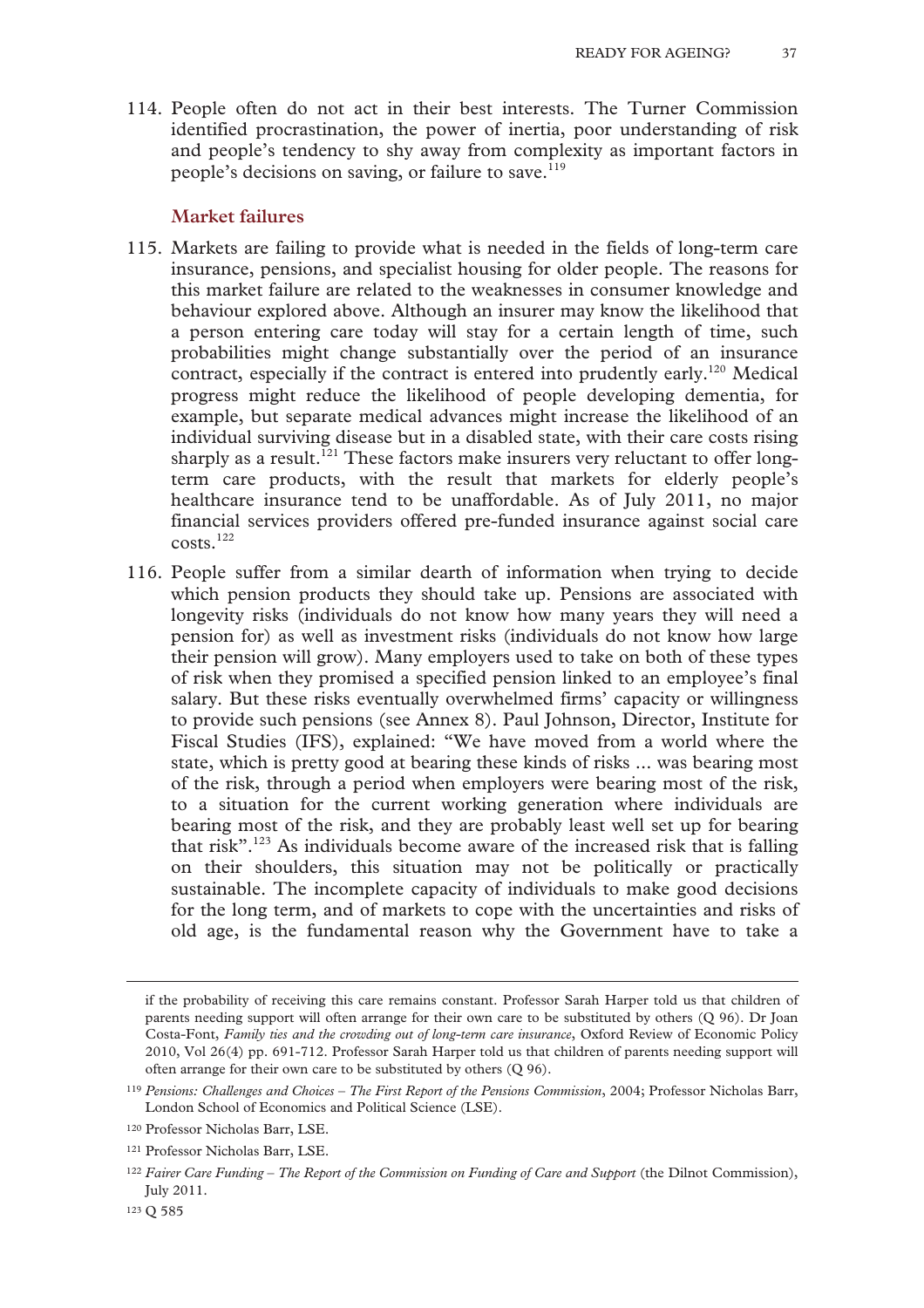leading role in helping the country to adapt to and plan for its ageing population.

#### **Government progress**

- 117. Successive governments have attempted to respond to the challenges posed by people living longer lives. Both the Turner Commission and the Commission on Funding of Care and Support (the Dilnot Commission) analysed some of the issues and presented ways forward.<sup>124</sup> Their proposals involved shifting more responsibility onto individuals and nudging or incentivising individuals to prepare financially for a longer life. Both reports showed what can be achieved by good analysis, impartially conducted, which engages public attention.<sup>125</sup> The Government have begun also to analyse problems related to the sustainability of services for older people at the local level.126 However, neither the Turner Commission nor the Dilnot Commission recommendations have yet come to full fruition. Legislation based on the Turner Commission's pension plans was passed by Parliament in 2008, but is only just beginning to be implemented.
- 118. United Kingdom pension policy has adopted an unusual path.<sup>127</sup> Some countries, such as Australia or the Netherlands, either require employers to make pension contributions or make membership of occupational pensions virtually compulsory through collective bargaining.<sup>128</sup> The UK has never had a universal wage-related national pension scheme and the Government are currently proposing to incorporate the modest existing earnings-related state pension into a new single-tier flat rate pension (see Annex 8). The Government are not seeking to make membership of private schemes compulsory. Instead, they are working to incentivise individuals to join a regulated pattern of private schemes. In this regard, the UK's system is perhaps nearest to the one that has evolved in New Zealand.<sup>129</sup> With regard to social care, while other countries have introduced compulsory social insurance for long-term care, England's attempt to kick-start a private market in long-term care insurance, by the Government taking on the catastrophic risks associated with care (as recommended by the Dilnot Commission), will be highly innovative.<sup>130</sup> The UK with pensions, and England with long-term care, are following their own untried and as yet uncompleted paths to support an ageing population. While this does not mean that these paths are

 <sup>124</sup> *Pensions: Challenges and Choices – The First Report of the Pensions Commission*, 2004; *Fairer Care Funding – The Report of the Commission on Funding of Care and Support*, 2011.

<sup>&</sup>lt;sup>125</sup> The Government have attempted continued engagement and communication with the public over pensions reform in particular, through TV, press and digital advertising and an *Automatic Enrolment and Pensions Language Guide*; Central Government (DoH, DWP and DCLG), written evidence.

<sup>126</sup> Sir Bob Kerslake, described in supplementary written evidence the community budgets initiative, which has involved civil servants being seconded to work with four pilot areas in order to help them develop new models for delivery of services that can improve services at lower costs.

<sup>127</sup> N. Barr and P. Diamond, *Reforming pensions: principles and policy choices*; *Pension: Challenges and Choices – The First Report of the Pensions Commission*, 2004 pp. 27–56.

<sup>128</sup> The Netherlands pension summary, website of the European Actuarial & Consultancy Services network (EURACS); 'Sweden', website of Pension Funds Online. Q 466, Q 472, Q 479, QQ 486-487, Q489, Q494 (Professor Noel Whiteside, Professor of Comparative Public Policy, University of Warwick). OECD, *Pensions at a Glance,* 2011.

<sup>129</sup> Q 486 (Professor Noel Whiteside); Professor Noel Whiteside, supplementary written evidence; Reform.

<sup>130</sup> Helga Riedel, *Private compulsory long-term care insurance in Germany*'; Tony Sheldon, *Netherlands: long term care paid by compulsory insurance*, British Medical Journal.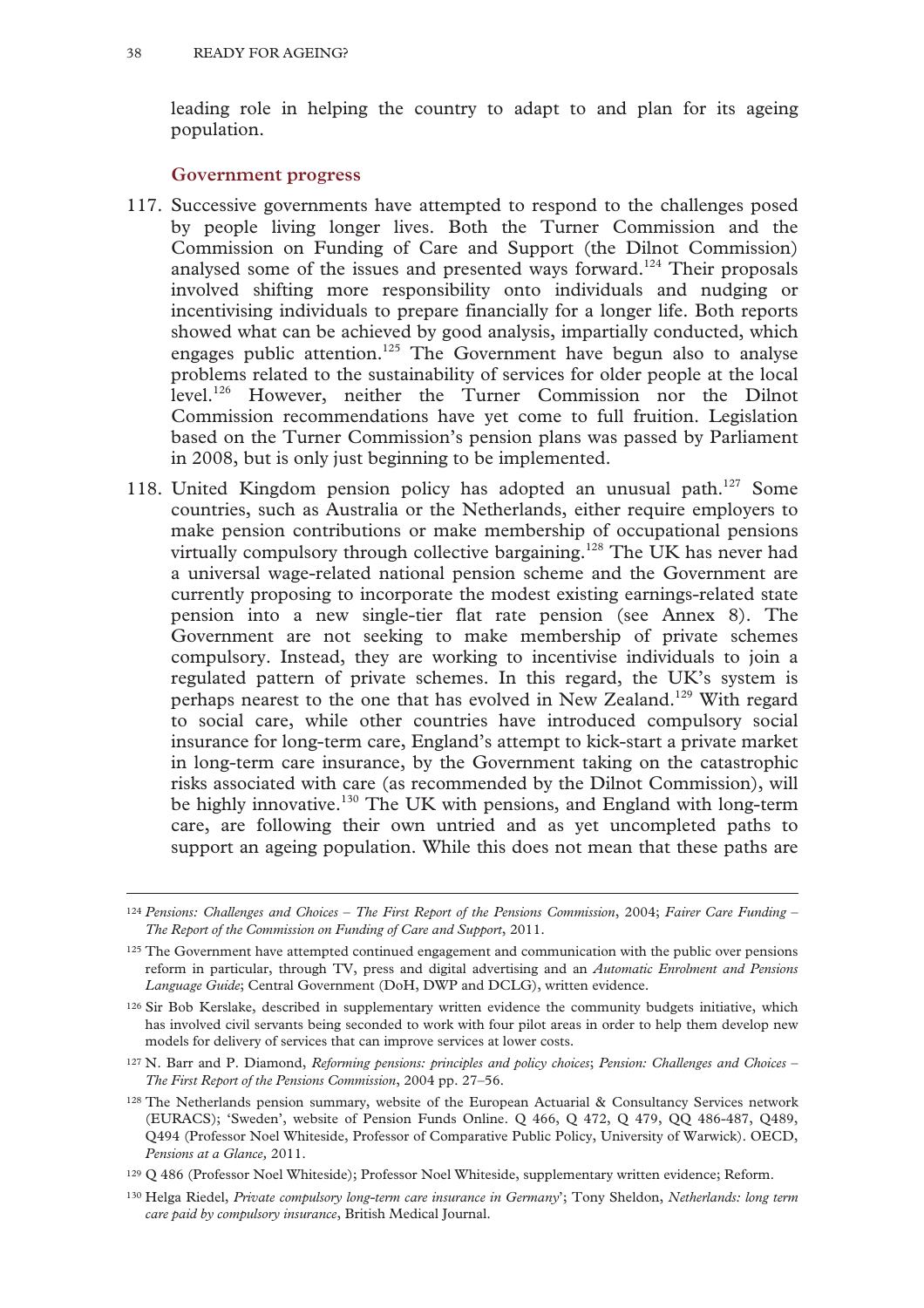misguided, these evolving strategies need to be kept under careful review to see if they are working. According to the European Commission's most recent set of projections on ageing pressures for member states, the additional spending pressure faced by the UK between 2010 and 2060 (3.3 per cent of GDP) will be slightly below the EU average (3.9 per cent of GDP); this is likely to be due at least partially to the measures already taken on state pensions by successive governments.<sup>131</sup>

#### **Government failure**

- 119. In other ways, however, successive governments have failed to meet the challenges posed by an ageing population. The Committee heard how democratic governments are ill-equipped for long-term, joined-up thinking on this issue (see Annex 18). In particular, successive UK governments have struggled to deliver the necessary adaptations to long-standing public service delivery structures. As we explore in Annexes 12 and 13, long-embedded structural designs and divisions, such as the split between healthcare and social care, can become extremely difficult to change.
- 120. The incapacity of individuals and markets to be able to respond efficiently to an ageing future has been exacerbated by a coterminous failure by the state to adapt its institutions. The Government have begun to respond with the help of independent reviews like those conducted by the Turner and Dilnot Commissions, as well as through their own internal analyses and local experiments. But the Turner and Dilnot Commissions' recommendations are not yet fully implemented, and much wider public policy changes are also required (see Annexes 8 to 17). The whole mechanism through which the Government manage the process of adaptation to ageing needs to go much further and faster (see Annex 18).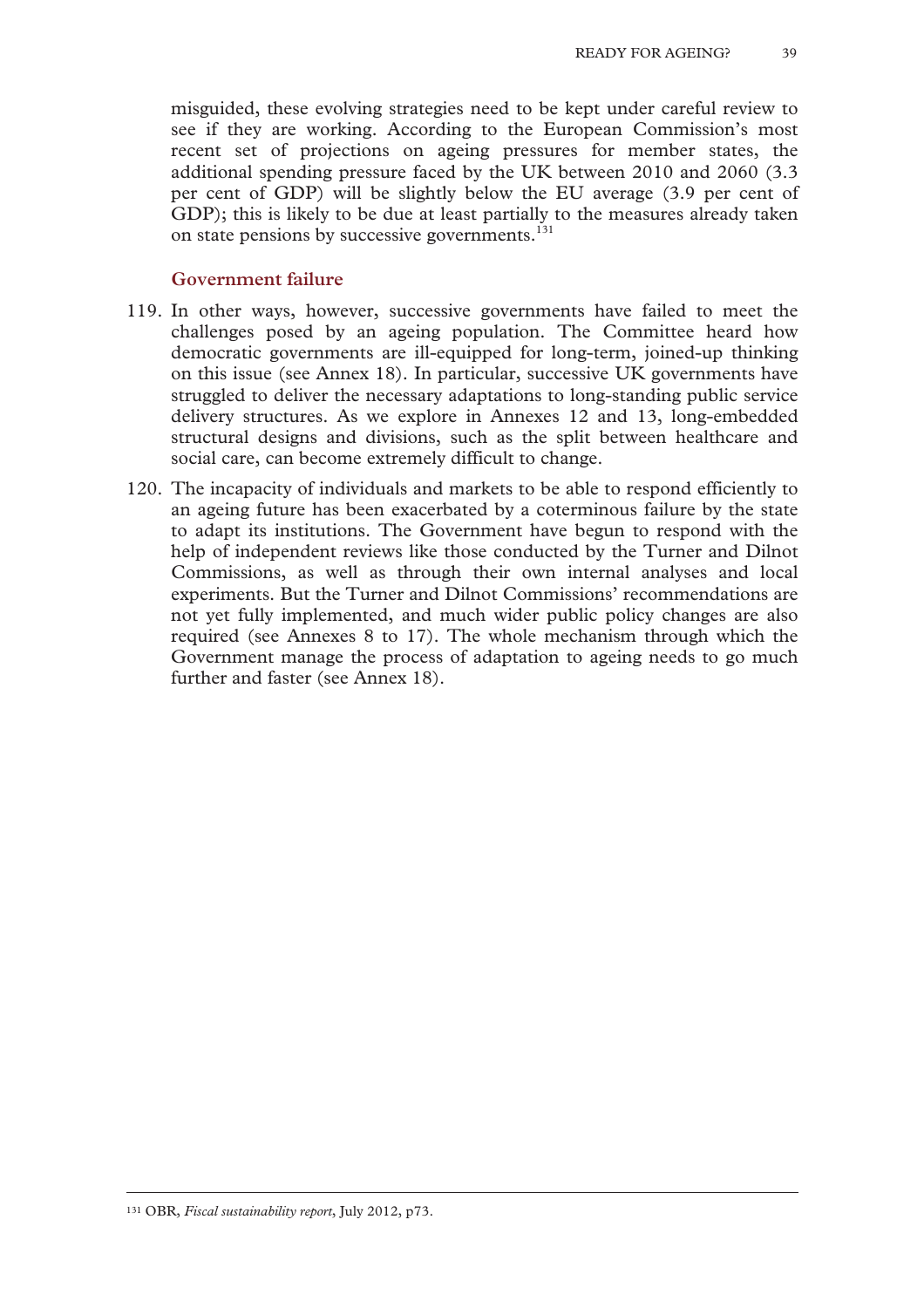# **ANNEX 7: FAIRNESS BETWEEN AND WITHIN GENERATIONS (SEE PARAGRAPHS 16 AND 17, AND 39 TO 43, OF THE REPORT)**

## **What do people want?**

- 121. Older people expect a decent minimum income in later life, humane services that work together to meet their needs and to be enabled to live independently for as long as possible.<sup>132</sup> This happy position may best be achieved by a combination of state support and individuals making provision for their own future. For state support to be affordable, people must manage their own future—and the uncertainties and risks in that future—as far as possible, but some risks are best managed by the state. The balance struck between personalised provision and risk, and collectivised provision and risk, is a matter of political choice. It is a deal, or social contract, made between the state and the individual, and within and between generations.
- 122. The social contract in the UK—the welfare state—has depended on people in earlier adult life on average paying in, and people in later life on average drawing out.<sup>133</sup> The younger support the older, and expect to be supported in their turn when they become old. But with an ageing population, there are likely to be large increases in spending on services which are particularly important to older people, especially pensions, healthcare and social care.<sup>134</sup> The 'deal' between generations will change.
- 123. This change is not bad or something to be resisted; over time, a increasingly affluent society (as on the whole the UK is, in terms of long-term GDP growth) is likely to want to continue spending some of that wealth on improving the lives of its citizens, and an older society is likely to want to spend more on the priorities of older people. Welfare and wellbeing will be enhanced as a result.
- 124. However, these increases will have to be financed. This could be achieved through higher taxes or social insurance contributions, through cuts in services for younger people, or through more direct payment by individuals. What matters more than the balance between these sources of funding is a) the efficiency of the payment mechanism, and b) who pays when. If some generations paid more in to the system throughout life than they got out, while other generations drew more out of the system throughout the different phases of life than they paid in, this would be fundamentally unfair and therefore unstable.<sup>135</sup>
- 125. **As society ages and demands more spending on the elderly, our society must avoid unfairly shunting the costs on to future generations. So it is important to ensure that those who are benefitting from longer lives pick up at least part of the tab.**<sup>136</sup>

 <sup>132</sup> Q 170; WISE, supplementary written evidence; Care & Repair Cymru.

<sup>133</sup> Each succeeding generation since the 1920s has roughly self-funded the services it has gained from the state. Q 547 (Professor John Hills, LSE).

<sup>134</sup> Q 547

<sup>135</sup> Q 135 (Dr Martin Weale).

<sup>136</sup> Q 135 (Dr Weale).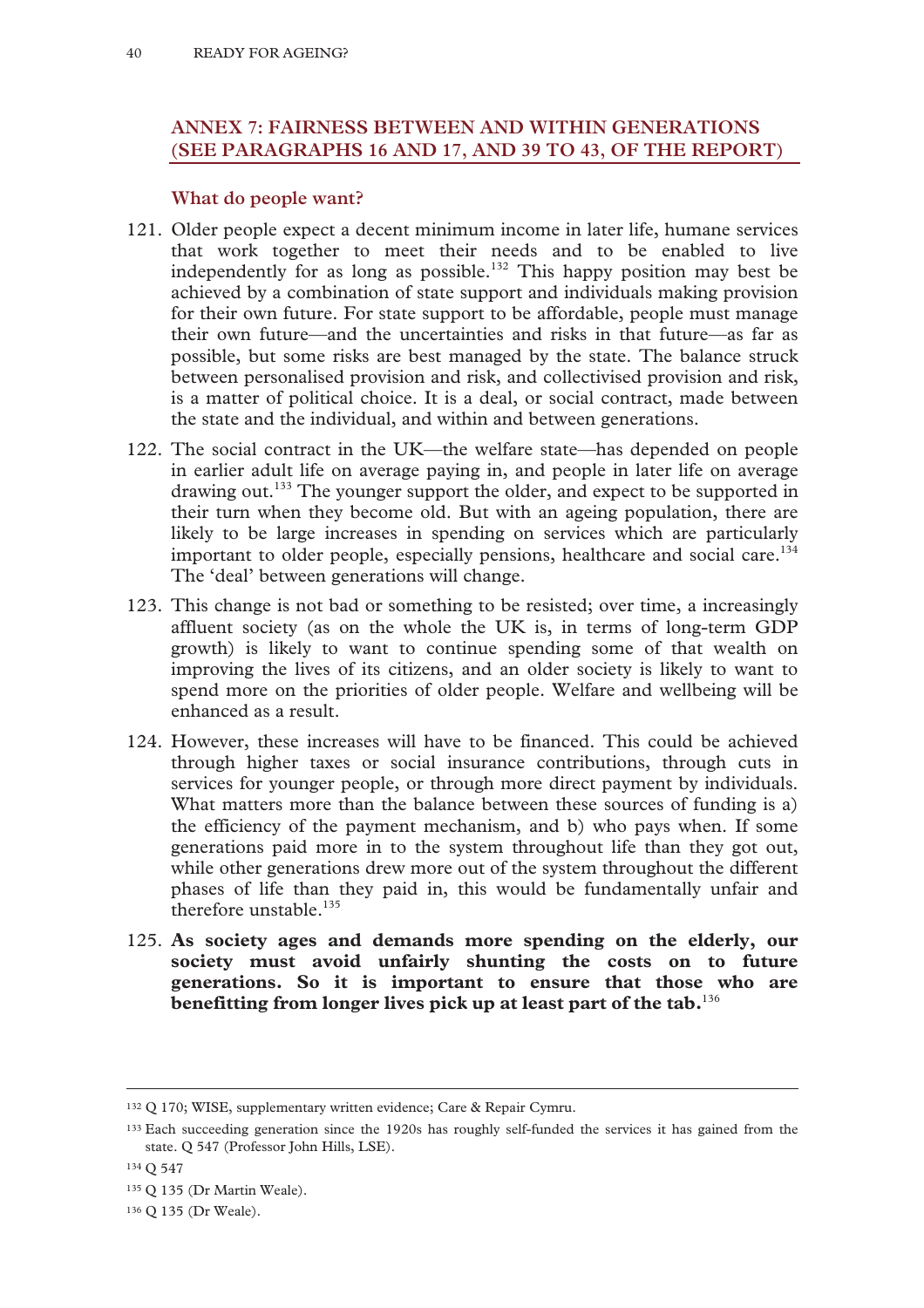#### **The need for a new deal**

- 126. The deal laid out by the Beveridge Report in 1942 of "an insurance benefit adequate to all normal needs" in return for a lifetime of contributions, was never fully delivered.<sup>137</sup> The Government abandoned any attempt to provide a universal subsistence pension in the  $1950s$  as too expensive a goal.<sup>138</sup> Pensions policy has been a major political battleground ever since: the resulting extremely complex system was described by the Turner Commission as "not fit for purpose".139 Nor was Beveridge's proposed social contract ever complete: it did not include any right to state-provided longterm care, for example, while it did include state-provided healthcare. The deal proposed by Beveridge had wide appeal and was widely understood, but is now outdated.
- 127. The Turner Commission pointed out that the proportion of adult male life spent in retirement had grown steadily since the Second World War, from 18.0% in 1950 to an estimated 30.7% in 2005, with the proportion of adult female life spent in retirement rising from 26.1% in 1950 to an estimated 36.9% in 2000 and 36.4% in 2005.<sup>140</sup> The Commission argued that it would not be possible continuously to extend the proportion of adult life spent in retirement without either increasing taxes and savings or reducing the scale of pensions.141 It proposed that the proportions of an average adult life spent in work and in receipt of state pensions should be stabilised. In return, the state would develop a more secure basis for retirement and nudge individuals to join pension schemes, while requiring more of their employers. But the implementation of this revised deal is not yet complete, and it covers only a portion of the needs of an ageing society. The implementation of the recommendations of the Dilnot Commission will clarify what help individuals can expect from the state in social care, but there is clearly further to go before it is clear what the social contract will look like for our older society.

## **The need for a clear deal**

128. Clarity is crucial. People find it difficult to take decisions about planning for later life, at least partly due to ignorance: as discussed in Annex 6, people have a poor understanding of the length of life, of the opportunities of later life, and of what the state will provide for them in retirement.<sup>142</sup> Because they assume that the state will provide for them in older age, younger people do little to plan ahead.<sup>143</sup> But in important ways, for example on the provision of free social care, this is a mistaken assumption and the sooner the public is disabused of this misconception, the more action people are likely to take to protect their future living standards.<sup>144</sup> The higher the level of public understanding of ageing and of what individuals can and cannot expect from

 <sup>137</sup> *Social Insurance and Allied Services*, Cmd 6404, paragraph 29, 1942.

<sup>138</sup> *Report of the Committee on the Economic and Financial Problems of Old Age*, Cmd 9333, 1954.

<sup>139</sup> *A New Pension Settlement for the Twenty-First Century – The Second Report of the Pensions Commission*, 2005.

<sup>140</sup> *Op.cit.* figure 1.44.

<sup>141</sup> *Op.cit.* p.12.

<sup>142</sup> *A New Pension Settlement for the Twenty-First Century – The Second Report of the Pensions Commission*, 2005, pp 90, 94; Ipsos MORI; Ipsos MORI.

<sup>143</sup> Ipsos MORI.

<sup>144</sup> Ipsos MORI.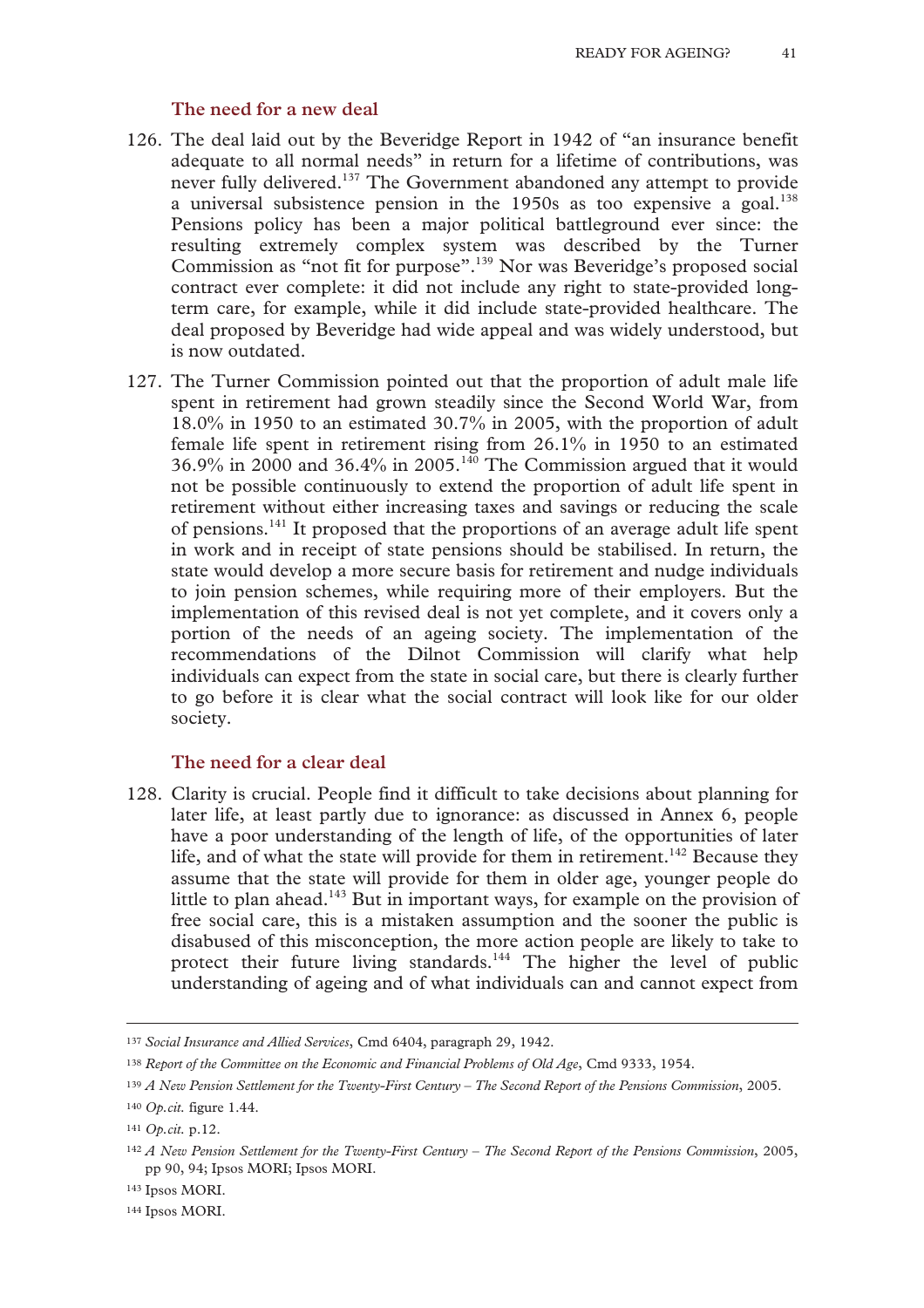the state, the more people will be in a position to plan their futures. Public debate and clarity on why changes to the deal may be necessary will also be essential when any such changes are made—if a government tries to make alterations to the criteria for receipt of benefits which are currently agerelated, for example, without explaining why changes are necessary, opposition will be inevitable.

- 129. The state needs to make clear what its role will be, and the roles of individuals, families, communities and employers. This vision or contract needs to be well-understood and stable, so that younger generations can plan for later life.<sup>145</sup>
- 130. To prepare for a longer life span, people need:
	- The state to be clear on what role it will play in individuals' pension and financial arrangements in older age, by giving some stability on or a clear rationale for:
		- o The age at which they will receive the full state pension, and what they will get
		- o How their savings and pensions will be taxed
		- o How their assets will relate to their eligibility for state-funded social care
	- Adequate warning of rises in state pension age and of other changes<sup>146</sup>
	- Some predictability about their retirement income, achieved through careful regulation of private and occupational pension schemes, independent advice, incentives and 'nudges' to save (see Annex 8). A minimum state pension will not be enough for most people, as they will not wish to retire at a much lower standard of living than that to which they have been accustomed, but people need to be supported to save
	- A good understanding of what payments and non-financial benefits they will be receiving from the welfare state in later life, including healthcare, social care, housing and other services such as free bus passes.
- 131. Complete predictability is not possible, but the more people understand what they can expect from the state in later life, the more they will be able to plan.

# **A fair deal between generations**

- 132. If a new deal is to be lasting, it will need to be seen to be fair. As the country gets richer, older generations should see some of the gains, but younger generations should not bear an unfair tax burden to pay for improving lifestyles among the retired.
- 133. Younger generations will, on average, benefit from being part of a richer society in many ways in the long term, but more is also being expected of younger generations than in recent decades. Younger generations will be expected to work for longer than previous generations, often to accrue much less generous pension rights (see Annex 8).<sup>147</sup> Professor James Sefton, Professor of Economics, Imperial College London, told us that there are "a

 <sup>145</sup> The Saga Group.

<sup>146</sup> Q 464, Q 474, Q 489

<sup>147</sup> Q 545 (Professor John Hills)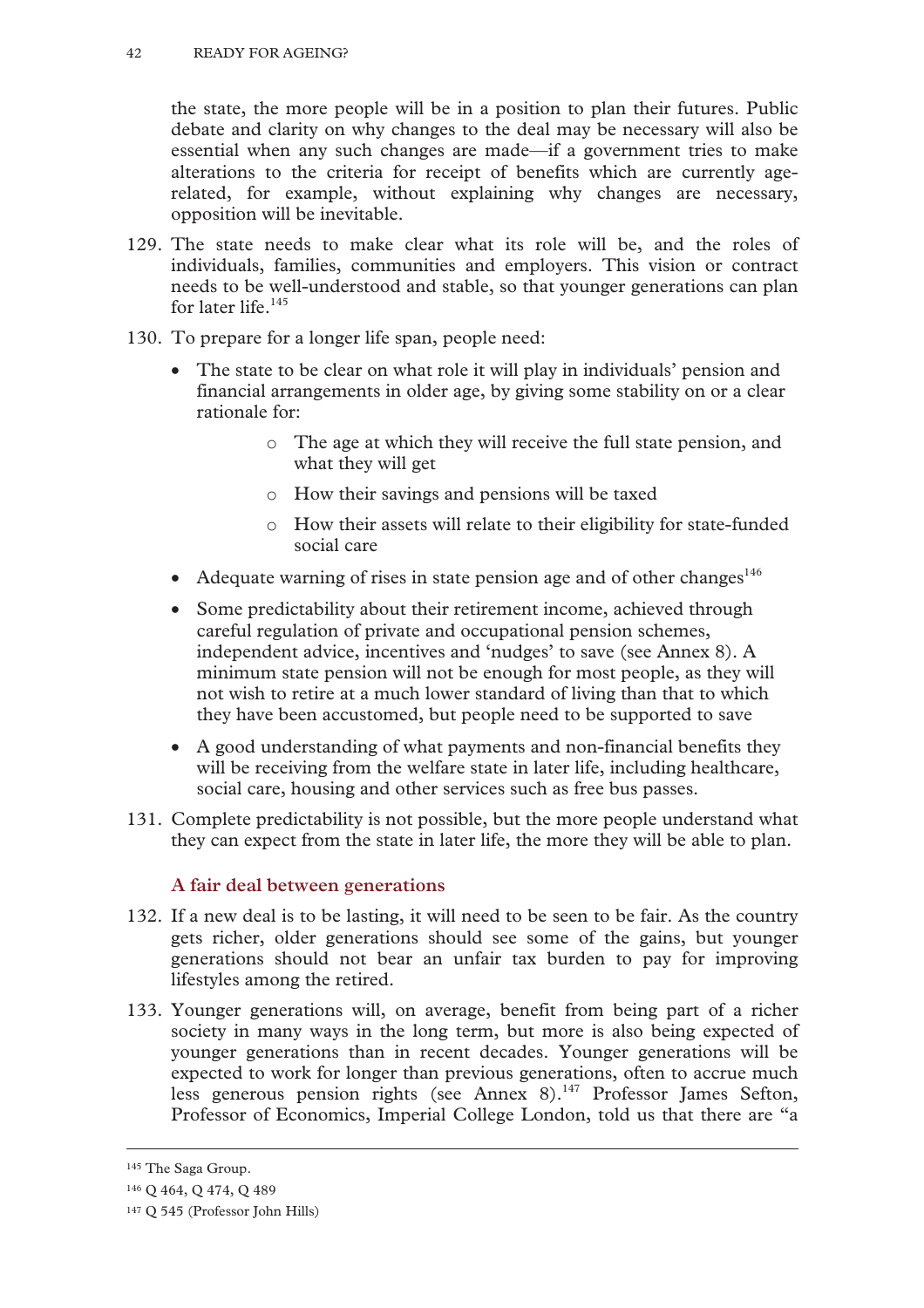lot of transfers going on" from the young towards the old, and cited the transferral to future generations of the cost of rising Government debt due to bailing out banks to save the claims in pension funds, high rates of youth unemployment, and the transfer of more of the costs of higher education from the public purse to private payers.<sup>148</sup> The counter-argument is that current pensioners have suffered the impact of quantitative easing on their savings and annuities, while far fewer benefited from university education.<sup>149</sup>

- 134. The cost of fiscal retrenchment has often affected the young disproportionately.150 Professor John Hills, London School of Economics and Political Science (LSE), cited the protection of the health service, state pensions, council tax benefit for pensioners, winter fuel payments, and free TV licences, and contrasted these with changes to working-age benefits, the education maintenance allowance, youth provision and child benefit.<sup>151</sup> We heard that the resulting spending balance may be less than efficient: Kayte Lawton told us that Nordic countries invest more in education, training, labour market programmes and childcare and that their spending is much more focused on long-term strategic priorities. She considered that "They have a sense that public spending should be there to drive jobs and growth, not just to respond to, 'We're getting older and richer, so we want better pensions and healthcare'."152 Andrew Harrop asked whether it was sensible that "we have privileged welfare and public service receipt in old age and have not safeguarded some very sensible examples of public spending on younger age groups".<sup>153</sup>
- 135. Better informed public debate about intergenerational distribution and transfers is needed. Dr Weale wanted fewer Budget-day tallies of winners and losers, supplanted by the question "'How does it affect different people over their likely remaining lifetime?'"154 Kayte Lawton was concerned that poor public debate led to bad choices, pointing out that it was easy to cut back on long-term investments for which there was not constant political pressure.<sup>155</sup> We believe that the Government and political parties need to make it clearer to the public what impact their policies will have on the balance of fairness between generations and over time (see Annex 18).
- 136. Professor Sefton singled out increasing property prices as a "huge transfer" from younger generations towards older generations.156 The property boom has led to wealth being transferred to older, better-off homeowners. Many older property owners have seen large, tax-free capital gains over the past few decades due to the rising value of property. The house price boom has "masked what might have been expected to be the life cycle pattern of wealth accumulation followed by decumulation". The median value of household

154 Q 137

 <sup>148</sup> Q 135

<sup>149</sup> Professor Pat Thane, KCL. 'Private transfers' of funds from older generations to younger generations within families are also considerable; Q 547 (Professor Sara Arber, University of Surrey); Q 544. Q 135 (Professor Sefton).

<sup>150</sup> Q 547 (Professor Hills)

<sup>151</sup> Q 547 (Professor Hills)

<sup>152</sup> Q 137 (Kayte Lawton)

<sup>153</sup> Q 547 (Andrew Harrop); Q 547 (Professor Peter Goldblatt, University College London (UCL)).

<sup>155</sup> Q 137

<sup>156</sup> Q 135 (Professor Sefton). Q 135 (Dr Weale).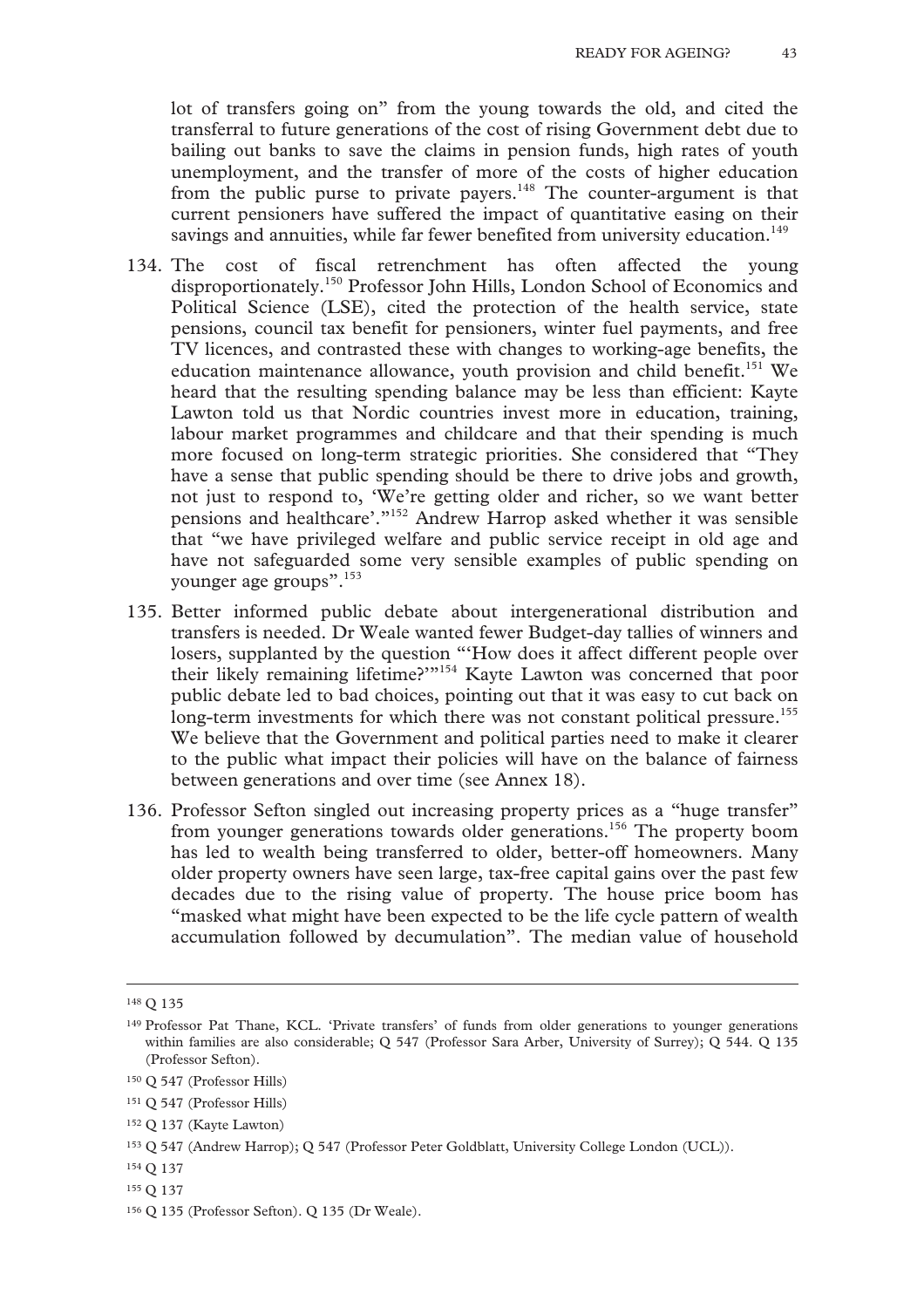wealth in Great Britain, where the age of the head of household was initially 45–54, rose from £73,000 to £190,000 between 1995 and 2005 (2005 prices).157

- 137. This increase in wealth has benefited a large section of the population but not the poorest. It came about partly because of prudence and foresight exercised by many households, but also because of the tax-subsidised nature of owner-occupation, and good fortune (today's older people reaching property-buying age at an economically propitious time).158 It therefore would be unfair to expect younger generations who have not enjoyed such gains (and who are obliged to pay higher rents and mortgages as a consequence) to pay more for the increased costs of an older society if assetrich older people were entirely protected from those costs. (The case for protecting people from catastrophic costs arising from need for social care, as recommended by the Dilnot Commission, is discussed in paragraphs 25 and 25 of the Report.)
- 138. While understanding people's emotional attachments to their homes, these properties are part of their economic framework and represent investments as well as homes. **It is reasonable to expect those who have benefited from the property boom to support their own longer lives. We suggest that one way to address the current imbalance would be for more older people to consider unlocking housing wealth. Equity release could enable more people to use their assets to help pay for the cost of their social care** (see Annex 11)**, to adapt their homes** (see Annex 16)**, and to support their incomes. While equity release might impact on the inheritance of the children of wealthier parents and on people in areas where house values have increased most, older age still needs to be paid for. The Committee considers that it is right for those who have benefited from windfall gains to contribute to the costs of their longer lives through equity release, rather than for the full costs to be pushed to future generations.**
- 139. Some equity release schemes exist, but they are little used.<sup>159</sup> There are schemes that enable people to live in their own homes (many older, frail people do not want to move) but release money to pay for their needs in later life rather than passing the whole value on to their children (who will still benefit from any increase in house prices). People over state pension age in 2009 owned roughly  $f(250)$  billion in home equity that was available to be released, and this figure could rise by 40% by 2030, in 2009 values and earnings levels, as the number of owner-occupiers in this age group rises.<sup>160</sup>
- 140. As James Richardson, Director, Fiscal and Deputy Chief Economic Adviser, Fiscal Group, HM Treasury told us, the equity release market suffers from

 <sup>157</sup> Francesca Bastagli and John Hills, *Wealth accumulation in Great Britain 1995-2005: The role of house prices and the life cycle*, CASEpaper166, London School of Economics, December 2012. If house prices had remained at 1995 real levels, mean wealth would have grown much less, and there would have been a much clearer life cycle pattern, with age groups initially aged 55-64 having unchanged real wealth, and older groups lower wealth in 2005 than they had in 1995.

<sup>158</sup> *Op.cit.* 

<sup>159</sup> Care & Repair England; Q 60.

<sup>160</sup> Equity Release Council. Pensions Policy Institute, *Retirement income and assets: outlook for the future*, February 2010, p 45. These estimates were based on the fact that not all housing wealth is available to be released as equity. The estimates assumed that people are allowed to release equity up to the limits then allowed in lifetime mortgage products.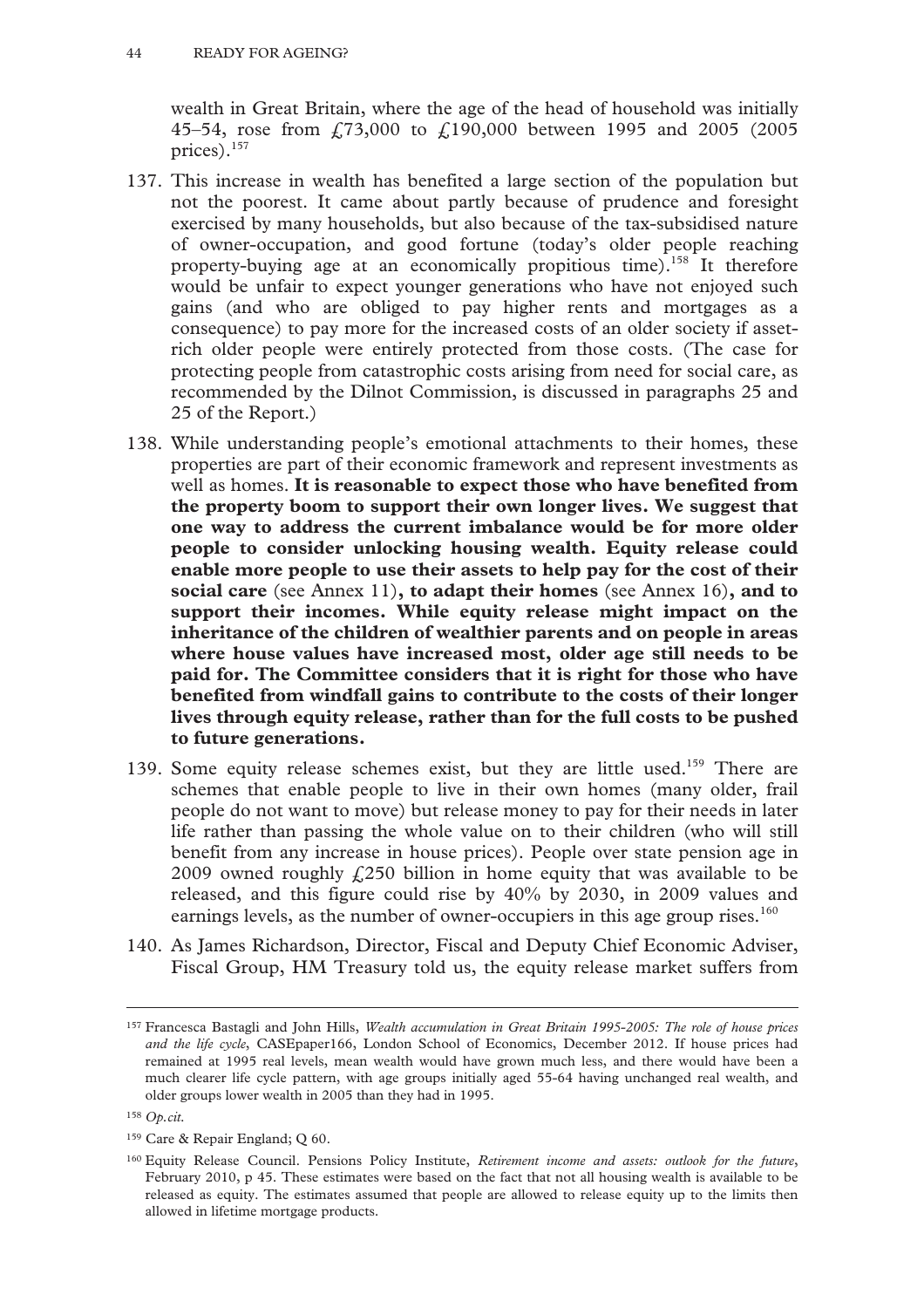"quite considerable" market failures.<sup>161</sup> We have heard that older people lack confidence in the products that are available and that as a result commercial products have poor take-up. This has knock-on effects for both the market in suitable housing for older people, and older people's ability to adapt their homes for older age (see Annex 16). The result is that those older people who wish to use their housing wealth to pay for care in older age face difficulties in doing so. Richard Humphries, Senior Fellow, Social Care and Local Government, The King's Fund considered that "It is absurd really that even if you have got the money to pay for your own care, it is actually quite hard to do it."<sup>162</sup>

- 141. We heard about ways in which these market failures could be addressed. Care & Repair England proposed that state support for social lending, possibly coupled with some grant help, could represent an important measure to ensure that equity release options become viable. This would need to be coupled with the strengthening of independent financial information and advice, they argued.<sup>163</sup> Gary Day, Executive Director for Land and Planning, McCarthy & Stone, told us that more communication is required: "We need to start talking about the positive beneficial implications of using equity in retirement planning" because "we are going to have to find something other than conventional pensions".<sup>164</sup>
- 142. Paul Broadhead, Head of Mortgage Policy, the Building Societies Association, recommended the work of the Equity Release Council, which aims to lay down standards for equity release providers. He told us that subscribers to the Equity Release Council need to give a "no negative equity guarantee" to borrowers. This means that if people decide to release equity, they will not owe more than the amount that they have released even if their property value falls.165
- 143. **Because there is an urgent need for greater consumer confidence in the equity release industry, we propose that the Government should work with the financial services industry to encourage the growth of a safe and easy-to-understand equity release market.** The Government could put more emphasis on communicating the importance of equity release for paying for later life; they could promote reliable equity release products that offer 'no negative equity guarantees' and companies that have signed up to the Equity Release Council's Code of Conduct.<sup>166</sup> The Government are taking action to improve access to Deferred Payment Agreements offered by local authorities to enable people to fund their social care needs.<sup>167</sup>
- 144. **It does not seem fair to expect younger taxpayers to pay more for the ageing society while asset-rich older people are protected**. 168 It could be argued that older people are undertaxed relative to their ability to pay and incomes, and they have often benefited from the boom in property prices.<sup>169</sup>

167 Sir Bob Kerslake, supplementary written evidence.

 <sup>161</sup> Q 60

<sup>162</sup> Q 493; Care & Repair England; Q 497.

<sup>163</sup> Care & Repair England.

<sup>164</sup> Q 212

<sup>165</sup> Q 500

<sup>166</sup> McCarthy & Stone; Equity Release Council.

<sup>168</sup> Q 547 (Andrew Harrop).

<sup>169</sup> Q 547 (Andrew Harrop).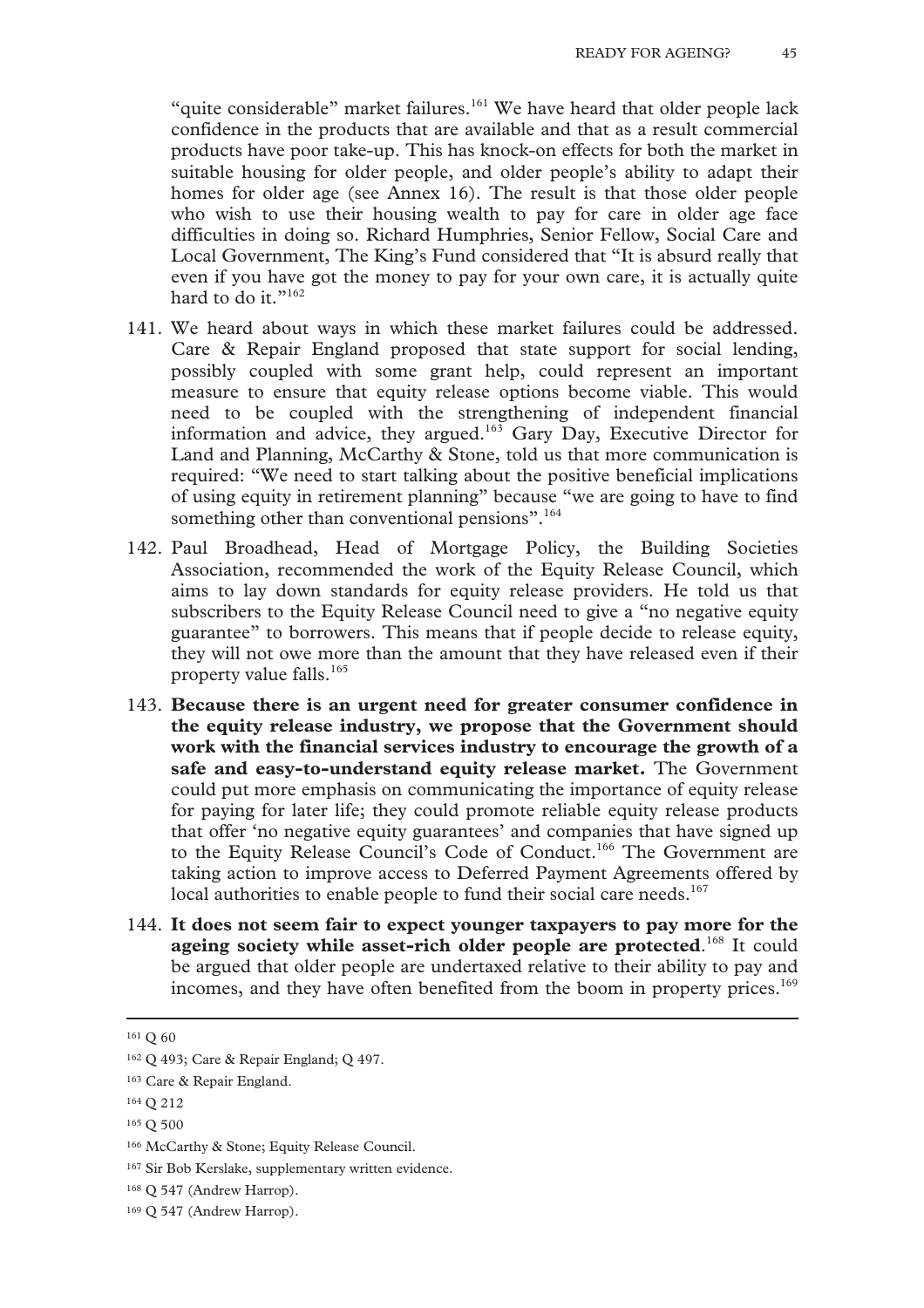**We consider that the older generations now enjoying increased life expectancies should make a fair contribution to paying for the costs that come with longer lives**. As discussed above (see Annex 5), we expect part of the solution to come from people choosing to work for longer into their later lives; enabling older people to unlock their accumulated housing wealth in order to pay for their own costs will also be very important.

## **A fair deal between genders**

- 145. The deal underpinning the welfare state needs to take account of the differing common experiences of women and men in later life. Professor Sara Arber, University of Surrey, described some critical differences:
	- The higher proportion of women whose continuity of work and rate of pay have suffered due to caregiving for children and older people<sup>170</sup>, leading to inequalities in pensions and income; $171$
	- That nearly half of women over 65 are widowed, and over 80% of women over 85 are widowed, whereas a minority of men are widowed (about half of men are still married over 85). This has a major impact on caregiving and support. It also means that a higher proportion of older women live alone (nearly half of women over 65) and may need care from outside the household. The number of divorced older people has also risen, and older divorced women "are particularly disadvantaged because they do not have shared pensions";<sup>172</sup>
	- That older women have higher levels of disability, functional impairment and musculoskeletal problems than men.<sup>173</sup>
- 146. Some of these differences are due to the fact that women tend to live longer than men. This means that in discussing older people, "we are primarily talking about older women": over the age of 85, there are about two and a half times more women than men; over 90, there are more than three times as many women. When the care needs of the oldest old are considered, the demographics mean that they are dominated by older women who are living alone and may be widowed or vulnerable.<sup>174</sup>
- 147. **As women's and men's experiences of older age are still, on average, different, it will be important to take into account the divergence in the situation of women and men in older age.**

## **A fair deal within generations**

148. Older people live markedly different lives, even taking account of gender. Health inequalities between older people are considerable, partly stemming from "lifestyle, diet, smoking, drinking ... [and] working conditions in the middle of people's working lives and the long-term effects of job strain".<sup>175</sup>

 $170$  And grandchildren – O 545.

<sup>171</sup> Professor Noel Whiteside, University of Warwick.

<sup>172</sup> Q 538 (Andrew Harrop); Q 538 (Professor Goldblatt)

<sup>173</sup> Q 538 and Q 539 (Professor Arber). At Q 538 see also Andrew Harrop. Q 541.

<sup>174</sup> Q 538 (Professor Arber).

<sup>175</sup> Q 540 (Professor Hills).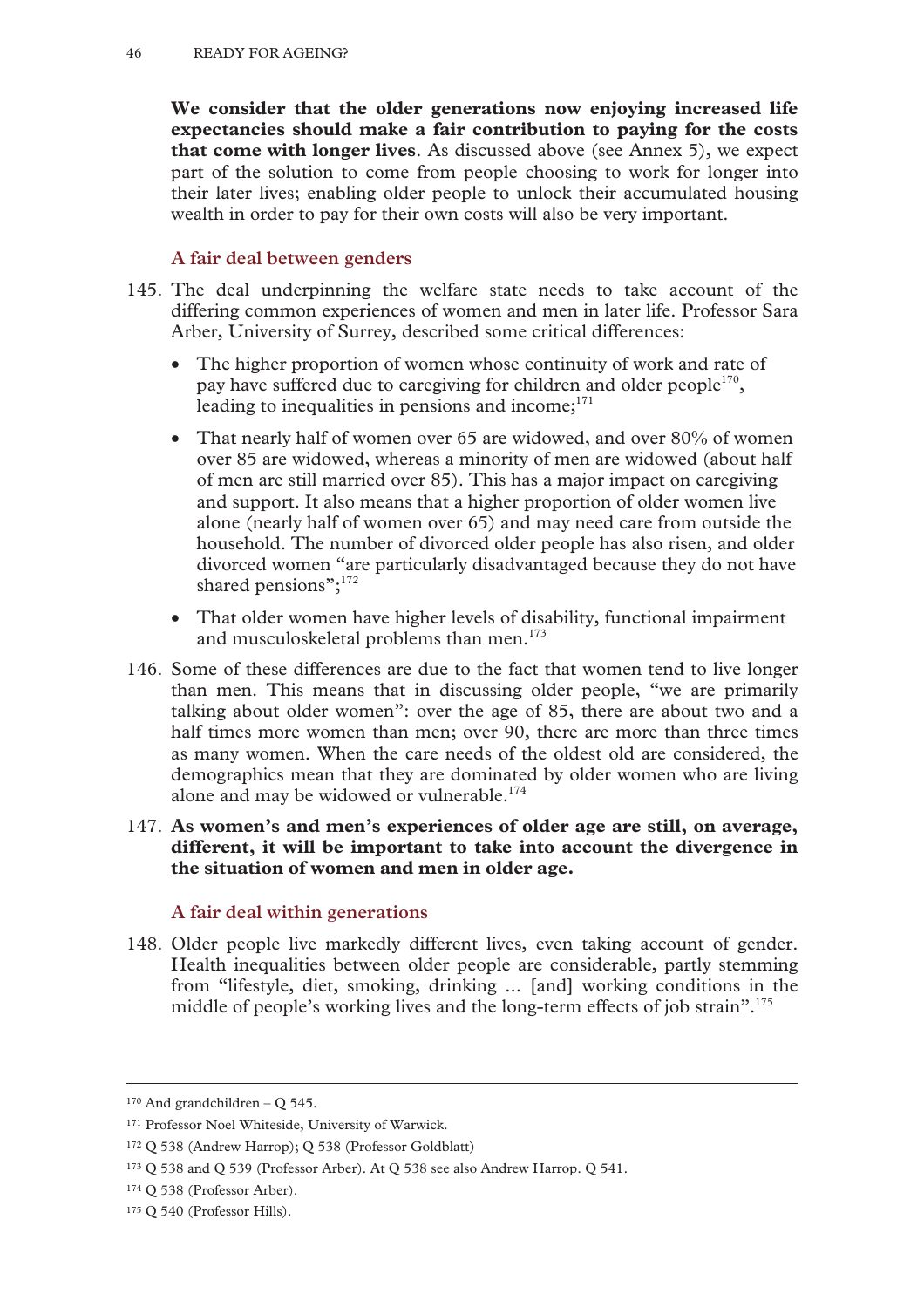- 149. More important, though, is the relationship between wealth and health.<sup>176</sup> Professor Hills told us that "a single predictor of mortality rates for people aged over 50 is their wealth level. Obviously, that is capturing a lot of things that have happened earlier in people's lives, which are linked to both health and wealth, but if you want to know one thing, wealth in itself tells you a lot about where people are heading, unfortunately. There are very considerable differences in mortality rates."<sup>177</sup>
- 150. Poorer people arrive in older age "lacking wealth, in particular, but also with poorer pensions and having accumulated health disadvantage throughout their lives", and "poorer people live shorter lives and spend more of those short lives with an illness or disability", with those who arrive at pensionable age more likely already to have an illness or disability.<sup>178</sup> In addition, the process of developing ill health in older age can lead to both social impoverishment in terms of isolation and resource impoverishment due to care costs. The grim message is that "overall, it is the accumulation of health and social disadvantage during the life course that will make a premature death and the earlier development of illnesses more likely".<sup>179</sup>
- 151. If you are working class, you are more likely to suffer from ill health but less likely to have the resources to support you through that ill health.<sup>180</sup> You are also more likely to need social care as "the requirement for social care is socially graded", and the means test applied to determine receipt of free social care "is then inequitable because it always excludes some groups who are disadvantaged" but who are not quite as disadvantaged as those who meet the means test and receive the free care.181 Meanwhile, richer individuals can pay for good care and live-in carers.<sup>182</sup>
- 152. Income differences at older ages are much affected by pension rights, but also by "the extent to which the state has assisted through usually generous tax reliefs in the accumulation of those pension rights".183 Professor Hills suggested that there was a contrast between professionals who were likely to have taken financial advice and built up tax-privileged pension rights, invested in an effectively tax-free house and so on, and to have passed money to their children tax-free, and people on lower incomes, who may not have been members of pension schemes, who may have saved in accounts with a very low return, and who are "hit by capital limits on the housing benefit and pension credit they are entitled to and spending on the contribution they are expected to make towards care". He concluded, "by and large, the better off you are in your working life, the more the state is likely to have done."184
- 153. Wealth in later life is also affected by other factors, such as the care costs of close relatives and inheritance.<sup>185</sup> Professor Arber emphasised the role of transfers from older to younger generations: richer parents could help their

<sup>&</sup>lt;sup>176</sup> O 544

<sup>177</sup> Q 544

<sup>178</sup> Q 540 (Professor Goldblatt).

<sup>&</sup>lt;sup>179</sup> O 540 (Professor Goldblatt).

<sup>180</sup> Q 541 (Professor Arber).

<sup>181</sup> Q 548 (Professor Goldblatt).

<sup>182</sup> Q 550 (Professor Arber).

<sup>183</sup> Q 544

<sup>184</sup> Q 546, Q 544

<sup>185</sup> Q 544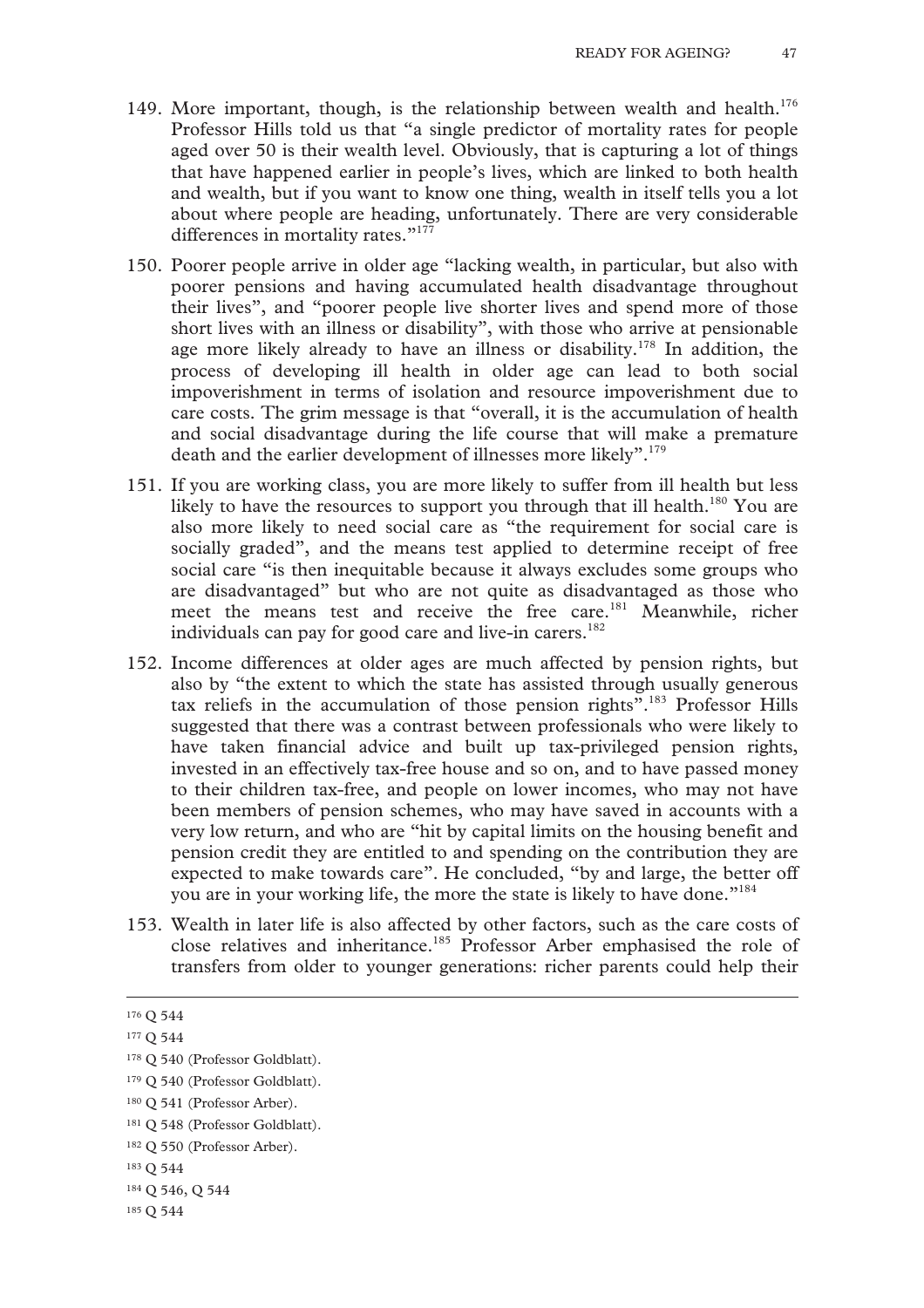children to avoid student debt, to get onto the property ladder, to avoid housing costs by living in the family home for longer, and with childcare. She concluded that "When we are talking about the younger generation being disadvantaged, it is because their parents do not have the financial resources to support them."<sup>186</sup>

- 154. Geographical differences also have a significant impact on the health and wealth of older people. Professor Peter Goldblatt, UCL, told us that, according to neighbourhood affluence, there was "a seven-year difference in life expectancy and a 17-year difference in healthy life expectancy, meaning that people in poorer neighbourhoods are living much shorter lives, in poorer health".<sup>187</sup> Rurality can also have an impact, especially on social isolation.<sup>188</sup> We also heard that while in Wales, life expectancy and proportion of life spent in good health is increasing, of the UK nations Wales has the lowest healthy life expectancy, the highest levels of deprivation, and the highest incidence rate of chronic disease.<sup>189</sup>
- 155. Professor Goldblatt highlighted that in poorer neighbourhoods, demand on public services is greater than in middle or high-income areas.<sup>190</sup> The migration of healthy older people to the south coast distorted demands for services, because "the middle-class, healthier old people on the south coast are very demanding", resulting in resources being shifted there from poorer areas through the latest changes in resource allocation, creating a new or widening inequity.<sup>191</sup> Professor Hills also highlighted the geographical distribution of the reduction in local authority support: "The areas that appear to be losing most are the ones where the older population probably has the least resources to cope."<sup>192</sup> The Government should ensure they pay sufficient attention to this issue and that the grant distribution formula sufficiently reflects levels of need.
- 156. Affluent areas tend to have the greatest proportion of people who volunteer.193 Professor Arber suggested this might be because volunteers needed health capital, resources and energy. She was concerned that "the increasing emphasis on volunteers stepping in for everything may actually exacerbate the inequalities between areas, unless we use other mechanisms to foster volunteering in areas which, hitherto, have not had high levels of volunteering".<sup>194</sup>
- 157. Whether people benefited from the property boom has created substantial differences, varying across the country but also within age groups.<sup>195</sup> Andrew Harrop saw the cost of housing as crucial to intergenerational inequalities:

 <sup>186</sup> Q 547

<sup>187</sup> Q 540 and Q 551

<sup>188</sup> Q 507 (Nick Leon, Head of Service Design, Royal College of Art and Dr Lynne Mitchell, WISE (Wellbeing in Sustainable Environments), University of Warwick); Care & Repair Cymru; Derek Jones, Permanent Secretary, Welsh Government; Welsh Local Government Association (LGA); University of the Third Age supplementary written evidence; Alliance Boots; Q 503.

<sup>189</sup> Derek Jones, Welsh Government.

<sup>190</sup> Q 551

<sup>191</sup> Q 551

<sup>192</sup> Q 552

<sup>193</sup> Q 415 (Steve Smith, Public Affairs and Manager for England, WRVS).

<sup>194</sup> Q 543

<sup>195</sup> Q 544; Q 540 (Professor Goldblatt).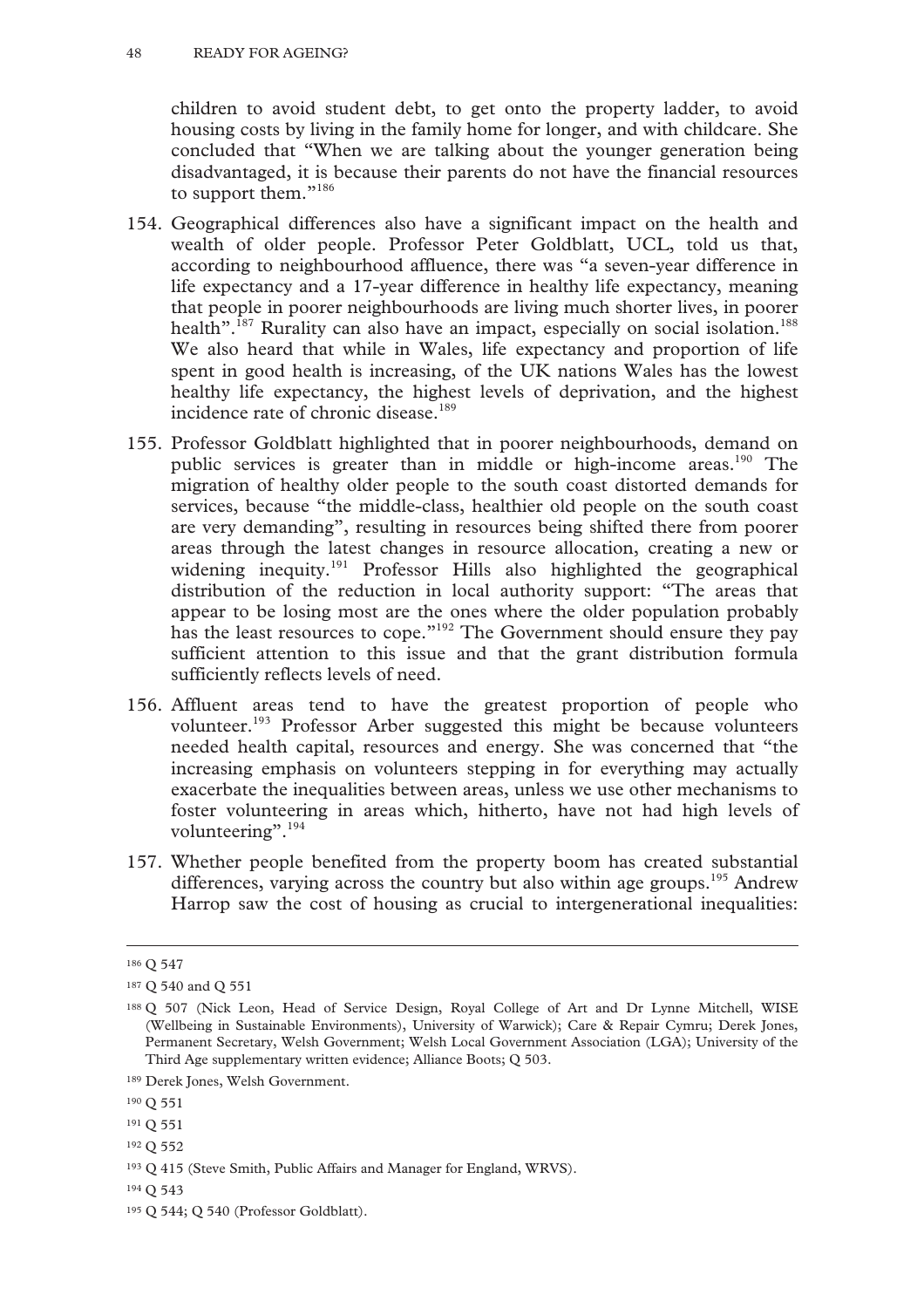"That drives all the inequalities between different generations, different classes, north and south, homeowners and landlords."196

- 158. Other factors were also important in separating the experiences of different older people, including ethnicity,<sup>197</sup> mental health,<sup>198</sup> and social networks<sup>199</sup> such as employment networks. $200$
- 159. As policies towards older people are adjusted, it will be crucial that the diversity of older people is considered and inequalities are reduced. However, inequalities between older people may actually be widening. While we were told that income inequalities in older age are not increasing, $201$  wealth disparities are increasing, due to higher saving rates for richer groups, house prices and other equity bubbles.202 **We urge the Government to consider issues of inequality fully and directly as they develop public policy for our welfare state and services for the future.**

 <sup>196</sup> Q 547

<sup>197</sup> Q 538 (Professor Arber).

<sup>198</sup> Q 540 (Professor Goldblatt).

<sup>199</sup> Q 542 (Professor Goldblatt); Q 63; Q 79; Q 538; Q 541 (Andrew Harrop).

<sup>200</sup> Q 542

<sup>201</sup> Q 546

<sup>202</sup> Q 546 and Q 541 (Andrew Harrop).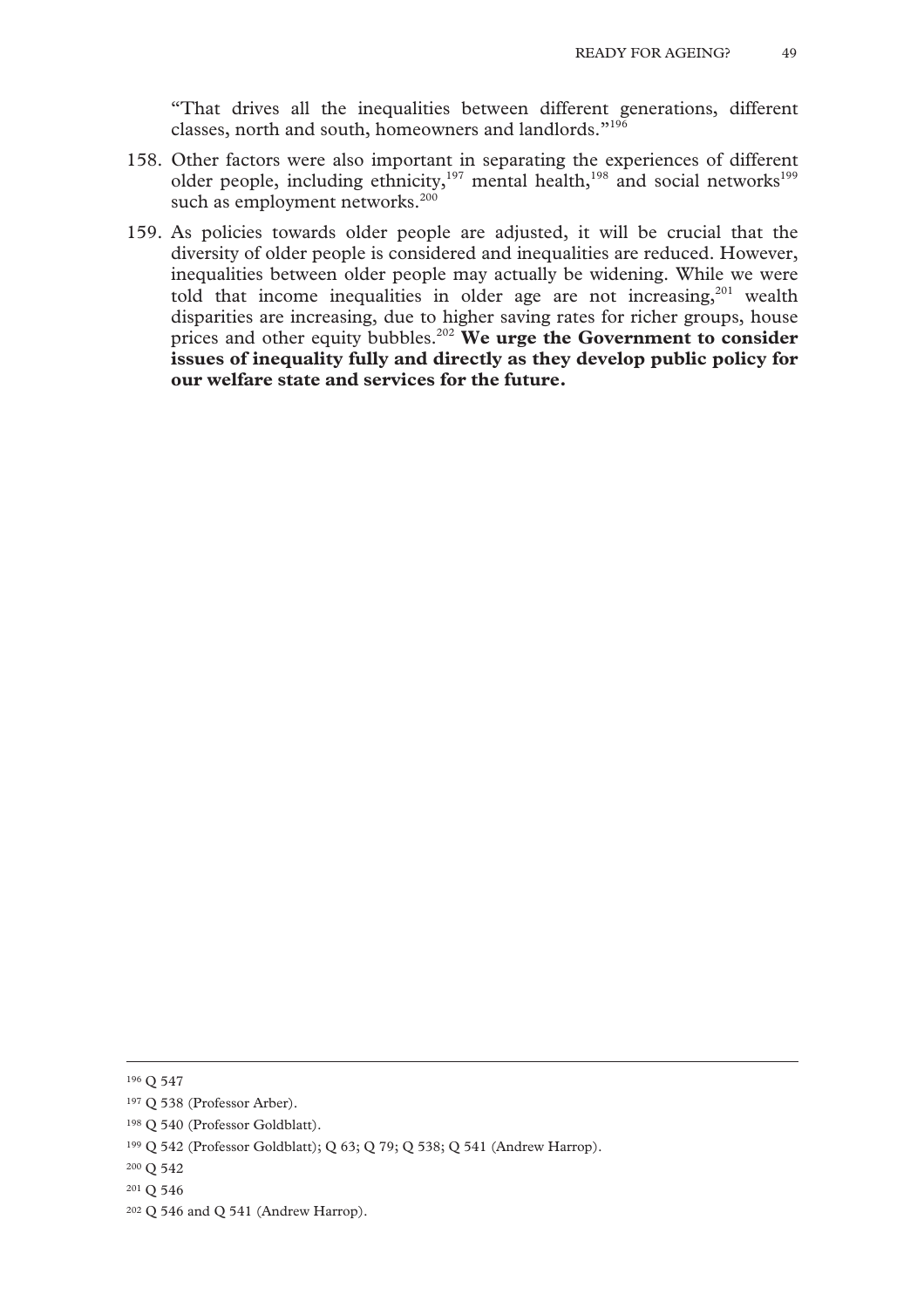# **ANNEX 8: PENSIONS AND SAVINGS (SEE PARAGRAPHS 8 AND 12 TO 15 OF THE REPORT)**

### **Reforming pensions and savings**

- 160. The resources that older people use to sustain themselves after they cease earning come from the state (about half)<sup>203</sup>, individuals' savings (largely in private pensions), and other income. As the average lifespan has grown, the proportion of life spent in retirement has grown with it.<sup>204</sup> But in future it will not be realistic or desirable to expect the state—and younger taxpayers in particular—to pay for this (see Annex 7). We agree with the Turner Commission) that people will need to choose whether to work for longer, save more, or have a lower income in retirement.<sup>205</sup> They will need to make informed decisions to do so.
- 161. Our society will have to make difficult decisions about pensions and savings. There is already a major problem with individuals not saving enough for retirement, which demographic change will exacerbate.<sup>206</sup> Indeed, recent research suggests that UK residents are the "worst in the world" at saving for retirement.<sup>207</sup> Longer lives mean that many people are at risk of having insufficient income to pay for older age. Many people underestimate how long they will live and misunderstand what they will have to pay for, and so do not feel motivated to save (see Annex  $6$ ).<sup>208</sup> Where people do appreciate the need to save for later life, they are often bewildered by the complexity of the products available.<sup>209</sup>
- 162. The Government might consider developing a resource that will help people understand how much they need to save for older age, and the risks and benefits associated with investing in pensions and other savings vehicles. We were informed that in Finland a central Pensions Institute provides government and individuals with regular comprehensive information about pension trends and likely pension benefits; the US Department of Labor provides a 'Top 10 Ways to Prepare for Retirement' webpage.<sup>210</sup>
- 163. The Government are moving to incorporate the existing earnings-related state pension scheme into the new single-tier pension and are not seeking to make membership of private schemes compulsory. Instead, they plan to incentivise individuals to join a regulated pattern of private schemes. **We welcome the progress in pension reform that the Government have made, but consider that without urgent additional action to encourage saving more for retirement, demographic change will**

 <sup>203</sup> *Pensions: Challenges and Choices – The First Report of the Pensions Commission*, 2004, figure 4.1.

<sup>204</sup> *A New Pension Settlement for the Twenty-First Century: The Second Report of the Pensions Commission*, November 2005, p.96.

<sup>205</sup> *A New Pension Settlement for the Twenty-First Century: The Second Report of the Pensions Commission*, November 2005.

<sup>206</sup> Central Government (DoH, DWP and DCLG), written evidence: "current estimates suggest that 11 million people are not saving enough into a pension to meet their expectations of pension income in retirement".

<sup>207</sup> HSBC, *The Future of Retirement: A new reality*, 2013.

<sup>208</sup> Ipsos MORI. See also Dr Joan Costa-Font, LSE; Q 592; Home Instead Senior Care.

<sup>209</sup> Dr Joan Costa-Font, LSE.

<sup>&</sup>lt;sup>210</sup> www.dol.gov/ebsa/publications/10 ways to prepare.html.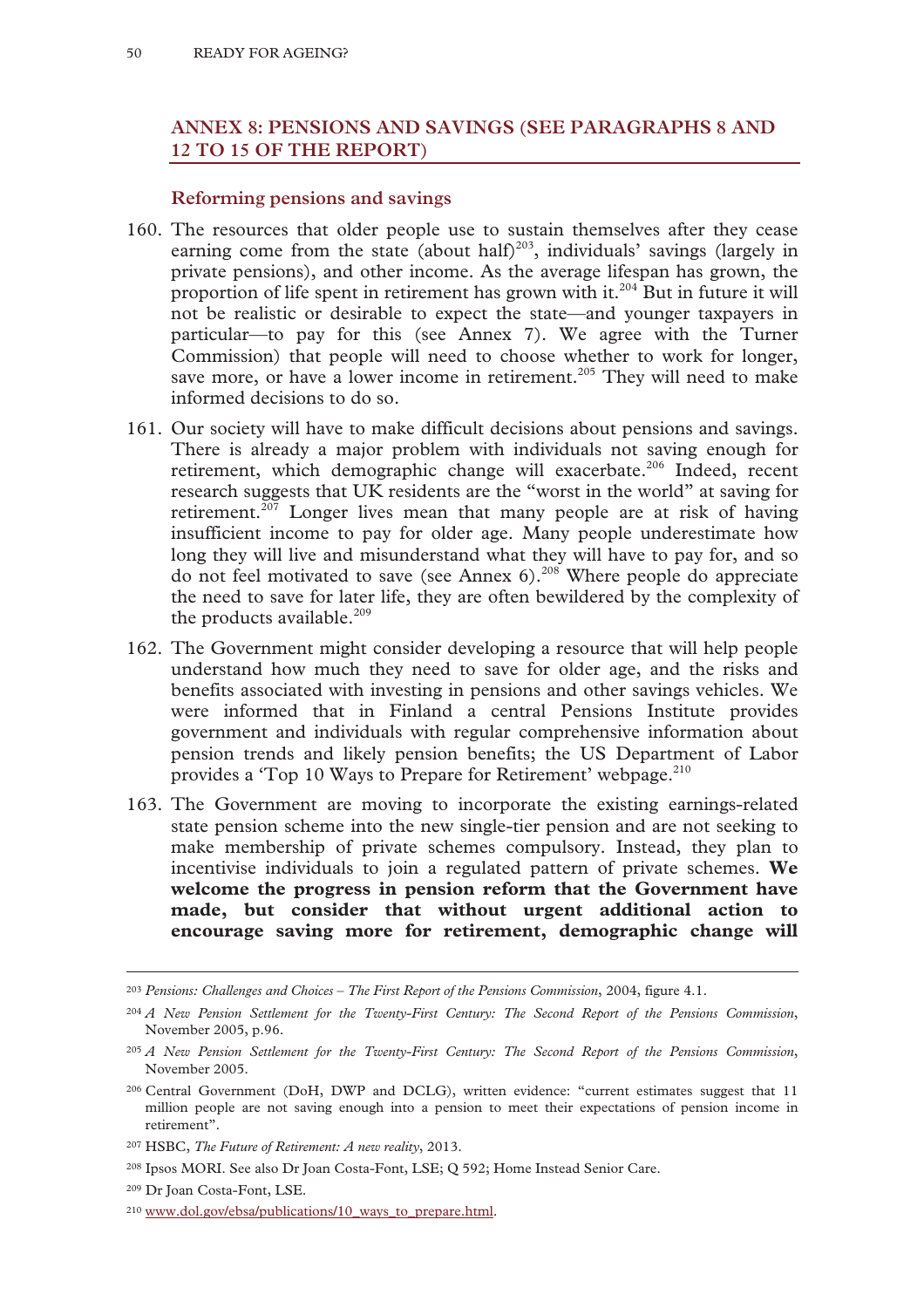**cause significant problems for many people's level of income in later life.**211 According to OBR projections cited by the Confederation of British Industry (CBI), pensions expenditure will rise from 5.7% of GDP in 2011– 12 to 8.2% of GDP in 2060–61.<sup>212</sup>

#### **Pension problems**

- 164. Our pensions system is beset by major problems, many of which were identified by the Turner Commission $^{213}$ :
	- Defined contribution (DC) pensions now dominate private pension provision. Since the Commission reported, the proportion of people with defined benefit (DB) pension schemes has continued to fall, and "by and large the private sector has become a DB desert".<sup>214</sup> Recent figures from the National Association of Pension Funds (NAPF) announced that 13% of final salary pensions were open to new joiners in 2012, a drop of a third from 2011, and the steepest fall since comparable data began in 2005, when 43% were open.<sup>215</sup> While the defined benefit pensions system **has proved to be unsustainable, we consider that for many savers defined contribution pensions are seriously inadequate.** They shift longevity and investment risks from employers to employees, who are the least able to bear those risks (see Annex  $6$ ).<sup>216</sup> The link between the sacrifices that a person makes in order to put money into a pension scheme, and the rewards from their saving that they can look forward to receiving when they retire, effectively has been broken.<sup>217</sup> Savers cannot know the scale of pension that they might end up with in a DC plan, and many employees are ill-equipped to understand or bear the risks that accompany this uncertainty.<sup>218</sup> When even a sizeable pension pot might buy only a small pension, it is less likely that people will feel that it is worth the sacrifice to pay into it. The big shift to DC pensions therefore carries risks and uncertainties largely unappreciated by the public, and sharply differentiates those who are able to look forward to the outputs of DB schemes from those who are not.
	- Although our society has done better than some other countries at providing a safety net to keep older people out of poverty, the uncertainty over future pension income from DC schemes means that many of those on middle and lower incomes have uncertain or inadequate incentives to save.<sup>219</sup> For these and other reasons, the Government have estimated that

218 Q 465; Q 466 (Dr Ros Altmann).

 <sup>211</sup> Central Government (DoH, DWP and DCLG), written evidence.

<sup>212</sup> CBI.

<sup>213</sup> *A New Pension Settlement for the Twenty-First Century: The Second Report of the Pensions Commission*, November 2005.

<sup>214</sup> *A New Pension Settlement for the Twenty-First Century: The Second Report of the Pensions Commission*, November 2005, p.122; Q 603 (Rt Hon Lord Warner, Commissioner, Commission on Funding of Care and Support, Dilnot Commission).

<sup>215</sup> NAPF, *Final salary pensions shut at record rate in private sector*, 28 January 2013.

<sup>216</sup> Age UK.

<sup>217</sup> Q 585

<sup>219</sup> OECD, *Pensions at a glance 2011: retirement-income systems in OECD and G20 Countries*, 2011, p.149; Q 465; Q 471; QQ 482-483 (Dr Altmann); QQ 466-467 (Joanne Segars, Chief Executive, National Association of Pension Funds (NAPF)).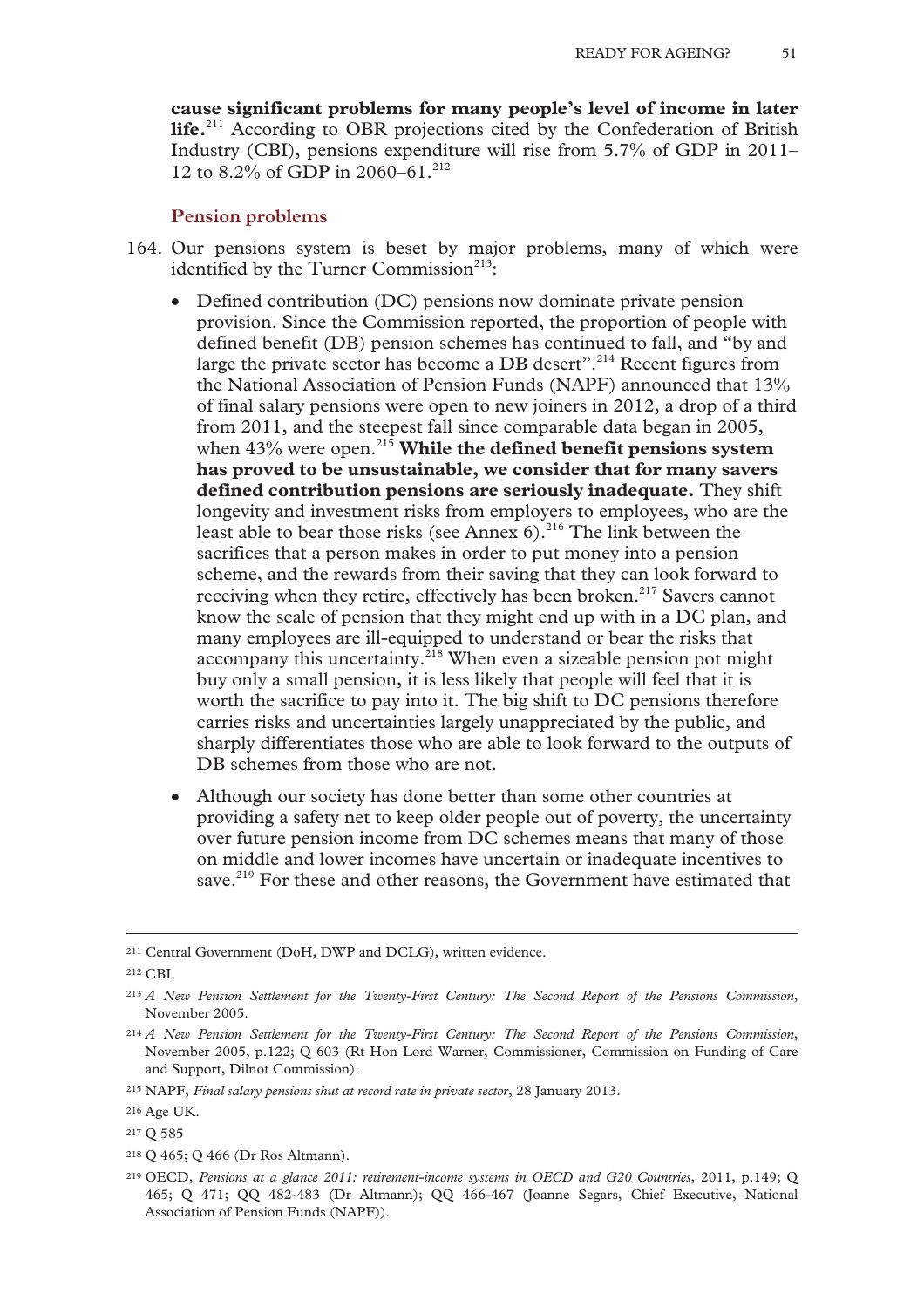10.7 million people in Great Britain (excluding Northern Ireland) can expect inadequate retirement incomes.<sup>220</sup>

- People who are still in DB schemes (mostly public sector workers), and high earners who can use savings vehicles for defined contribution schemes, are likely to be reasonably well-served by the current system.<sup>221</sup> But while public sector DB pensions offer certainty to savers, they shunt substantial costs to later taxpayers.<sup>222</sup> It is likely that both public and private sector DB pensions in the future will pay out less than they have in the past. $223$
- The current pensions framework also creates gender-based disadvantages. Women who have fluctuating work records due to maternity and childcare responsibilities, and those who have periods as carers of children or elderly people (of which a disproportionate amount are women) stand to do worse than men in the new defined contribution world. In particular, women face disadvantages in the annuities market. $224$
- 165. The result of this framework and the incentives that it engrains is that replacement rates in older age—the percentage of a worker's pre-retirement income that is paid out by a pension programme upon retirement—are lower in the UK than in most other advanced economies. $^{225}$

## **Policy responses**

166. For many years the basic state pension was allowed to fall in relation to median incomes, though topped up for a while by the state second pension. Then DB schemes went into decline and, as the Turner Commission pointed out, most people had to rely on means-tested state support in retirement.<sup>226</sup> The Commission's report stimulated a period of reform under different governments, with cross-party support. Later retirement, the first part of the implicit bargain that the Commission proposed, is now being implemented.227 **The Government are taking positive steps in pension reform, and when complete, the current reforms to the pensions system will represent progress, which the Committee welcomes.** State pensions will be linked to earnings (at a minimum), preventing further erosion; the National Employment Savings Trust (NEST) and autoenrolment have now been established, extending private pension coverage to many who were not covered previously; and the single-tier state pension, which will rationalise state provision and make it more generous for those with intermittent employment histories, is under consultation.<sup>228</sup>

 <sup>220</sup> Department for Work and Pensions (DWP), *Estimates of the number of people facing inadequate retirement incomes*, July 2012.

<sup>221</sup> See Andrew Warwick-Thompson, *High earners new models*, Pensions World, March 2010.

<sup>222</sup> Q 602 (Paul Johnson).

<sup>223</sup> Q 545

<sup>224</sup> Professor Noel Whiteside, University of Warwick.

<sup>225</sup> Department for Work and Pensions, *Older people and employment.* 

<sup>226</sup> IFS briefing note 105, *The history of state pensions in the UK from 1948 to 2010*, A Bozio, R Crawford and G. Tetlow, Institute for Fiscal Studies, 2010, figure 7.1. *Pensions: Challenges and Choices – The First Report of the Pensions Commission*, 2004, figure 4.1.

<sup>227</sup> Department for Work and Pensions, *Older people and employment*.

<sup>228</sup> Central Government (DoH, DWP and DCLG), written evidence.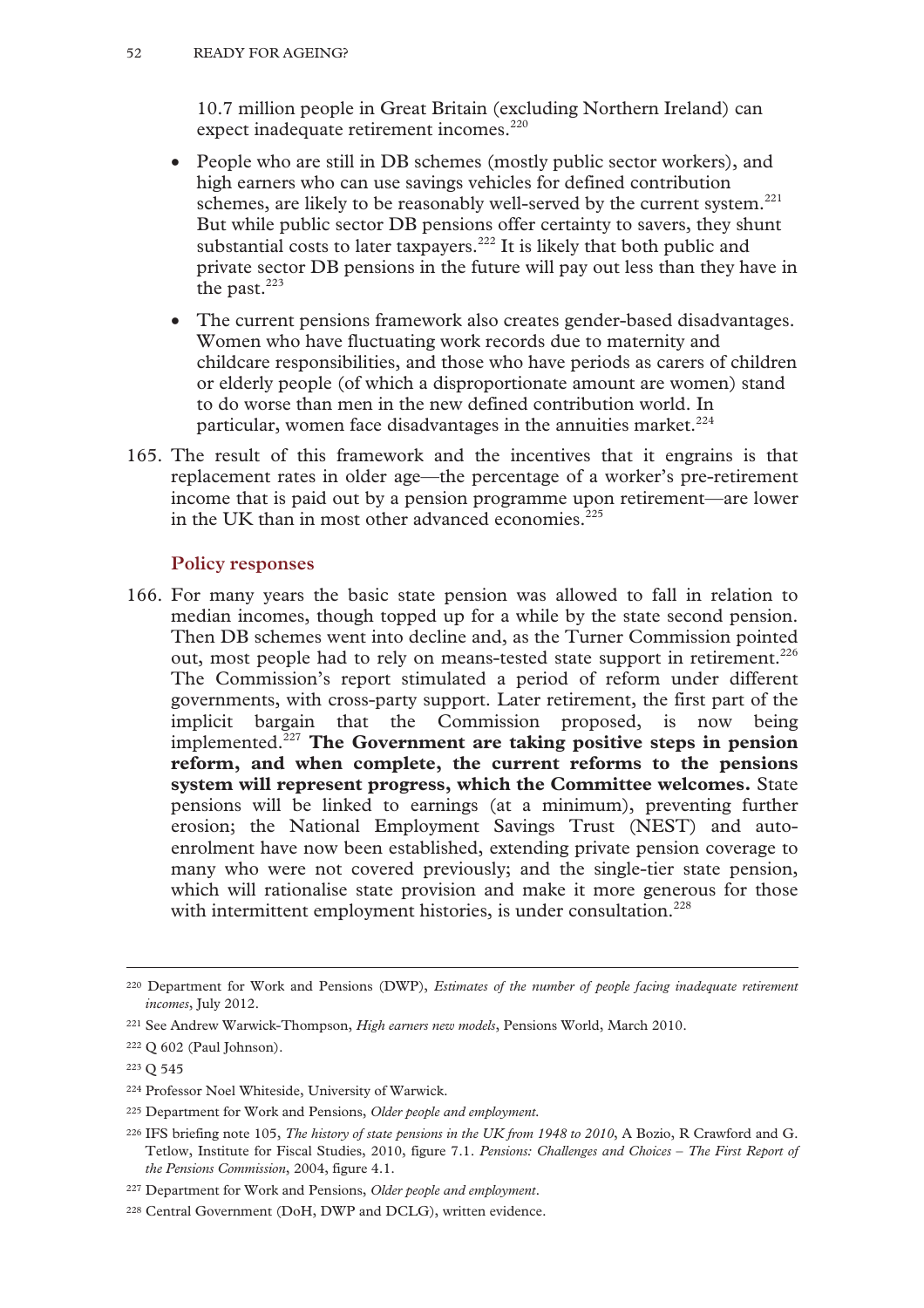- 167. With auto-enrolment, the Government are attempting to incentivise people to take out DC pensions by requiring employers to offer and automatically enrol employees in a scheme, to which the Government then contributes. NEST provides a default for employees if they decide not to save with one of the other schemes on offer. The flat-rate state pension seeks to replace means-testing for certain state pension entitlements with a single state pension for all recipients.229 Joanne Segars, Chief Executive of the National Association of Pension Funds (NAPF), told us that this reform would give people "a very clear indication of how much they will get and how much they need to save on top of that. Importantly, it means their private savings will not be means tested away, which currently does act as a disincentive".<sup>230</sup>
- 168. The Government also intend to introduce cost-stabilisers for public sector DB pensions $^{231}$ , and have begun to reform rules on the requirement to annuitise pensions.<sup>232</sup> This means that the state will now have more understanding of the risk to which taxpayers are exposed in paying for public sector pensions, and DC pension investors will have a better understanding of their final settlement.
- 169. But further action will be required. The most recent pensions White Paper departed from the Turner Commission recommendations in laying out how the new full state pension age would not be linked automatically to increases in life expectancy: the Government told us that this is because the rate at which life expectancy is increasing has accelerated.<sup>233</sup> We consider that, **due to rising healthy life expectancy, it will only be a matter of time before the Government will have to revisit this decision.**
- 170. Moreover, it is not yet clear whether auto-enrolment will ensure pension coverage for employees who currently do not have pensions. The likely takeup and drop-out rates under this scheme are uncertain.<sup>234</sup> Even if take-up is high, it does not follow that the resulting pension income will be sufficient for all participants.235 We consider that although it would be a major advance if those paying into pension schemes (employers, employees and tax relief) eventually contribute 8% of earnings into auto-enrolment schemes, as the Government have proposed, this will not represent enough for a decent pension income, even on top of the Government's newly suggested flat-rate pension.236 Since the Turner Commission recommended a combined default contribution rate of 8%, life expectancy has risen and is very likely to rise further (see Annex 2). Moreover, returns on savings and annuities have

 <sup>229</sup> DWP White Paper: *The single-tier pension: a simple foundation for saving*, January 2012

<sup>230</sup> Q 468

<sup>231</sup> Public Service Pensions Bill, introduced 13 September 2012.

<sup>&</sup>lt;sup>232</sup> The Government announced in their June 2010 Budget that the requirement to purchase an annuity by age 75 would end from April 2011.

<sup>233</sup> DWP, *The single-tier pension: a simple foundation for saving*, Cm 8528, January 2013, p.66; Central Government (DoH, DWP and DCLG), written evidence.

<sup>234</sup> Q 466 (Professor Whiteside); Q 472 (Joanne Segars); Central Government (DoH, DWP and DCLG), written evidence.

<sup>235</sup> Q 464 (Joanne Segars); Q465 (Dr Altmann).

<sup>236</sup> Q 685: Steve Webb MP, Minister of State for Pensions, outlined how auto-enrolment should mean a minimum 8%savings rate for employees paying into their pensions, "The minimum contribution for the employee will end up at 4 per cent, but it turns into 8 per cent overnight with the mandatory employer contribution plus tax relief ... I accept that 8 per cent is volatile and unpredictable and you do not know what pension it will buy you, but you have a damn good start if your four has become eight".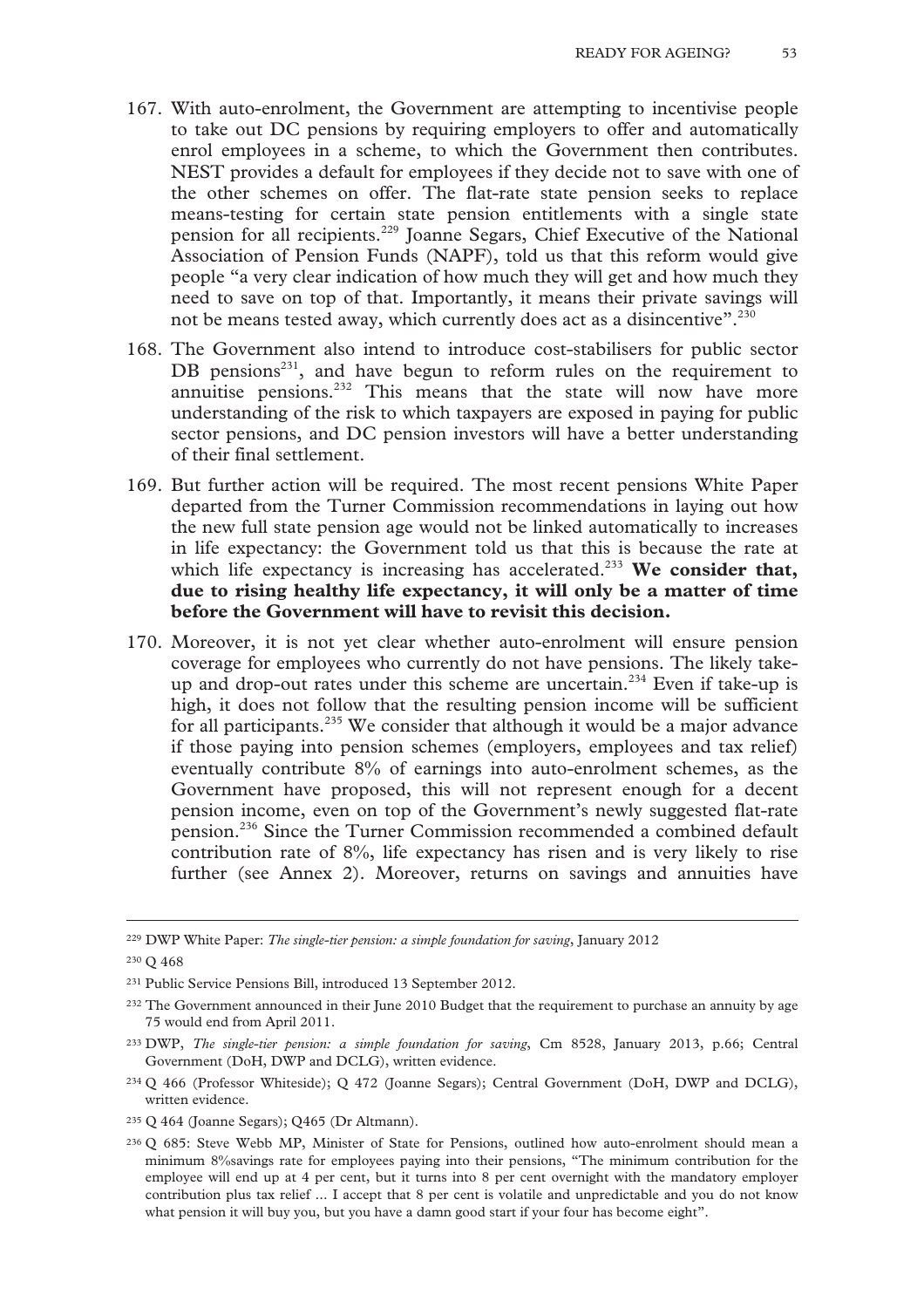fallen. Well-managed defined benefit schemes that offer half pay or better on retirement usually require much higher rates of contribution (on average, 20% to 25%), whereas DC contribution rates tend to be, on average, between 5% and 15%.237 People may also need to assume that they will have some periods of interrupted earnings with no or low pension contributions because of caring responsibilities and uncertainty in the job market. In the not too distant future, therefore, the 8% default rate will need to be reassessed. Though Joanne Segars welcomed auto-enrolment because it will give six to nine million people—many of them women, low-paid workers and part-time workers who have been excluded from pensions in the past—the opportunity to save in a pension for the first time with an employer contribution, she outlined how individuals also needed a "decent foundation for that private saving" in the form of a flat-rate state pension.<sup>238</sup> Professor Hills considered that the flat-rate state pension and auto-enrolment would help with offsetting the recent decline in pension accumulation, but they would "get only part of the way to what people would regard as being an adequate income in later life".<sup>239</sup>

- 171. The capacity of individuals to access additional sources of income is restricted if they are "old, disabled and poor".<sup>240</sup> In general, people have varying opportunities to build on the platform that the Turner Commission proposed by working in later life. Those with caring responsibilities (often women), as well as people with interrupted job histories, may find it very difficult either to retire later or to supplement their retirement by doing extra work (see Annex 5). $^{241}$  Public policy responses to encourage older people to save should therefore focus more strongly on these groups. Furthermore, pensions should not be considered in a vacuum. Wider policy choices include the provision of more employment opportunities, support for independent living, and flexible retirement. At present, the Government do not seem to be paying sufficient attention to these important policy areas (see Annex 5).
- 172. **The Committee concludes that despite significant progress, the current system of state and private pension provision is still not adequate for a large proportion of the future elderly population.** Many people, young and old, expect far more than they will get: society is behind where it needs to be.<sup>242</sup> The savings crisis for older age is exacerbated by a lack of clarity about what DC pensions will deliver, and concerningly weak pensions for many women and for many on middle and lower incomes. While the poorest will be protected at a basic level by state provision, and the richest can afford to save enough in private schemes, there is a substantial gap for much of the rest of the population. **While progress is being made on state pensions, we conclude that the current DC pensions system is not fit for purpose for anyone who is not rich, or who moves in and out of work due to bad health or the need to care for others.**

- 239 Q 545
- 240 Q 472

 <sup>237</sup> DWP, *Defined Contribution Pension Provision*, Research Report No. 608, C. Dobson and S. Horsfield, 2009, see figure 5.3. A very crude 'rule of thumb' is that individuals should save at a rate of half their age—i.e. a 44 year old should save 22% of gross income including tax relief, employers' contributions etc. See also http://www.pensioncalculator.org/pension-information/suggested-pension-contributions/.

<sup>238</sup> Q 466

<sup>241</sup> Professor Noel Whiteside; Q 538.

<sup>242</sup> Central Government (DoH, DWP and DCLG), written evidence.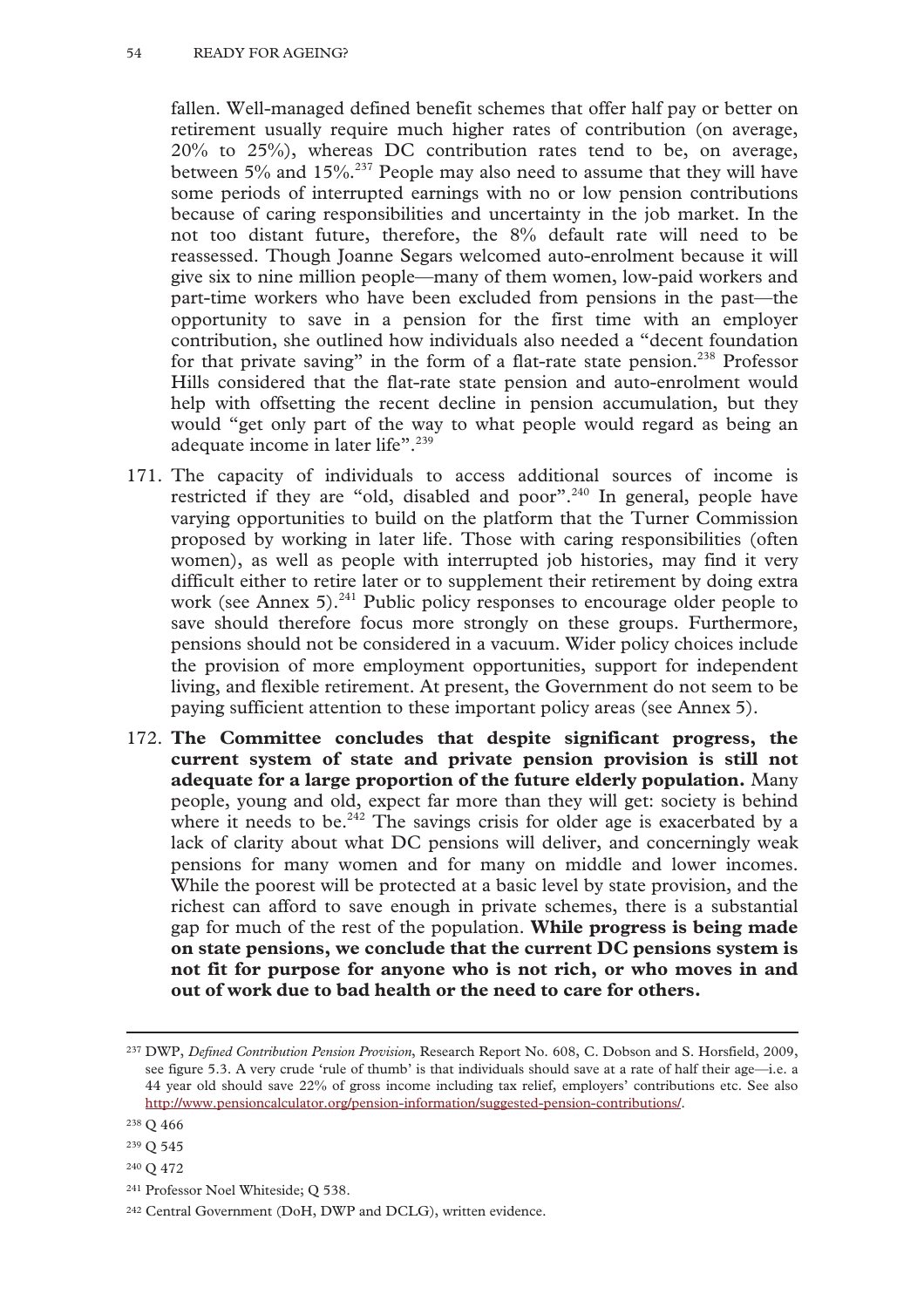### **Policy proposals**

- 173. **The Government should review how to strengthen incentives for saving.**
- 174. The Government should persist with the implementation of reforms set out by the Turner Commission. State pension reform must continue, ensuring the provision of a decent basic pension, although there will need to be further work on finding cross-party agreement on the basis for determining what a decent minimum level should be. The Government should continue to support auto-enrolment. But implementing the Turner Commission proposals alone will not be enough—as the Turner Commission report made clear. Many of the assumptions made in the report, for example those on expected longevity, have already changed (see Annex  $2$ ).<sup>243</sup>
- 175. Because of the cost to future taxpayers of public sector DB schemes, the Government must keep the Independent Public Service Pensions Commission reforms under review. This would enable the Government to track longevity changes, and assess if over time public sector pensions are fair and sustainable.
- 176. **We urge the pensions industry, employers and the Government to tackle the lack of certainty in DC pensions and address their serious defects, and to work together to re-design DC schemes to create better options so that people are clearer about how much they can expect to get from their pension as a result of the savings that they make.** The pensions industry needs quickly to find ways of improving the outcomes from DC schemes. The industry should more effectively align retirement income expectations with actual outcomes from DC plans, and seek better to manage the risk that these income goals are not realised. The industry needs to think more creatively about the basic architecture of DC schemes to avoid the risk that auto-enrolment fails to produce a greater takeup of retirement income planning. This is the whole point of auto-enrolment; we suggest that the inadequate performance of DC schemes to date poses the greatest risk to our savings culture and the move towards re-invigorating pensions saving.
- 177. The Committee welcomes the Government's recent proposal to consider a 'defined ambition' pensions regime which would "seek to give greater certainty for members than a DC pension about the final value of their pension pot and less cost volatility for employers than a DB pension".<sup>244</sup> Through such proposals, the Government are moving away from a focus on reforming DB pensions towards a more pressing issue for many taxpayers how to make the DC market work. We consider that the 'defined ambition' proposal represents a positive step forward. More active Government intervention in this market is likely to be necessary to secure better outcomes for savers. Unless such an innovation comes about, there is a risk of fundamental and permanent damage to NEST and the settlement laid out by the Turner Commission. We urge the Government to make their plans concrete as soon as possible.

 <sup>243</sup> Central Government (DoH, DWP and DCLG), written evidence.

<sup>244</sup> DWP, *Reinvigorating workplace pensions*, Cm 8478, November 2012, p.4; Q 685.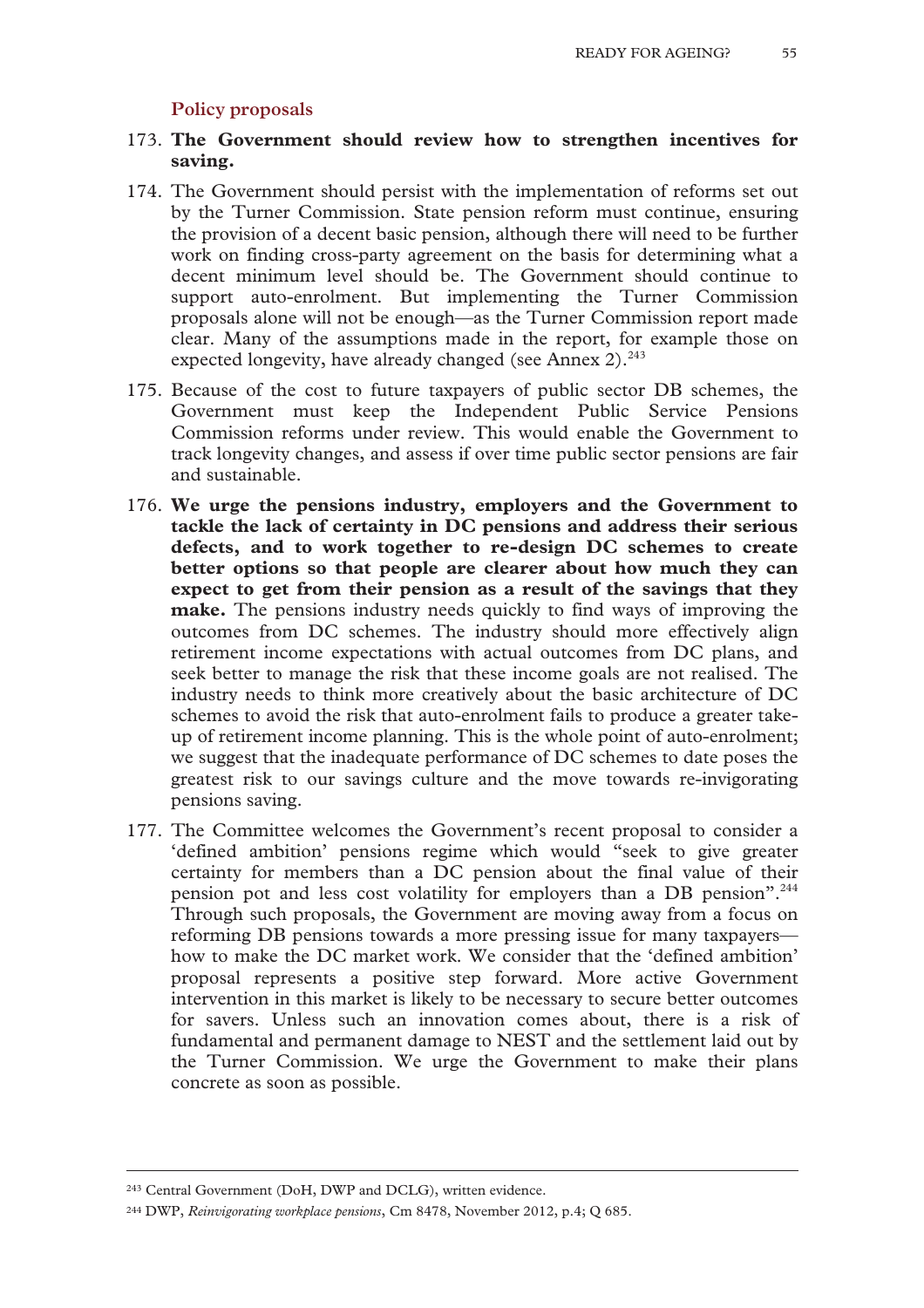- 178. Unless these actions are taken, incentives for saving will continue to be inadequate. People cannot adapt their life plans unless the Government help to make pensions and savings choices and their implications much clearer.
- 179. Given present longevity trends, the Government need to do much more to communicate to the public the importance of planning for an adequate income in older age.
- 180. People need to consider using a variety of sources of funds and ways of saving for later life.<sup>245</sup> More people working for longer will be part of the solution (see Annex 5), as will be unlocking the value in our homes. Many older people have seen the value of their homes increase considerably, but have not seen this rise as offering even a partial solution to the challenges of paying for longer life, or have been unable to gain easy access to the increased value (see Annex 7). **The Government should make it easier for people to use a variety of routes to save for their retirement, including equity build-up and release.**

 <sup>245</sup> Q 464 (Dr Altmann); Q 210-211, Q 212; Q 478 (Richard Humphries); Equity Release Council; McCarthy & Stone.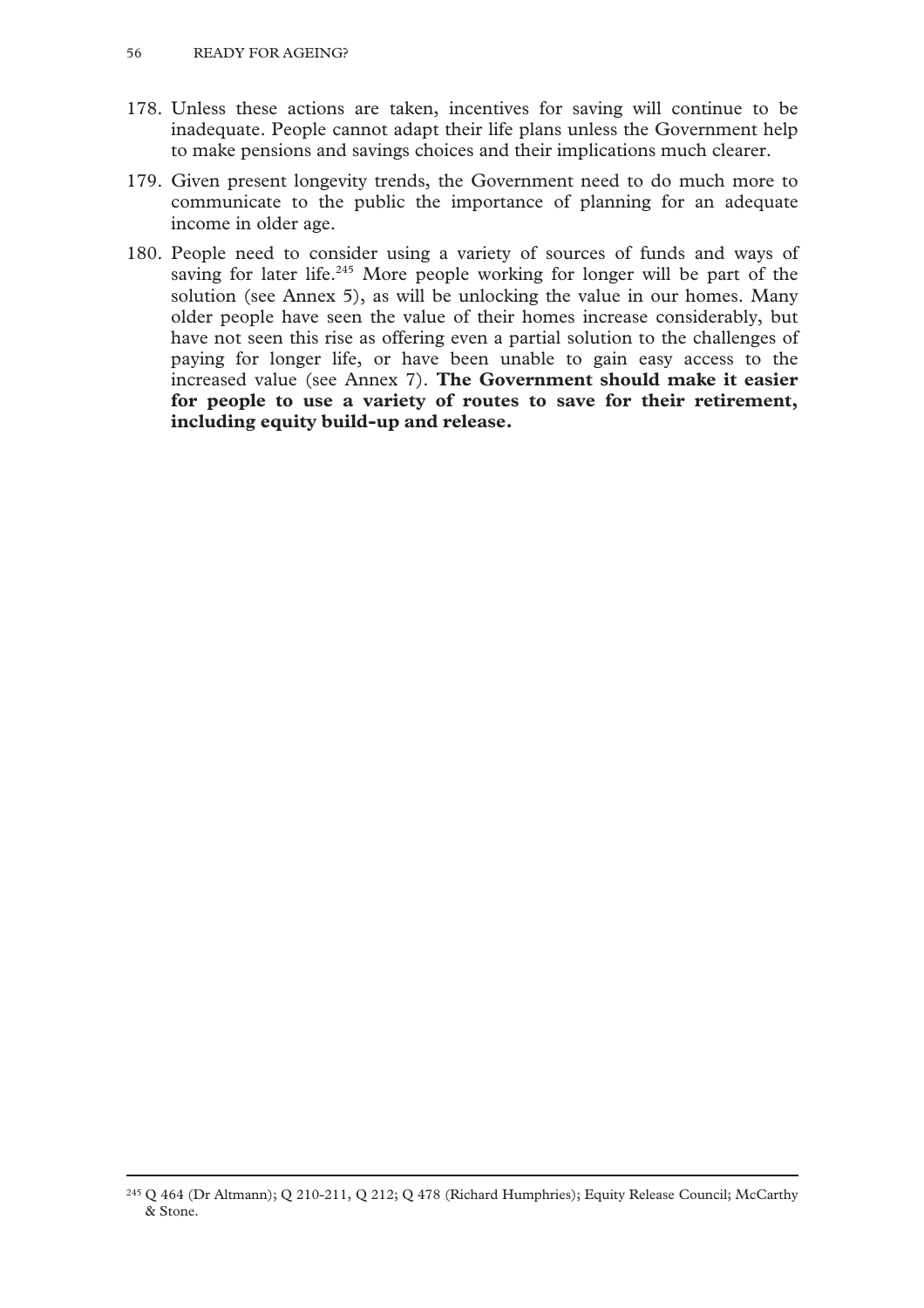# **ANNEX 9: INCREASING DEMAND FOR HEALTH AND SOCIAL CARE (SEE PARAGRAPHS 2, 19 AND 20 OF THE REPORT)**

- 181. Extended life expectancy is one of the greatest triumphs of the twentieth century. The NHS has had great successes in extending life: so much so that it is a victim of its own success.<sup>246</sup> People are now living for more years with multiple long-term conditions and need for long-term care.<sup>247</sup> This results in increases in the demand for, and the costs of, health and social care.
- 182. Eventually almost all of us will need healthcare, and two thirds of men and 84% of women currently aged 65 will need some social care before they die.248 The box below gives some illustrations of the impact that the ageing society will have on demands for health and social care and informal care.

## **BOX 1**

#### **Increasing pressures on health and social care**

Care for older people is more expensive than care for younger adults, and the number of older people is rising:

- The number of people aged over 75 is expected to grow from 5.4 million in 2015 to 8.8 million in 2035.
- The demand for hospital and community service spending by those aged 75 and over is in general more than three times the demand from those aged between 30 and 40, although this varies with other supply and needs factors. The primary care GP workload incurred by those aged 75 and over is roughly three times that of the  $45-64$  age group.<sup>249</sup>

The number of long-term conditions increases with age, and they account for much of health and social care spending:

- As of January 2010, there were 15.4 million people in England with at least one long-term condition (around 30% of the population); and it is estimated that by 2025 this number will rise to 18 million.<sup>250</sup>
- In 2010 it was estimated that the treatment and care of people with long-term conditions accounted for 70% of the total health and social care spend in England.<sup>251</sup>
- In 2010 people with long-term conditions accounted for more than 50% of all GP appointments, 65% of all outpatient appointments and over 70% of all inpatient bed days in England.<sup>252</sup>

 <sup>246</sup> Q 217

<sup>247</sup> QQ 216-217; Q 562

<sup>248</sup> *Impact of changes in length of stay on the demand for residential care services in England: Estimates from a dynamic microsimulation model*, Personal Social Services Research Unit (PSSRU) Discussion Paper 2771, 2011, J-L Fernandez and J Forder. The gender breakdown was supplied by the authors.

<sup>249</sup> ONS, *National Population Projections 2010 Based Statistical Bulletin*, Oct 2011, Table 4; The King's Fund supplementary written evidence; Department of Health, *Resource allocation: Weighted Capitation Formula Seventh Edition*, Table 2 and Table 12, 2011.

<sup>250</sup> Department of Health, *Improving the health and well-being of people with long term conditions: World class services for people with long term conditions – Information tool for commissioners*, January 2010.

<sup>251</sup> Department of Health, *Improving the health and well-being of people with long term conditions: World class services for people with long term conditions – Information tool for commissioners*, January 2010.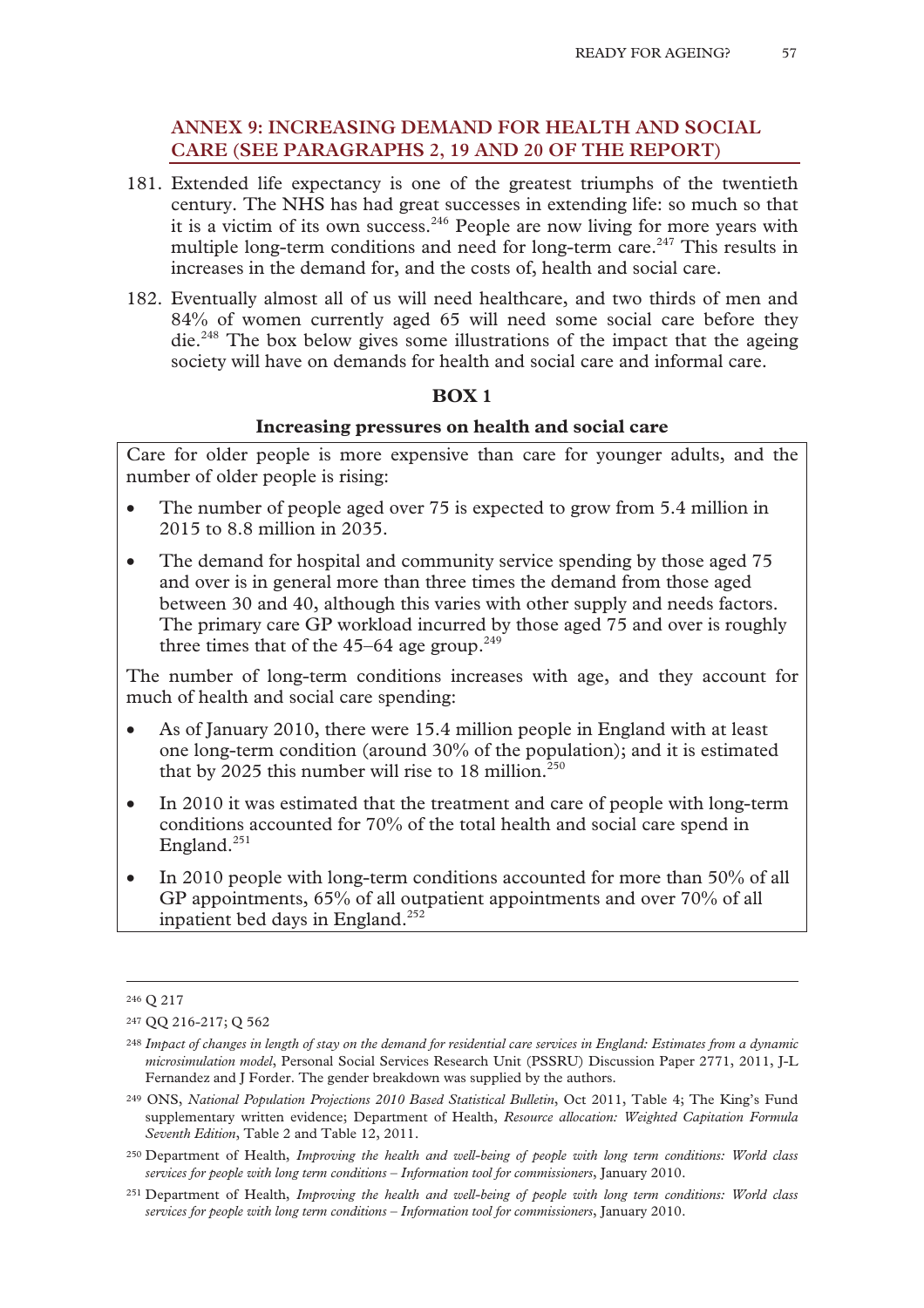- By 2018 the number of people in England with three or more long-term conditions is predicted to grow from 1.9 million in 2008 to 2.9 million.<sup>253</sup>
- It is forecast that in England and Wales, the number of people aged 65 and over with diabetes will increase by over 45% from 2010 to 2030, and the numbers with arthritis, coronary heart disease and stroke all by over 50%
- It is also forecast that the number of people in England and Wales aged 65 and over with dementia (moderate or severe cognitive impairment) will increase by over 80% between 2010 and 2030, to 1.96 million.<sup>254</sup>

Rates of limiting long-standing illness give an indication of the number of people with a long-term health problem which limits their daily activities or work:

- If rates hold constant at 2010 levels, by 2030 the number of UK people aged over 65 with a limiting long-standing illness could rise by 44% from 4.2 million to 6 million. $255$
- If trends in limiting long-standing illness rates over 2000 to 2010 are projected to 2030 then the number may be limited to 5.7 million (a  $36\%$  rise).<sup>256</sup>

Rates of disabled people requiring care:

- It is estimated that by 2022, the number of people in England aged 65 and over with some disability will increase by  $40\%$  to 3.3 million.<sup>257</sup>
- The number of people in England and Wales aged 65 and over who have a level of disability meaning that they cannot put on shoes and socks, have a bath or all-over wash, or transfer to and from bed—or in other words, who need at least daily assistance from another person—is projected to rise from 1.0 million in 2010 (11.1% of the population) to 1.9 million in 2030 (14% of the population), an increase of  $90\%$ .<sup>258</sup>
- It is estimated that under current funding arrangements total spending (public and private) on long-term care for older people would need to more than

 <sup>252</sup> Department of Health, *Improving the health and well-being of people with long term conditions: World class services for people with long term conditions – Information tool for commissioners*, January 2010.

<sup>253</sup> The King's Fund, supplementary written evidence.

<sup>254</sup> Professor Carol Jagger, Newcastle University. See also Alzheimer's Society.

<sup>255</sup> Professor Philip Rees, supplementary written evidence.

<sup>256</sup> Professor Philip Rees, supplementary written evidence.

<sup>257</sup> Department of Health, *Improving the health and well-being of people with long term conditions: World class services for people with long term conditions – Information tool for commissioners*, January 2010.

<sup>258</sup> Professor Carol Jagger. See also Central Government (DoH, DWP and DCLG), written evidence; LGA/ADASS/SOLACE. We received a range of estimates of the predicted increase in the number of people with disabilities requiring care or support, all suggesting a substantial increase in the period up to 2030. Professor Jagger's estimates project the prevalence of different diseases with disabling consequences, assuming no change in age-specific prevalence rates, merely changes in the age of the population. The PSSRU incorporated other work by Professor Jagger which did take account of recent rising trends in some conditions in their work for the Nuffield Trust report *Care for older people*, December 2012. The Government's written evidence estimated the number of older people unable to perform at least one instrumental activity of daily living or having problems with at least one activity of daily living rising by 61% between 2010 and 2030, from around 2.5 million to around 4.1 million, and the number of older people needing help with one or more activities of daily living rising from around 1 million to around 1.6 million in 2030. These were the same figures as used in the PSSRU evidence to the Dilnot Commission. They rest on prevalence rates calculated from answers to the General Household Survey 2001/2.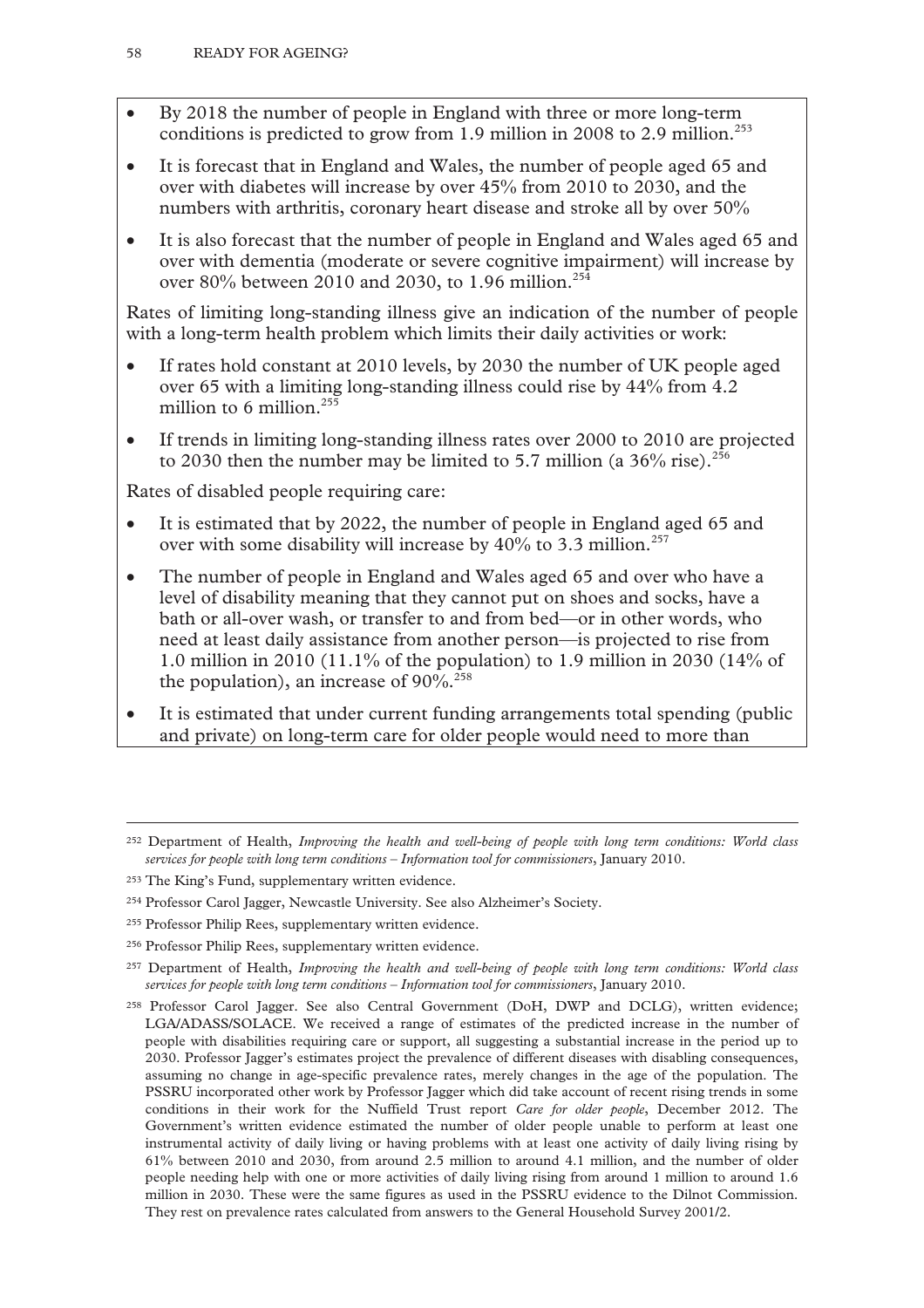double in real terms by 2030 to sustain standards. Public spending would need to double, and private spending to rise by nearly 150%.<sup>259</sup>

• For England between 2010 and 2022, the number of older people with moderate or severe disability is forecast to rise by a third if prevalence rates remain the same, and rise by over a half if they rise as they have in the recent past.260

Demand for unpaid care provided by families and friends:

- There are already twice as many unpaid carers—nearly 6.4 million—as there are paid staff in the health and social care systems combined.<sup>261</sup>
- The numbers of older people with disabilities receiving informal care would need to nearly double over the next 20 years if the probability of receiving care is to remain constant—but it is not clear that the supply of informal care will rise to keep pace with demand. Demand for informal care provided by adults to their parents is projected to rise by over 50% between 2007 and 2032, whereas the supply of this care is projected to rise by only  $20\%$ .<sup>262</sup>
- By 2017 we will reach a "tipping point" for care when the numbers of older people needing care will outstrip the numbers of working age family members currently available to meet that demand.<sup>263</sup>
- 183. These are very large increases in a short time. If new treatments cause a welcome reduction in the impact of some long-term conditions, it is likely that there will still be large demand increases coming onto the system from others.
- 184. **It is possible that medical advances will reduce the numbers needing long-term care over the coming decades. However, as we cannot predict the future, policy must be designed using the trends that we can calculate, which show major increases in the level of demand**  falling on the healthcare and social care system.<sup>264</sup> It is important to note that the number of people requiring care is not the only factor driving increasing health and social care costs: pressure for better quality care is another important factor. $265$

265 Q 129; Q 150 (Tom Josephs).

 <sup>259</sup> *Projections of Demand for and Costs of Social Care for Older People in England 2010 to 3030, under Current and Alternative Funding Systems*, PSSRU Discussion Paper 2811/2, 2011, Table 1.

<sup>260</sup> Nuffield Trust with PSSRU at the LSE, *Care for older people - Projected expenditure to 2022 on social care and continuing health care for England's older population*, December 2012.

<sup>261</sup> Carers UK.

<sup>262</sup> Personal Social Services Research Unit (PSSRU).

<sup>263</sup> Carers UK.

<sup>264</sup> Professor Nicholas Barr, LSE.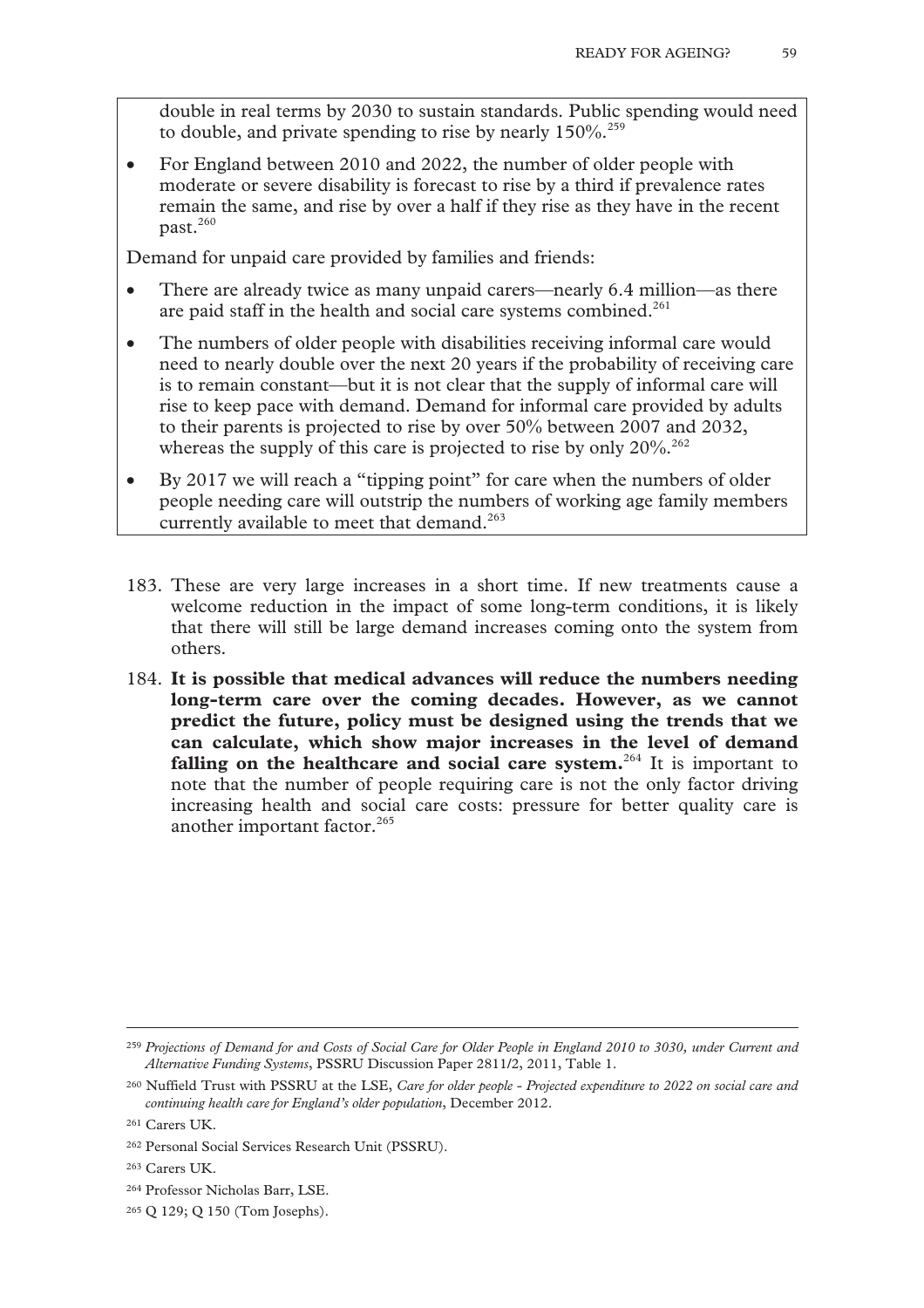## **ANNEX 10: FUNDING PRESSURES ON HEALTH AND SOCIAL CARE (SEE PARAGRAPHS 21 TO 23 OF THE REPORT)**

- 185. Demographic projections suggest that a substantial increase in demand is about to hit the healthcare system, adding to other long-term cost pressures (see Annex 9). This great increase in demand will naturally create a great increase in cost.
- 186. The Nuffield Trust has recently estimated that under the current healthcare system, if the real-terms funding freeze for the NHS is extended to 2021/22, if no productivity gains are made and if rates of hospital utilisation by people with chronic conditions and the rising cost of providing healthcare continues, then by 2021/22 the NHS in England will see a funding shortfall of  $\sqrt{54}$ billion for the NHS as a whole.<sup>266</sup> If the English NHS achieves unprecedented productivity gains of  $4\%$  a year in every year from 2010/11 to 2014/15 but no further, they predicted that this funding gap would be reduced to a potential shortfall of  $\angle 34$  billion. For comparison, the total budget for the English NHS in 2010/11 was  $\hat{L}$  107 billion. Yet continuing this rate of unprecedented productivity growth for a whole decade would be very difficult. Many of the 'savings' so far achieved are the result of a wage and salary cap that would be difficult to sustain for a decade. Even a constant real terms budget would be difficult to sustain into the next spending round, as it would result in heavy cuts to other departmental budgets.<sup>267</sup>
- 187. **If the current healthcare system did not change and the large NHS funding gaps for 2021/22 estimated by the Nuffield Trust materialised, this would have particularly serious consequences for older people, as the biggest consumers of NHS spending.**<sup>268</sup> **The NHS will have to be transformed, in service delivery terms, in order to deal with changing needs more efficiently; this transformation should help with the predicted funding shortfall.**
- 188. There is already a crisis in social care funding. The Dilnot Commission concluded in July 2011 that the current English social care system is inadequately funded and that "People are not receiving the care and support that they need and the quality of services is likely to suffer as a result". The Dilnot Commission calculated that demand had outstripped expenditure by around  $9\%$  over the previous four years in England.<sup>269</sup> The Nuffield Trust cited estimates which suggested that even without reform, spending on social care would have to rise from  $\text{\textsterling}14.6$  billion in 2010/11 to  $\text{\textsterling}23$  billion by 2025/26.270 The Trust has calculated that with the number of people in England with moderate or severe disabilities projected to increase by 32% by 2022, public expenditure on social care and continuing healthcare for older people will have to rise to  $\angle$ 12.7 billion in real terms (an increase of 37%

 <sup>266</sup> Nuffield Trust, *A decade of austerity? The funding pressures facing the NHS from 2010/11 to 2021/22*, December 2012.

<sup>267</sup> Nuffield Trust, *A decade of austerity? The funding pressures facing the NHS from 2010/11 to 2021/22*, December 2012.

<sup>268</sup> Department of Health, *Resource Allocation: Weighted Capitation Formula Seventh Edition*, 2011.

<sup>269</sup>*Fairer Care Funding - The Report of the Commission on Funding of Care and Support*, July 2011.

<sup>270</sup> Nuffield Trust, *Reforming social care: options for funding*, May 2012.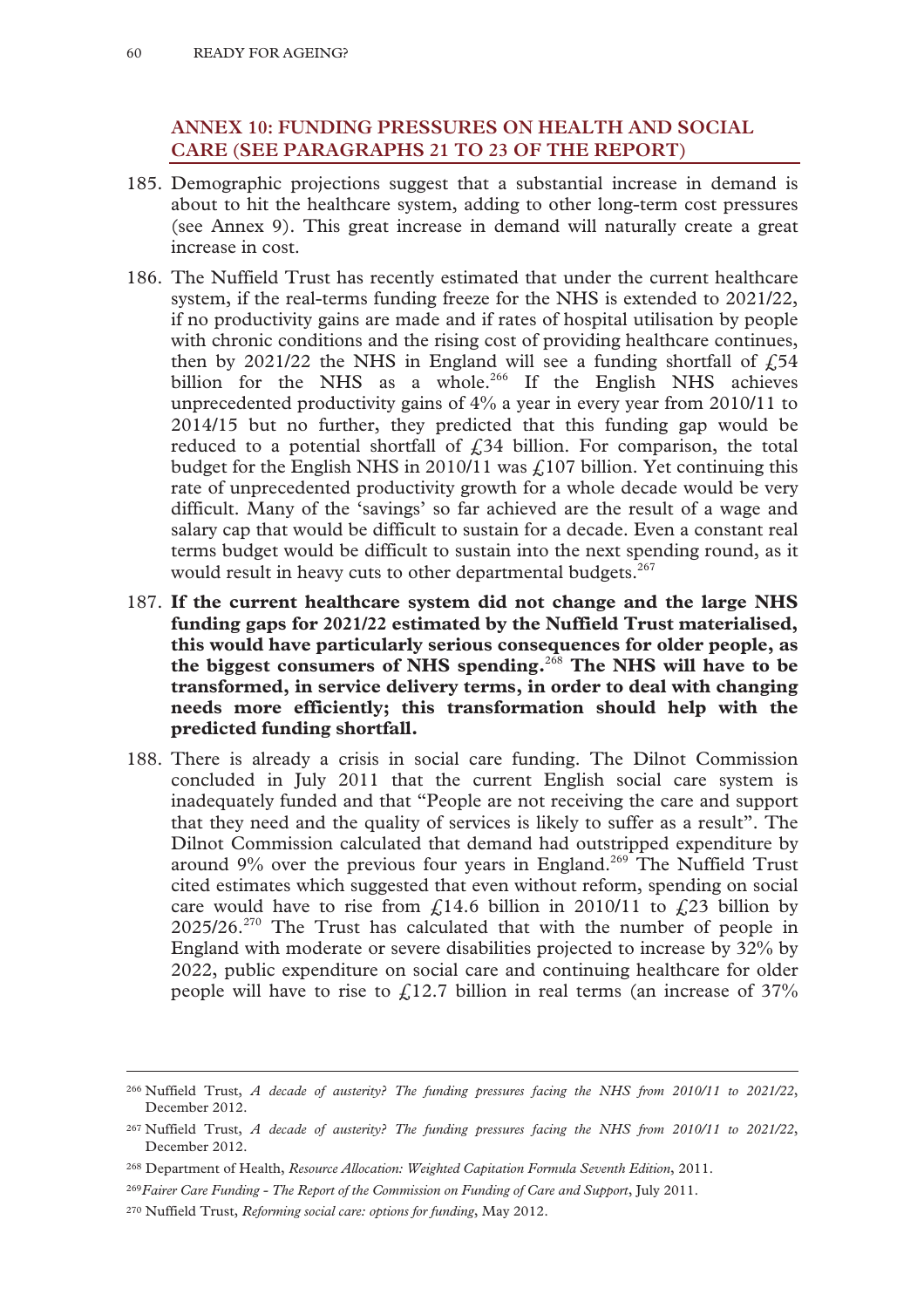from  $\text{\emph{L}}9.3$  billion in 2010), to keep pace with expected demographic and unit cost pressures.271

- 189. Recent cuts to social care budgets have intensified an underlying mismatch between funding and demand, so that a growing number of people on low incomes are no longer eligible for state support.<sup>272</sup> The Local Government Association (LGA), Association of Directors of Adult Social Services (ADASS) and Society of Local Authority Chief Executives (SOLACE) told us that, following the capping of council tax, councils have managed demand by tightening eligibility thresholds and raising income via increasing fees and charges. Eighty-five per cent of English councils are now implementing a threshold at 'substantial' or 'critical' needs, resulting in a growing level of unmet need, with people unable to access support until their needs reach crisis point.<sup>273</sup> Many older people with moderate needs are therefore already suffering, and the situation is likely to continue to worsen without significant real terms increases in funding.<sup>274</sup> The result is further strains on public spending, as well as personal suffering: we heard from Lord Warner, Commissioner, Commission on Funding of Care and Support (Dilnot Commission) that the NHS and social care are now in a very clear symbiotic relationship: "if you tighten the screws on the funding of social care, you put an extra load and burden on the NHS".<sup>275</sup>
- 190. Cuts to social care budgets are also driving down what local authorities pay private providers. Evidence suggests that the level of local authority funding is in many cases already below what residence in a care home costs. This means that "within a home, you often have private patients subsidising local authority-paid people". $276$  This is a hidden tax on those who are funding their own care.
- 191. **There should be a sharing of responsibility for social care between individuals and the state, although on a basis that is less worrying for older people, as the Dilnot Commission proposed** (see Annex 11)**. But there are many people who do not have families who can provide care, or the money to buy it, but who cannot cope without care—and this situation is likely to worsen considerably with greatly increasing numbers needing such care in the coming years. If the neglect of social care continues and these people are not properly supported in the community, they will end up with more severe needs or will suffer crises and go into hospital, which is likely to be contrary to their wishes, not in their best interests, and more expensive.**<sup>277</sup>

 <sup>271</sup> Nuffield Trust, *Care for older people – Projected expenditure to 2022 on social care and continuing health care for England's older population*, December 2012.

<sup>272</sup> Nuffield Trust, *Reforming social care: options for funding*, May 2012.

<sup>273</sup> LGA/ADASS/SOLACE; Alzheimer's Society; Age Cymru.

<sup>274</sup> LGA/ADASS/SOLACE.

<sup>275</sup> Q 588

<sup>276</sup> Q 573 (Tony Watts, Independent Chair, South West Forum on Ageing); Q 573; Q 422 (William Laing, Laing & Buisson (Consultancy) Ltd).

<sup>277</sup> LGA/ADASS/SOLACE; Q 457; Q 75 (John Kennedy, Chief Executive, Joseph Rowntree Housing Trust); Q 588; Nuffield Trust, *Reforming social care: options for funding*, May 2012.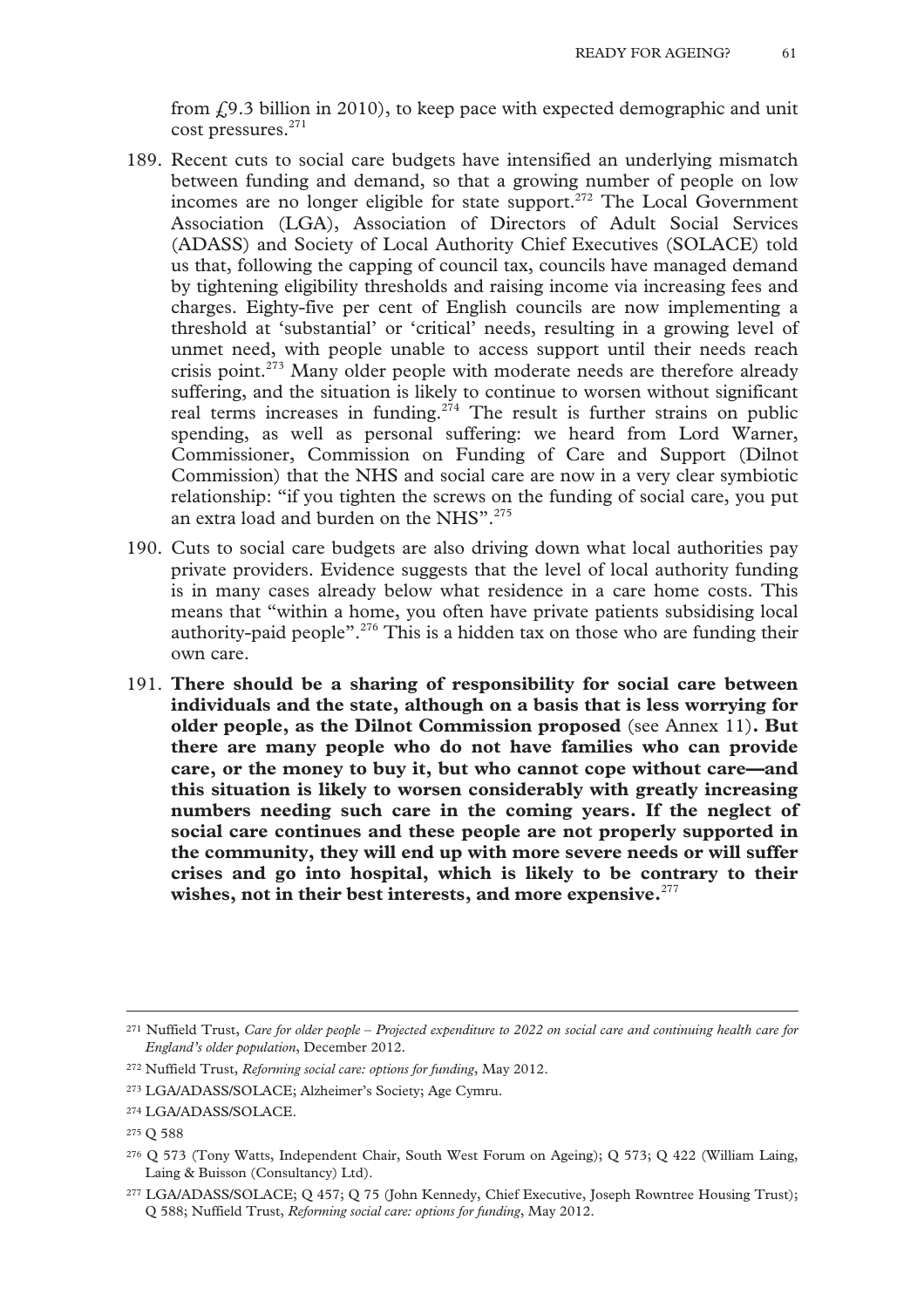# **ANNEX 11: CHANGING HOW WE PAY FOR HEALTH AND SOCIAL CARE? (SEE PARAGRAPHS 24 AND 28 TO 30 OF THE REPORT)**

- 192. There is a serious public funding gap in social care in England, despite the fact that under current systems, massive costs for social care can also fall on the individual.278 In response to the Dilnot Commission's report, the Government are proposing to raise the asset limit at which people must pay for all their care to around  $f(123,000)$  in 2017/18 prices.<sup>279</sup> The Government are also proposing that individuals should not be called upon to pay more than  $\text{\textsterling}75,000$  in 2017/18 prices in reasonable care costs over their total time receiving care.
- 193. We consider that the Dilnot Commission's proposals are far from a panacea for social care funding. The Government have estimated that the costs of their proposals in response to the Dilnot Commission will be  $\ell$  billion a year by the end of the next Parliament (i.e. 2020).<sup>280</sup> The major gainers will be the relatively better-off, who will be protected from depleting their housing assets; $281$  and those who immediately gain will be the generation who have benefited from increases in housing wealth on an unprecedented scale over the past half-century (see Annex 7).
- 194. **The main advantages of the Dilnot Commission proposals were that they made clear to individuals the need to plan for the likely costs of long-term care, put a limit on the risks that individuals face, and would encourage the private insurance and pensions sectors to enter this market. The Committee considers that the Government's response to the Dilnot Commission proposals is a welcome step in the right direction, and necessary, but it will not be sufficient. The proposals are primarily concerned with redistributing the costs of care. They do not bring extra funding into the system to tackle the current funding crisis, avert the tightening of eligibility criteria for care access, or address the problem of expanding need in the coming decades—although we acknowledge that this was not the task given to the Commission.**
- 195. We have already argued (in Annex 7) that those who have benefited most from the housing boom should make a fair contribution to the rising costs of their own care. We consider that enabling people to access the value locked up in their homes through equity release will be crucial to helping older people to fund the care costs they may face.

<sup>&</sup>lt;sup>278</sup> The Dilnot Commission estimated that while a quarter of people aged 65 will need to spend very little on care over the rest of their lives, half can expect care costs of up to  $f<sub>z</sub>20,000$ , and one in 10 can expect costs of over £100,000. *Fairer Care Funding - The Report of the Commission on Funding of Care and Support*, July 2011.

<sup>&</sup>lt;sup>279</sup> Adult care services provided by local authorities are funded partly by central government, partly by revenue raised locally and partly by fees charged to users. The age of an authority's population and other factors affecting local need for services are taken into account in determining the size of the central government grant. People with savings and assets over  $\text{\textsterling}23,250$  currently pay in full for local care services (and those with assets in a band lower than this threshold have to run down those assets to help pay for care); someone receiving care in their own home does not have their housing assets taken into account, but in residential care they do unless a partner or dependent is living in the relevant home; an assessment of the individual's income will also determine what charges the local authority makes for its services.

<sup>280</sup> DoH, *Policy statement on care and support funding reform and legislative requirements*, 11 February 2013.

<sup>281</sup> *Fairer Care Funding - The Report of the Commission on Funding of Care and Support*, figure 11, July 2011.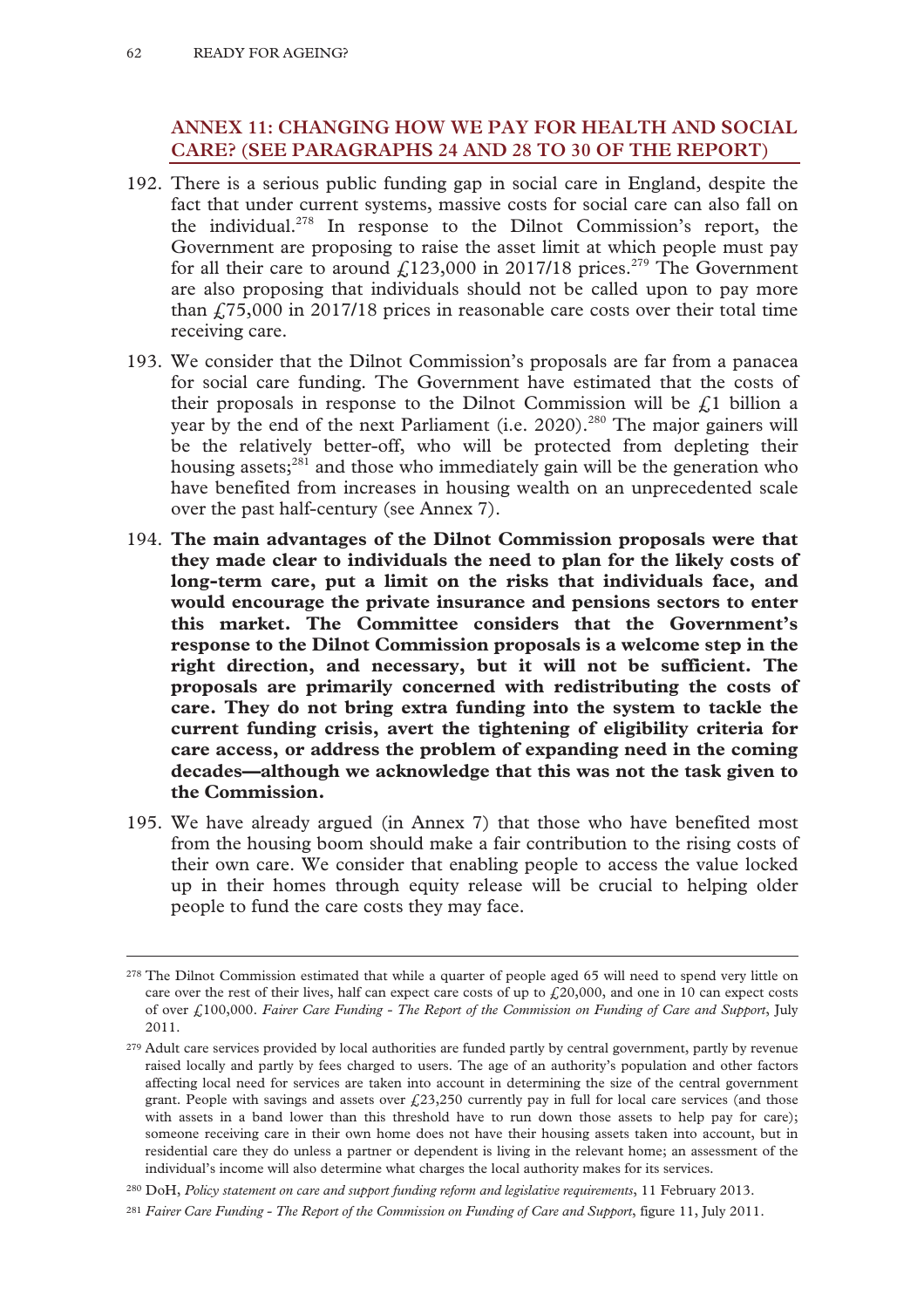# **ANNEX 12: HEALTH AND SOCIAL CARE: STRUCTURAL CHANGE? (SEE PARAGRAPHS 26 TO 32 OF THE REPORT)**

#### **What kind of health and social care do older people want and need?**

- 196. **Older people are not well served by the current health and social care systems, and we have grave concerns for the future efficacy of these**  services as demands increase.<sup>282</sup> Older people experience health and social care services as fragmented, underfunded, and not centred on their needs. The systems are peppered with perverse incentives, fractured by different funding streams, and feature a baffling array of different access levels, assessments and accountabilities.
- 197. The Health Service Ombudsman for England told us that "the NHS is failing to treat older people with care, compassion, dignity and respect".<sup>283</sup> According to Professor Chris Ham, Chief Executive, The King's Fund, "there is a long way to go before we can be confident that we are providing the right standards to all older people, wherever they come into contact with the health and social care system", as "public services for older people have not had the same priority in many parts of the country as other services in the NHS".<sup>284</sup> Professor David Oliver, the Royal Berkshire Trust, Department of Health and City University London, considered that "we are palpably failing" to deliver the evidence-based interventions required to achieve the desired outcomes for older people's care.<sup>285</sup> He explained that "There is endemic evidence of discriminatory attitudes from staff; of older people getting a worse deal than younger people when they have the same condition; of common conditions of ageing being neglected—dementia is now an exception, because there is a big policy push around dementia—and also of, historically, far less investment and fewer policy levers around the care for older people."286 He also referred us to problems with patient safety amongst older people and with a lack of respect and dignity in the treatment of older people and their carers.<sup>287</sup>
- 198. We heard that a new model of care is needed, more focused on prevention, early diagnosis, intervention, and managing long-term conditions to prevent degeneration.288 Older people need care that is joined-up around the needs of the individual.289 It must be person-centred, with patients engaged in decisions about their care and supported to manage their own conditions.<sup>290</sup> The home must become the hub of care and support, including emotional, psychological and practical support for patients and caregivers.<sup>291</sup> Older

 <sup>282</sup> Q 216

<sup>283</sup> Parliamentary Ombudsman and Health Service Ombudsman for England.

<sup>284</sup> Q 216

<sup>285</sup> Q 237 (Professor Oliver gave us fulsome references to the evidence to support his statements, which are published as footnotes to his oral evidence.)

<sup>286</sup> Q 239

<sup>287</sup> QQ 238-239

<sup>288</sup> The King's Fund; Q 277 (Caroline Abrahams, Age UK).

<sup>289</sup> Q 671 (Rt Hon Jeremy Hunt MP); Q 216.

<sup>290</sup> Q 277 (Caroline Abrahams); Q 508; Royal College of Physicians; Joseph Rowntree Foundation; Q 222, Q 270; Q 241; Q 248; Q 285.

<sup>291</sup> Q 270; Q 277 (Caroline Abrahams).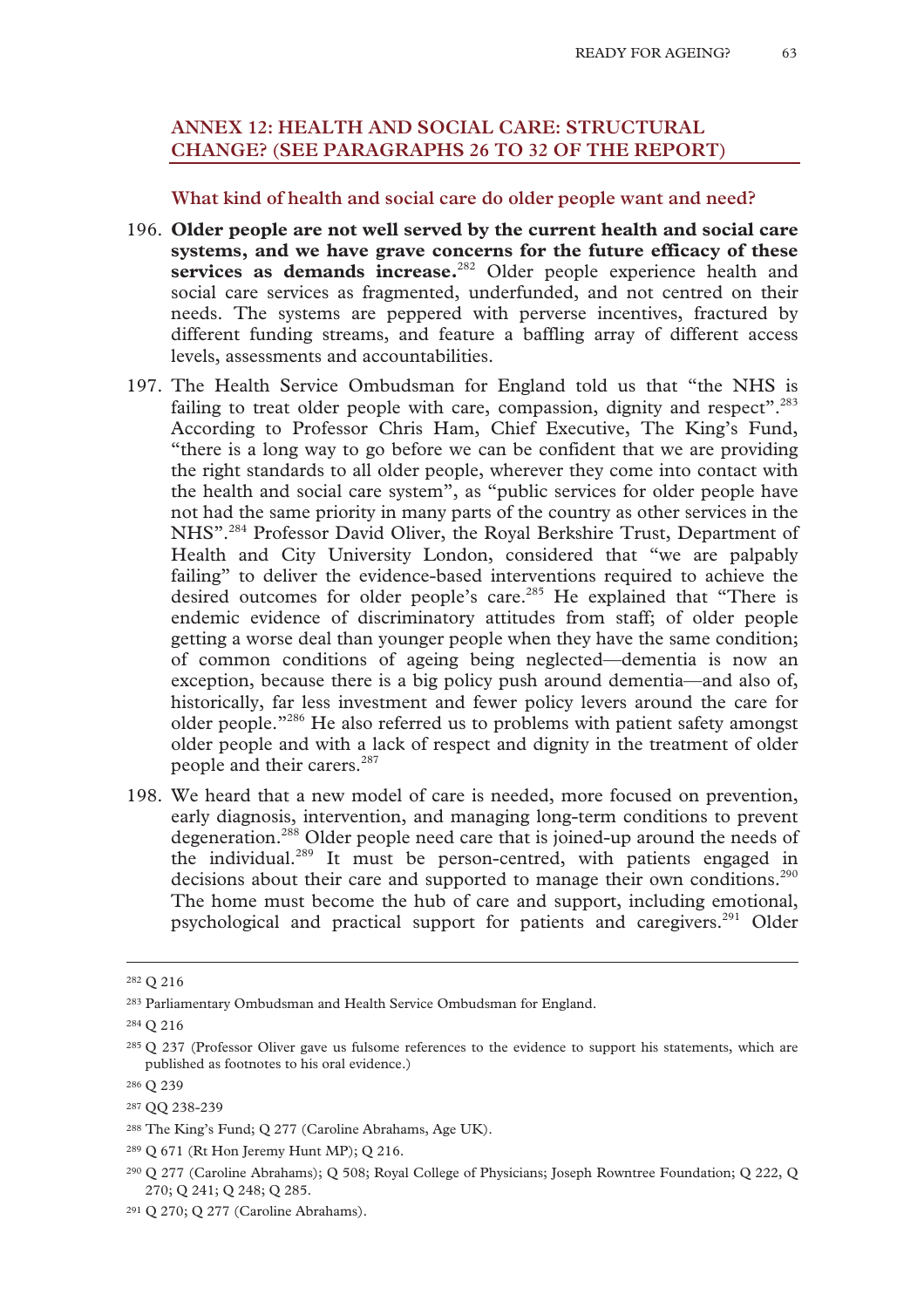people should only go into hospitals or care homes if appropriate care at home is not possible, but must have access to good specialist and diagnostic facilities when needed to ensure early interventions for reversible conditions and thereby prevent decline into chronic ill health.<sup>292</sup> Attitudes that view older people as a burden must be rejected. $293$ 

199. A remarkable shift in NHS services will be needed to deliver this new model of care. Older people with long-term conditions want good primary care, community care and social care, joined up around them regardless of clinical categories or structural splits between healthcare on one hand and social care on the other. They want good out-of-hours services, so that their conditions can be managed in their own homes and prevented from deteriorating, and to make it possible to minimise upsetting, disruptive and expensive episodes in hospital. This is not the system we have.

## **The fundamental problem: the split between healthcare and social care**

- 200. Older people in need of healthcare and social care often experience a complex combination of differing frailties, conditions and illnesses. Their care requires a mix of closely intertwined services from the NHS, their local authority and private providers, all centred on meeting the best interests of the individual (and, where relevant, their family and carers).<sup>294</sup> However, administrative structures, professional divisions and financial incentives in the current systems are making co-operation very difficult.
- 201. There is huge variability in the current performance of health and social care services for older people, with examples of excellent practice, average services, and services that are unacceptable. Many witnesses argued that one of the reasons for this variation and for poor quality care is fragmentation, including organisational separation between local authorities and the NHS, as well as separation between mental health providers, acute hospital providers and primary care, a historical division between GPs in the community and specialists in hospitals, and split funding streams.<sup>295</sup> Professor Ham argued that the key to unlocking better quality and more consistent care for older people was "tackling the fundamental problem of fragmentation".296 Norman Lamb MP, Minister of State for Care and Support, acknowledged that there was "institutionalised fragmentation" and that there were divisions between mental health and physical health, primary care and secondary care, healthcare and social care. The divides were "not very rational from the patient's point of view".297 According to Professor Julien Forder, Personal Social Services Research Unit (PSSRU) at the University of Kent, having two inter-dependent systems that are not organised or run in partnership or collaboration results in "the potential for

 <sup>292</sup> Q 618 (Professor Chris Ham and Dr Chai Patel, Chairman, HC-One); Q 598; Q 581 (Tony Watts); Q 294; Q 649; Q 99 (Professor Rees); Dr Chai Patel, HC-One.

<sup>293</sup> Q 239; British Academy; Dr Chai Patel, HC-One; Professor Pat Thane, KCL, supplementary written evidence; Parliamentary Ombudsman and Health Service Ombudsman.

<sup>294</sup> Q 216, Q 290, Q 613

<sup>295</sup> Q 216, Q 219

<sup>296</sup> Q 216, Q 219

<sup>297</sup> Q 680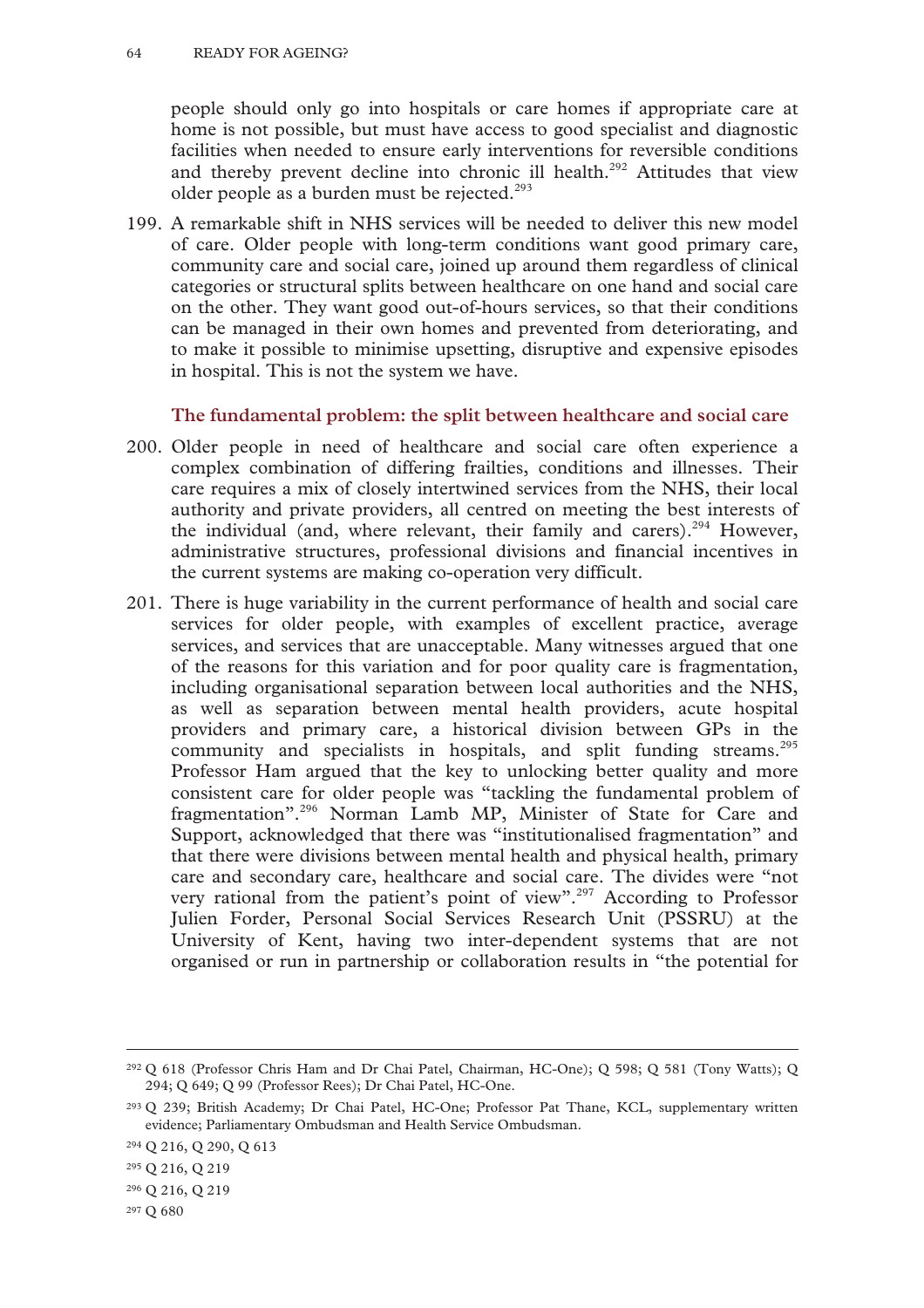inefficiencies, inappropriate services, and inappropriate balance between the services".<sup>298</sup>

- 202. The separations between NHS money, local authority money and private money are partly behind this fragmentation, and there is a strong argument for bringing the social care and healthcare funding streams together, at least on the ground.299 Phil Pegler, Chief Executive, Carewatch Care Services, argued for a joined-up budget, and Geoff Alltimes, NHS Future Forum Joint Lead and former Chief Executive, Hammersmith and Fulham Council, argued for "the integration of the totality of the money, the main programme money".<sup>300</sup> Mike Farrar, Chief Executive, NHS Confederation, wanted the integration of not just community social care funding and community healthcare funding, but also primary care funding, through GP practices.<sup>301</sup> Professor Forder told us that pooling resources was only part of a gamut of solutions to integrated care, but advocated personal budgets which "facilitate [a] care manager pulling resources from different parts of the system", and might thereby result in integrated provider services.<sup>302</sup> However, others were sceptical about whether elderly people concerned about their own wellbeing would want to be worrying about personal budgets.<sup>303</sup>
- 203. Governance and accountability rules also currently limit the capacity for integrated care. Professor Elisabeth Paice, Chair, North West London Integrated Care Management Board, told us that "accountability is not shared but is allocated to different departments, people and organisations".<sup>304</sup> Dr Shane Gordon, CEO, North East Essex Clinical Commissioning Group, considered that unless differences of priorities were resolved between the different people he accounted to, it would be hard to continue with joined-up commissioning, especially when funding is under pressure.<sup>305</sup> For Professor Forder, mechanisms to bring the money together were less important than the values and lines of accountability of the separate parts of health and social care meaning that "those parts of the system charged with a certain set of activities are going to focus on those activities and not necessarily take into account what is going on elsewhere".<sup>306</sup>
- 204. Divisions embedded deeply into professional cultures can also be a barrier to integrated working.307 Professor Forder told us that you can facilitate joint working by integrating structures and budgets, "but until people want to use those budgets in an integrated way around the patient and the service user, we are still going to get problems."308 Professor Paice emphasised the importance of training to cultural change: "We do not train healthcare professionals necessarily to be collaborative but to be independent,

308 Q 314, Q 299; Q 614

 <sup>298</sup> Q 290; Andrew Harrop, Fabian Society.

<sup>299</sup> Q 555, Q 557, Q 578 (Professor Elisabeth Paice); Q 81.

<sup>300</sup> Q 296; Q 312

<sup>301</sup> Q 313

<sup>302</sup> Q 306, Q321

<sup>303</sup> Q 316

<sup>304</sup> Q 555

<sup>305</sup> Q 562; Q 578 (Dennis Holmes, Deputy Director of Adult Services, Leeds City Council and Dr Shane Gordon).

<sup>306</sup> Q 314

<sup>307</sup> Q 608; Q 303 (Mike Farrar).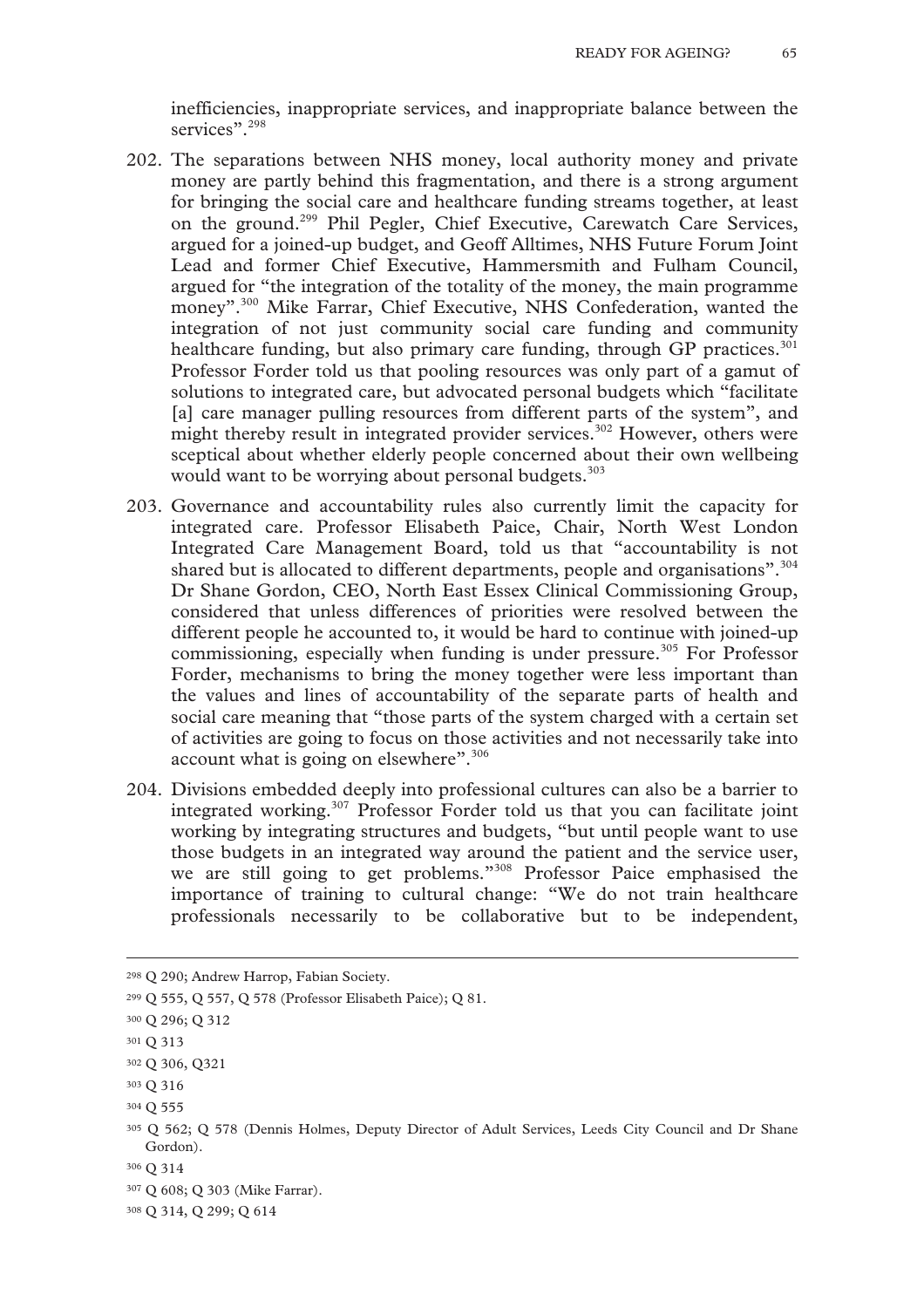autonomous beings. Instead of the lonely hero, we need to develop a culture of collaboration."309

- 205. Joint working had to be approached from the bottom up rather than at the strategic level, according to Professor Forder. The solution had to be focused "around the individual person", rather than on the distinction between health services and social care services.<sup>310</sup> Professor Forder argued that person-centred care is facilitated by mechanisms like personal budgets, and an outcomes framework that recognises the whole care needs of the person rather than separate performance mechanisms for the health service and for the social care service.<sup>311</sup> Incentives had to be changed to bring health and social care workers together. For Geoff Alltimes, it would only work on a local basis, with the coming together of GPs and local councillors.<sup>312</sup> They will also have to overcome some defensiveness within professionals: Dennis Holmes, Deputy Director of Adult Services at Leeds City Council, feared that "there is a risk from the NHS perspective that any pooling will help in some way to cross-subsidise council services."<sup>313</sup>
- 206. We heard from Geoff Alltimes that Health and Wellbeing Boards, bringing together local government and Clinical Commissioning Groups, may help with integration, as he believed that the signs showed that people were beginning to recognise that in order to solve their financial problems and achieve improvements in care they would need to work together and commission joined-up services.<sup>314</sup> Professor Les Mayhew, Cass Business School and Andrew Bonser, Director of Public Policy, Alliance Boots, were hopeful that Health and Wellbeing Boards might help in spotting and taking opportunities for improving services.<sup>315</sup> However, Dennis Holmes raised concerns about working with multiple Clinical Commissioning Groups and a community healthcare trust rather than a single Primary Care Trust.<sup>316</sup> Mike Farrar told us that with the recent NHS reforms, "we stepped backwards from integrated commissioning, because effectively in these reforms we have taken primary care spend and moved it to a National Commissioning Board; we have moved specialist care spend into a different bit of the National Commissioning Board; community hospital and community services' health spend has gone into the CCGs; and local government has health improvement spend in one bit of it, and social care for adults and social care for children in different bits."<sup>317</sup> However, he was hopeful that commissioning support units, by uniting the technical support to these various commissioning bodies, might be able to secure integrated care.<sup>318</sup>
- 207. **The barriers to integrated health and social care explored above, and the inter-dependent nature of health and social care, have driven the Committee to conclude that the structural and budgetary split**

312 Q 312, Q 319; Q 617 (Dr Jennifer Dixon, Director, Nuffield Trust).

 <sup>309</sup> Q 555

<sup>310</sup> Q 291

<sup>311</sup> Q 291, Q 314; Q 565 (Professor Elisabeth Paice); Q 578 (Tony Watts).

<sup>313</sup> Q 558; Q 557

<sup>314</sup> Q 303

<sup>315</sup> Q 358; Q 358

<sup>316</sup> Q 558

<sup>317</sup> Q 303

<sup>318</sup> Q 318